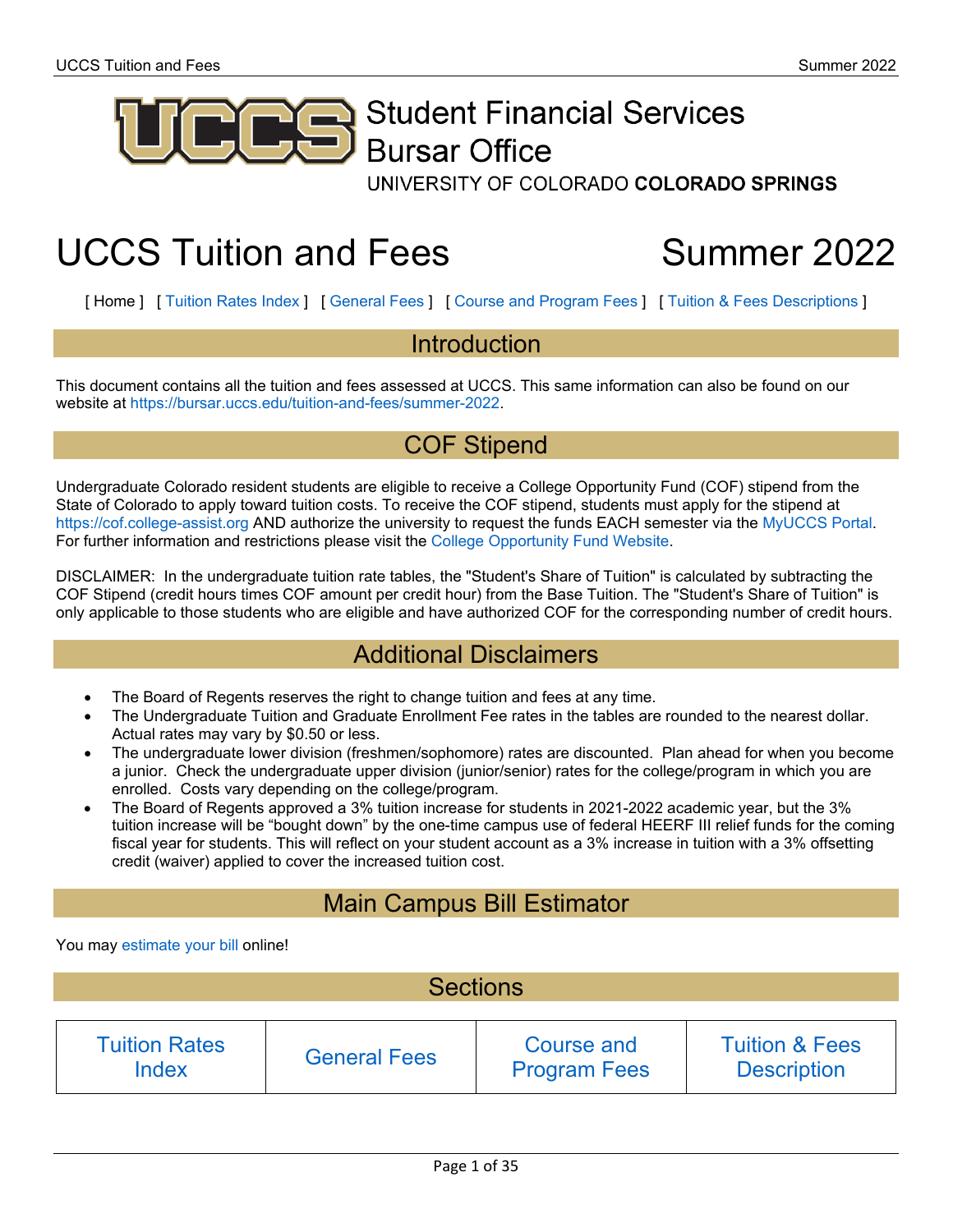# <span id="page-1-0"></span>Tuition Rates Index **Summer 2022**

[ [Home](#page-0-0) ] [ Tuition Rates Index ] [ [General](#page-14-0) Fees ] [ Course and [Program](#page-15-0) Fees ] [ Tuition & Fees [Descriptions](#page-21-0) ]

### **Overview**

This section lists the tuition rates at UCCS which are dependent mostly on residency status, academic level, and major area. Students enrolled in non-traditional programs such as all-online courses (not including remote learning courses due to COVID-19) may also have specific tuition rates.

## Freshman / Sophomore

- $\rightarrow$  [Traditional](#page-2-0)
- All degree programs
- $\rightarrow$  [Online](#page-3-0)
- Non-degree / unclassified student without an undergraduate degree with less than 60

semester hours completed

## Junior / Senior

• Non-degree / unclassified student without an undergraduate degree with greater than 60

| $\rightarrow$ Traditional |
|---------------------------|
|                           |

- College of Education
- $\rightarrow$  [Online](#page-5-0)
- School of Public Affairs
- $\rightarrow$  [Traditional](#page-6-0)
- College of Business and Administration

semester hours completed

- College of Engineering and Applied Science
- $\rightarrow$  [Traditional](#page-8-0)
- 

 $\rightarrow$  [Online](#page-7-0)

→ Healtonal<br>
→ [Online](#page-9-0) • Beth-El College of Nursing and Health Sciences

• College of Letters, Arts, and Sciences (LAS)

## **Graduate**

 $\rightarrow$  [Traditional](#page-10-0)  $\rightarrow$  [Online](#page-10-0) • College of Letters, Arts, and Sciences (LAS) • College of Education School of Public Affairs • Non-degree / unclassified student with an undergraduate degree  $\rightarrow$  [Traditional](#page-11-0)  $\rightarrow$  [Online](#page-11-0) • College of Business and Administration • College of Engineering and Applied Science Psychology PhD  $\rightarrow$  [Traditional](#page-12-0) → Deth-El College of Nursing and Health Sciences<br>→ [Online](#page-12-0)  $\rightarrow$  [Traditional](#page-13-0) • Executive Doctor of Business Administration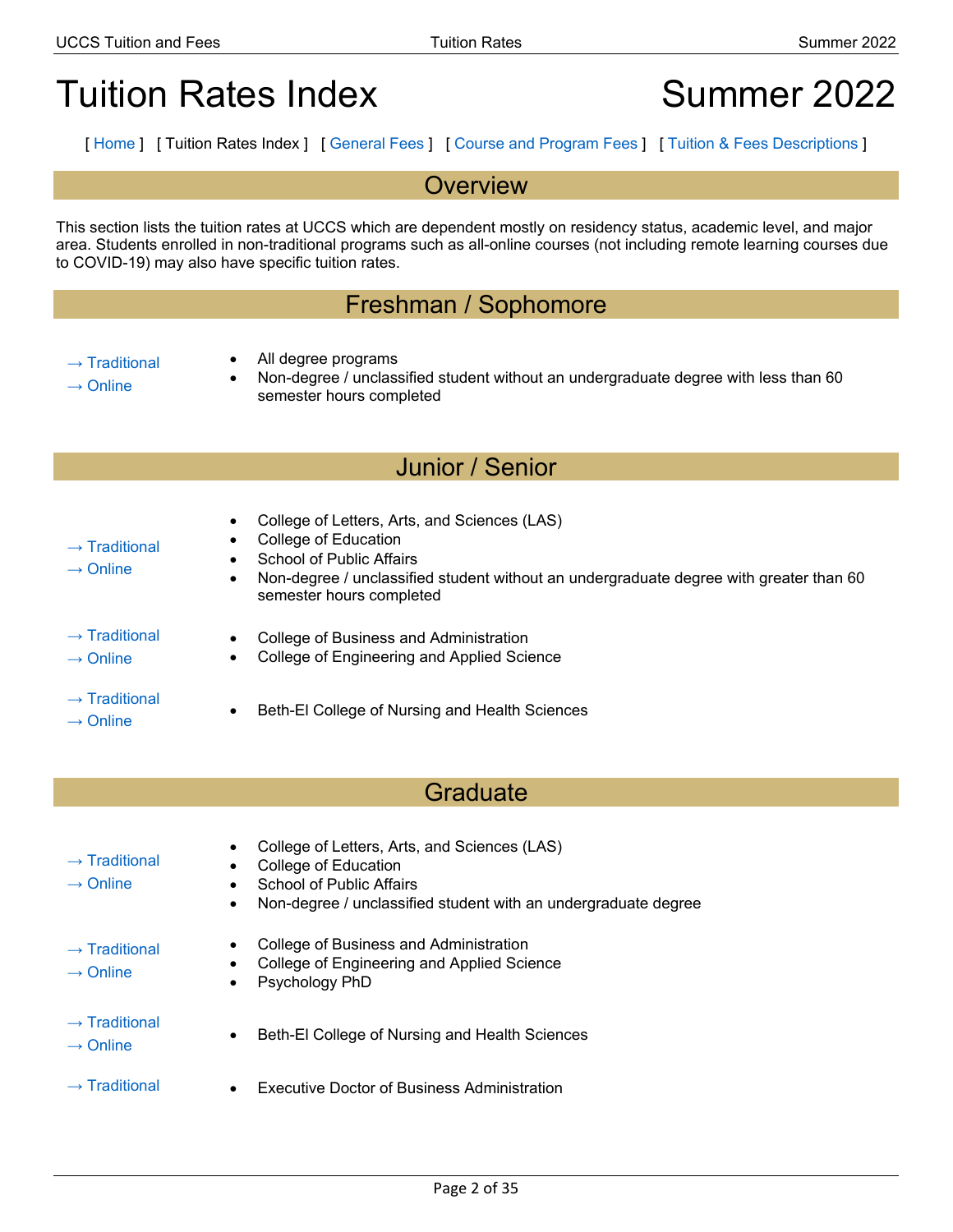# <span id="page-2-0"></span>Tuition Rates **Freshman / Sophomore** Summer 2022

- All degree programs
- Non-degree / unclassified students without an undergraduate degree with less than 60 semester hours completed

#### [Return to Tuition Rates Index](#page-1-0) **Base Tuition COF Stipend Student's Share of Tuition Post COVID Tuition Credit Tuition Post COVID Tuition Credit** 0 1 \$398.00 -\$94.00 \$304.00 -\$9.00 \$823.00 -\$24.00 2 | \$796.00 |-\$188.00 | \$608.00 | -\$18.00 | \$1,646.00 | -\$48.00 3 \$1,194.00 -\$282.00 \$912.00 -\$27.00 \$2,469.00 -\$72.00 4 | \$1,592.00 | -\$376.00 | \$1,216.00 | -\$36.00 | \$3,292.00 | -\$96.00 5 \$1,990.00 -\$470.00 \$1,520.00 -\$45.00 \$4,115.00 -\$120.00 6 | \$2,388.00 | -\$564.00 | \$1,824.00 | -\$54.00 | \$4,938.00 | -\$144.00 7 | \$2,786.00 -\$658.00 \$2,128.00 -\$63.00 | \$5,761.00 -\$168.00 8 | \$3,184.00 | -\$752.00 | \$2,432.00 | -\$72.00 | \$6,584.00 | -\$192.00 9 \$3,582.00 -\$846.00 \$2,736.00 -\$81.00 \$7,407.00 -\$216.00 10 | \$3,980.00 | -\$940.00 | \$3,040.00 | -\$90.00 | \$8,230.00 | -\$240.00 11 \$4,378.00 -\$1,034.00 \$3,344.00 -\$99.00 \$9,053.00 -\$264.00 12 \$4,776.00 -\$1,128.00 \$3,648.00 -\$108.00 | \$9,876.00 -\$288.00 13 \$5,174.00 -\$1,222.00 \$3,952.00 -\$117.00 \$10,699.00 -\$312.00 14 | \$5,572.00 | -\$1,316.00 | \$4,256.00 | -\$126.00 | \$11,522.00 | -\$336.00 15 \$5,970.00 -\$1,410.00 \$4,560.00 -\$135.00 \$12,345.00 -\$360.00 16 | \$6,368.00 | -\$1,504.00 | \$4,864.00 | -\$144.00 | \$13,168.00 | -\$384.00 17 \$6,766.00 -\$1,598.00 \$5,168.00 -\$153.00 \$13,991.00 -\$408.00 18 | \$7,164.00 | -\$1,692.00 | \$5,472.00 | -\$162.00 | \$14,814.00 | -\$432.00 19 \$7,562.00 -\$1,786.00 \$5,776.00 -\$171.00 \$15,637.00 -\$456.00 20 | \$7,960.00 | -\$1,880.00 | \$6,080.00 | -\$180.00 | \$16,460.00 | -\$480.00 21 \$8,358.00 -\$1,974.00 \$6,384.00 -\$189.00 \$17,283.00 -\$504.00 22 \$8,756.00 -\$2,068.00 \$6,688.00 -\$198.00 | \$18,106.00 | -\$528.00 23 \$9,154.00 -\$2,162.00 \$6,992.00 -\$207.00 \$18,929.00 -\$552.00 24 | \$9,552.00 | -\$2,256.00 | \$7,296.00 | -\$216.00 | \$19,752.00 | -\$576.00 25 \$9,950.00 -\$2,350.00 \$7,600.00 -\$225.00 \$20,575.00 -\$600.00 26 | \$10,348.00 | -\$2,444.00 | \$7,904.00 | -\$234.00 | \$21,398.00 | -\$624.00 27 | \$10,746.00 -\$2,538.00 \$8,208.00 -\$243.00 | \$22,221.00 -\$648.00 28 | \$11,144.00 | -\$2,632.00 | \$8,512.00 | -\$252.00 | \$23,044.00 | -\$672.00 29 \$11,542.00 -\$2,726.00 \$8,816.00 -\$261.00 \$23,867.00 -\$696.00 30 \$11,940.00 -\$2,820.00 \$9,120.00 -\$270.00 \$24,690.00 -\$720.00 **Credit Hours Colorado Resident Non-resident**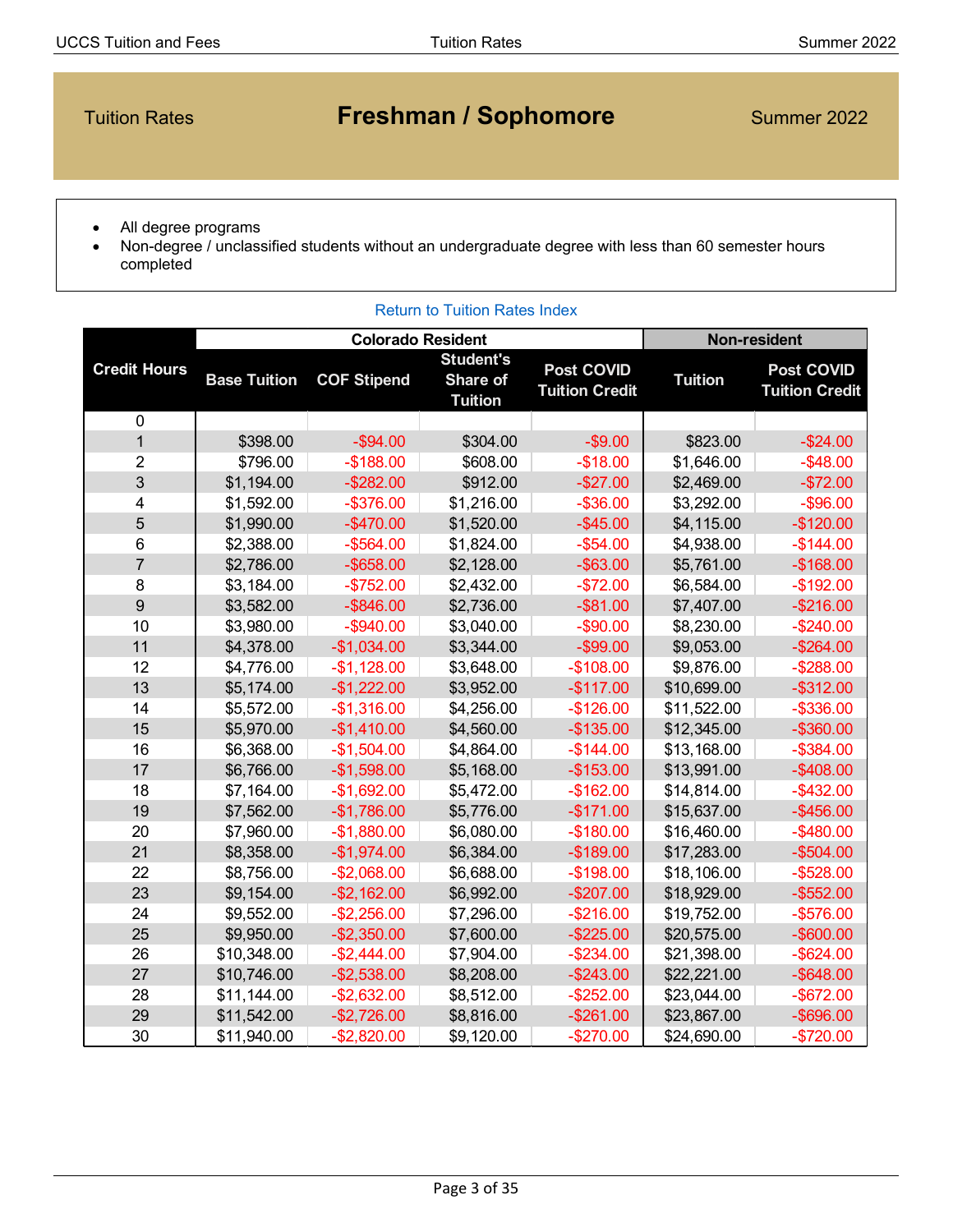# <span id="page-3-0"></span>Tuition Rates **Freshman / Sophomore** Summer 2022

Online Completion Program

- All degree programs
- Non-degree / unclassified students without an undergraduate degree with less than 60 semester hours completed

|                     |                     | <b>Colorado Resident</b> |                                                |                                            |                | <b>Non-resident</b>                        |
|---------------------|---------------------|--------------------------|------------------------------------------------|--------------------------------------------|----------------|--------------------------------------------|
| <b>Credit Hours</b> | <b>Base Tuition</b> | <b>COF Stipend</b>       | <b>Student's</b><br>Share of<br><b>Tuition</b> | <b>Post COVID</b><br><b>Tuition Credit</b> | <b>Tuition</b> | <b>Post COVID</b><br><b>Tuition Credit</b> |
| 0                   |                     |                          |                                                |                                            |                |                                            |
| $\mathbf{1}$        | \$622.83            | $-$ \$94.00              | \$528.83                                       | $-$9.00$                                   | \$525.40       | $-$11.70$                                  |
| $\overline{2}$      | \$1,049.46          | $-$188.00$               | \$861.46                                       | $-$18.00$                                  | \$1,050.80     | $-$ \$23.40                                |
| 3                   | \$1,476.09          | $-$ \$282.00             | \$1,194.09                                     | $-$27.00$                                  | \$1,576.20     | $-$ \$35.10                                |
| 4                   | \$1,902.72          | $-$ \$376.00             | \$1,526.72                                     | $-$ \$36.00                                | \$2,101.60     | $-$ \$46.80                                |
| $\overline{5}$      | \$2,329.35          | $-$470.00$               | \$1,859.35                                     | $-$ \$45.00                                | \$2,627.00     | $-$ \$58.50                                |
| 6                   | \$2,755.98          | $-$ \$564.00             | \$2,191.98                                     | $-$ \$54.00                                | \$3,152.40     | $-$70.20$                                  |
| $\overline{7}$      | \$3,184.11          | $-$ \$658.00             | \$2,526.11                                     | $-$ \$63.00                                | \$3,677.80     | $-$ \$81.90                                |
| 8                   | \$3,610.74          | $-$752.00$               | \$2,858.74                                     | $-$72.00$                                  | \$4,203.20     | $-$ \$93.60                                |
| 9                   | \$4,037.37          | $-$ \$846.00             | \$3,191.37                                     | $-$ \$81.00                                | \$4,728.60     | $-$105.30$                                 |
| 10                  | \$4,464.00          | $-$ \$940.00             | \$3,524.00                                     | $-$ \$90.00                                | \$5,254.00     | $-$117.00$                                 |
| 11                  | \$4,890.63          | $-$1,034.00$             | \$3,856.63                                     | $-$ \$99.00                                | \$5,779.40     | $-$128.70$                                 |
| 12                  | \$5,317.26          | $-$1,128.00$             | \$4,189.26                                     | $-$108.00$                                 | \$6,304.80     | $-$140.40$                                 |
| 13                  | \$5,743.89          | $-$1,222.00$             | \$4,521.89                                     | $-$117.00$                                 | \$6,830.20     | $-$152.10$                                 |
| 14                  | \$6,170.52          | $-$1,316.00$             | \$4,854.52                                     | $-$126.00$                                 | \$7,355.60     | $-$163.80$                                 |
| 15                  | \$6,597.15          | $-$1,410.00$             | \$5,187.15                                     | $-$135.00$                                 | \$7,881.00     | $-$175.50$                                 |
| 16                  | \$7,023.78          | $-$1,504.00$             | \$5,519.78                                     | $-$144.00$                                 | \$8,406.40     | $-$187.20$                                 |
| 17                  | \$7,450.41          | $-$1,598.00$             | \$5,852.41                                     | $-$153.00$                                 | \$8,931.80     | $-$198.90$                                 |
| 18                  | \$7,877.04          | $-$1,692.00$             | \$6,185.04                                     | $-$162.00$                                 | \$9,457.20     | $-$210.60$                                 |
| 19                  | \$8,303.67          | $-$1,786.00$             | \$6,517.67                                     | $-$171.00$                                 | \$9,982.60     | $-$ \$222.30                               |
| 20                  | \$8,730.30          | $-$1,880.00$             | \$6,850.30                                     | $-$180.00$                                 | \$10,508.00    | $-$ \$234.00                               |
| 21                  | \$9,156.93          | $-$1,974.00$             | \$7,182.93                                     | $-$189.00$                                 | \$11,033.40    | $-$ \$245.70                               |
| 22                  | \$9,583.56          | $-$2,068.00$             | \$7,515.56                                     | $-$198.00$                                 | \$11,558.80    | $-$ \$257.40                               |
| 23                  | \$10,010.19         | $-$ \$2,162.00           | \$7,848.19                                     | $-$207.00$                                 | \$12,084.20    | $-$ \$269.10                               |
| 24                  | \$10,436.82         | $-$ \$2,256.00           | \$8,180.82                                     | $-$216.00$                                 | \$12,609.60    | $-$280.80$                                 |
| 25                  | \$10,863.45         | $-$ \$2,350.00           | \$8,513.45                                     | $-$ \$225.00                               | \$13,135.00    | $-$ \$292.50                               |
| 26                  | \$11,290.08         | $-$2,444.00$             | \$8,846.08                                     | $-$234.00$                                 | \$13,660.40    | $-$ \$304.20                               |
| 27                  | \$11,716.71         | $-$ \$2,538.00           | \$9,178.71                                     | $-$ \$243.00                               | \$14,185.80    | $-$ \$315.90                               |
| 28                  | \$12,143.34         | $-$ \$2,632.00           | \$9,511.34                                     | $-$ \$252.00                               | \$14,711.20    | $-$ \$327.60                               |
| 29                  | \$12,569.97         | $-$2,726.00$             | \$9,843.97                                     | $-$ \$261.00                               | \$15,236.60    | $-$ \$339.30                               |
| 30                  | \$12,996.60         | $-$2,820.00$             | \$10,176.60                                    | $-$270.00$                                 | \$15,762.00    | $-$ \$351.00                               |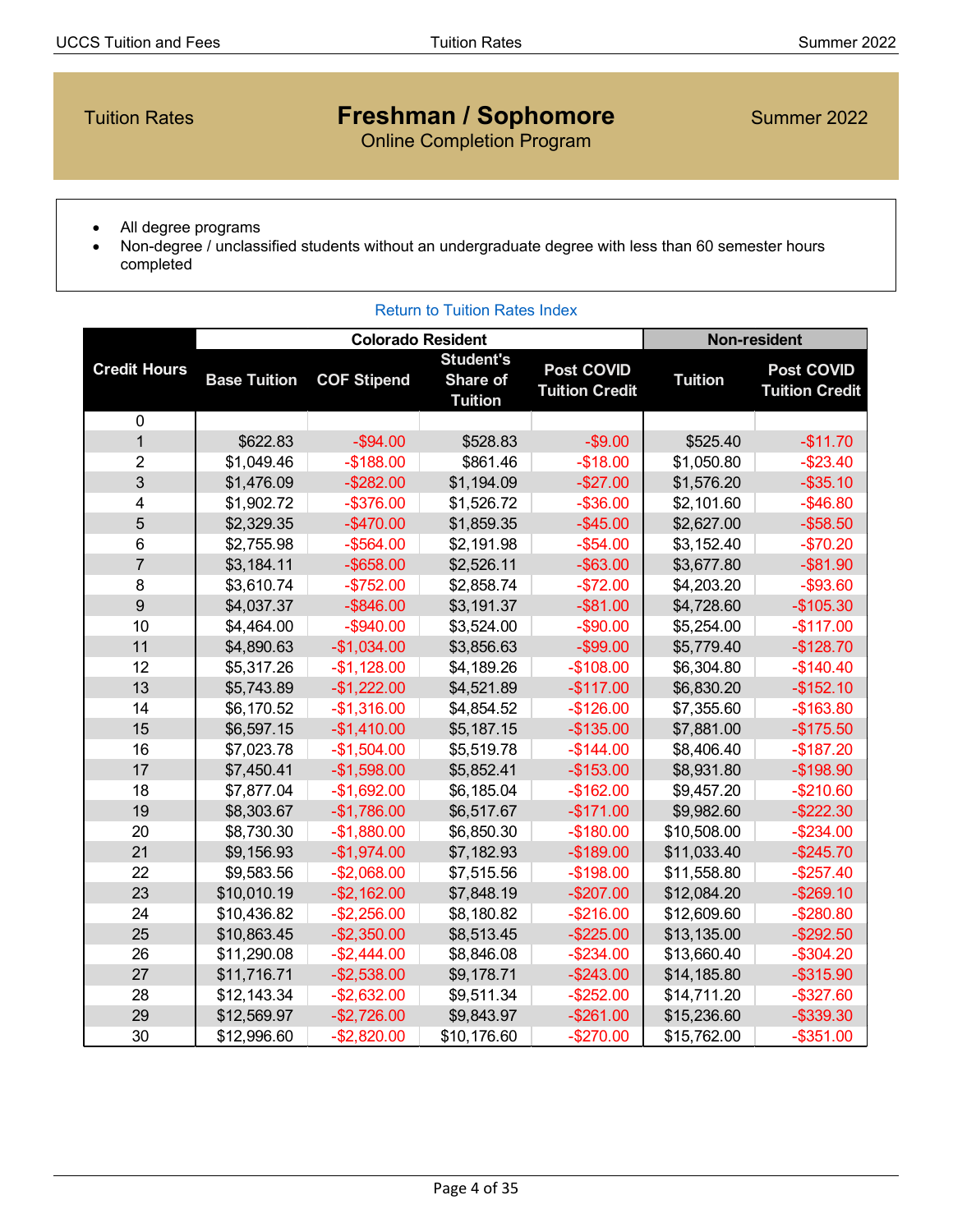# <span id="page-4-0"></span>**Tuition Rates Concrete Concrete Concrete Concrete Concrete Concrete Concrete Concrete Concrete Concrete Concrete Concrete Concrete Concrete Concrete Concrete Concrete Concrete Concrete Concrete Concrete Concrete Concrete**

- College of Letters, Arts, and Sciences (LAS)
- College of Education
- School of Public Affairs
- Non-degree / unclassified students without an undergraduate degree with greater than 60 semester hours completed

|                     |                     | <b>Colorado Resident</b> | <b>Non-resident</b>                            |                                            |                |                                            |
|---------------------|---------------------|--------------------------|------------------------------------------------|--------------------------------------------|----------------|--------------------------------------------|
| <b>Credit Hours</b> | <b>Base Tuition</b> | <b>COF Stipend</b>       | <b>Student's</b><br>Share of<br><b>Tuition</b> | <b>Post COVID</b><br><b>Tuition Credit</b> | <b>Tuition</b> | <b>Post COVID</b><br><b>Tuition Credit</b> |
| $\pmb{0}$           |                     |                          |                                                |                                            |                |                                            |
| $\mathbf{1}$        | \$425.00            | $-$ \$94.00              | \$331.00                                       | $-$10.00$                                  | \$858.00       | $-$25.00$                                  |
| $\overline{2}$      | \$850.00            | $-$188.00$               | \$662.00                                       | $-$20.00$                                  | \$1,716.00     | $-$50.00$                                  |
| 3                   | \$1,275.00          | $-$282.00$               | \$993.00                                       | $-$ \$30.00                                | \$2,574.00     | $-$75.00$                                  |
| 4                   | \$1,700.00          | $-$ \$376.00             | \$1,324.00                                     | $-$40.00$                                  | \$3,432.00     | $-$100.00$                                 |
| 5                   | \$2,125.00          | $-$470.00$               | \$1,655.00                                     | $-$50.00$                                  | \$4,290.00     | $-$125.00$                                 |
| 6                   | \$2,550.00          | $-$ \$564.00             | \$1,986.00                                     | $-$ \$60.00                                | \$5,148.00     | $-$150.00$                                 |
| $\overline{7}$      | \$2,975.00          | $-$ \$658.00             | \$2,317.00                                     | $-$70.00$                                  | \$6,006.00     | $-$175.00$                                 |
| 8                   | \$3,400.00          | $-$752.00$               | \$2,648.00                                     | $-$ \$80.00                                | \$6,864.00     | $-$200.00$                                 |
| 9                   | \$3,825.00          | $-$ \$846.00             | \$2,979.00                                     | $-$ \$90.00                                | \$7,722.00     | $-$ \$225.00                               |
| 10                  | \$4,250.00          | $-$ \$940.00             | \$3,310.00                                     | $-$100.00$                                 | \$8,580.00     | $-$250.00$                                 |
| 11                  | \$4,675.00          | $-$1,034.00$             | \$3,641.00                                     | $-$110.00$                                 | \$9,438.00     | $-$275.00$                                 |
| 12                  | \$5,100.00          | $-$1,128.00$             | \$3,972.00                                     | $-$120.00$                                 | \$10,296.00    | $-$ \$300.00                               |
| 13                  | \$5,525.00          | $-$1,222.00$             | \$4,303.00                                     | $-$130.00$                                 | \$11,154.00    | $-$ \$325.00                               |
| 14                  | \$5,950.00          | $-$1,316.00$             | \$4,634.00                                     | $-$140.00$                                 | \$12,012.00    | $-$ \$350.00                               |
| 15                  | \$6,375.00          | $-$1,410.00$             | \$4,965.00                                     | $-$150.00$                                 | \$12,870.00    | $-$ \$375.00                               |
| 16                  | \$6,800.00          | $-$1,504.00$             | \$5,296.00                                     | $-$160.00$                                 | \$13,728.00    | $-$ \$400.00                               |
| 17                  | \$7,225.00          | $-$1,598.00$             | \$5,627.00                                     | $-$170.00$                                 | \$14,586.00    | $-$ \$425.00                               |
| 18                  | \$7,650.00          | $-$1,692.00$             | \$5,958.00                                     | $-$180.00$                                 | \$15,444.00    | $-$ \$450.00                               |
| 19                  | \$8,075.00          | $-$1,786.00$             | \$6,289.00                                     | $-$190.00$                                 | \$16,302.00    | $-$ \$475.00                               |
| 20                  | \$8,500.00          | $-$1,880.00$             | \$6,620.00                                     | $-$200.00$                                 | \$17,160.00    | $-$ \$500.00                               |
| 21                  | \$8,925.00          | $-$1,974.00$             | \$6,951.00                                     | $-$210.00$                                 | \$18,018.00    | $-$ \$525.00                               |
| 22                  | \$9,350.00          | $-$2,068.00$             | \$7,282.00                                     | $-$ \$220.00                               | \$18,876.00    | $-$ \$550.00                               |
| 23                  | \$9,775.00          | $-$ \$2,162.00           | \$7,613.00                                     | $-$230.00$                                 | \$19,734.00    | $-$ \$575.00                               |
| 24                  | \$10,200.00         | $-$ \$2,256.00           | \$7,944.00                                     | $-$240.00$                                 | \$20,592.00    | $-$ \$600.00                               |
| 25                  | \$10,625.00         | $-$ \$2,350.00           | \$8,275.00                                     | $-$250.00$                                 | \$21,450.00    | $-$ \$625.00                               |
| 26                  | \$11,050.00         | $-$2,444.00$             | \$8,606.00                                     | $-$260.00$                                 | \$22,308.00    | $-$ \$650.00                               |
| 27                  | \$11,475.00         | $-$ \$2,538.00           | \$8,937.00                                     | $-$270.00$                                 | \$23,166.00    | $-$ \$675.00                               |
| 28                  | \$11,900.00         | $-$2,632.00$             | \$9,268.00                                     | $-$280.00$                                 | \$24,024.00    | $-$700.00$                                 |
| 29                  | \$12,325.00         | $-$2,726.00$             | \$9,599.00                                     | $-$290.00$                                 | \$24,882.00    | $-$725.00$                                 |
| 30                  | \$12,750.00         | $-$2,820.00$             | \$9,930.00                                     | $-$300.00$                                 | \$25,740.00    | $-$750.00$                                 |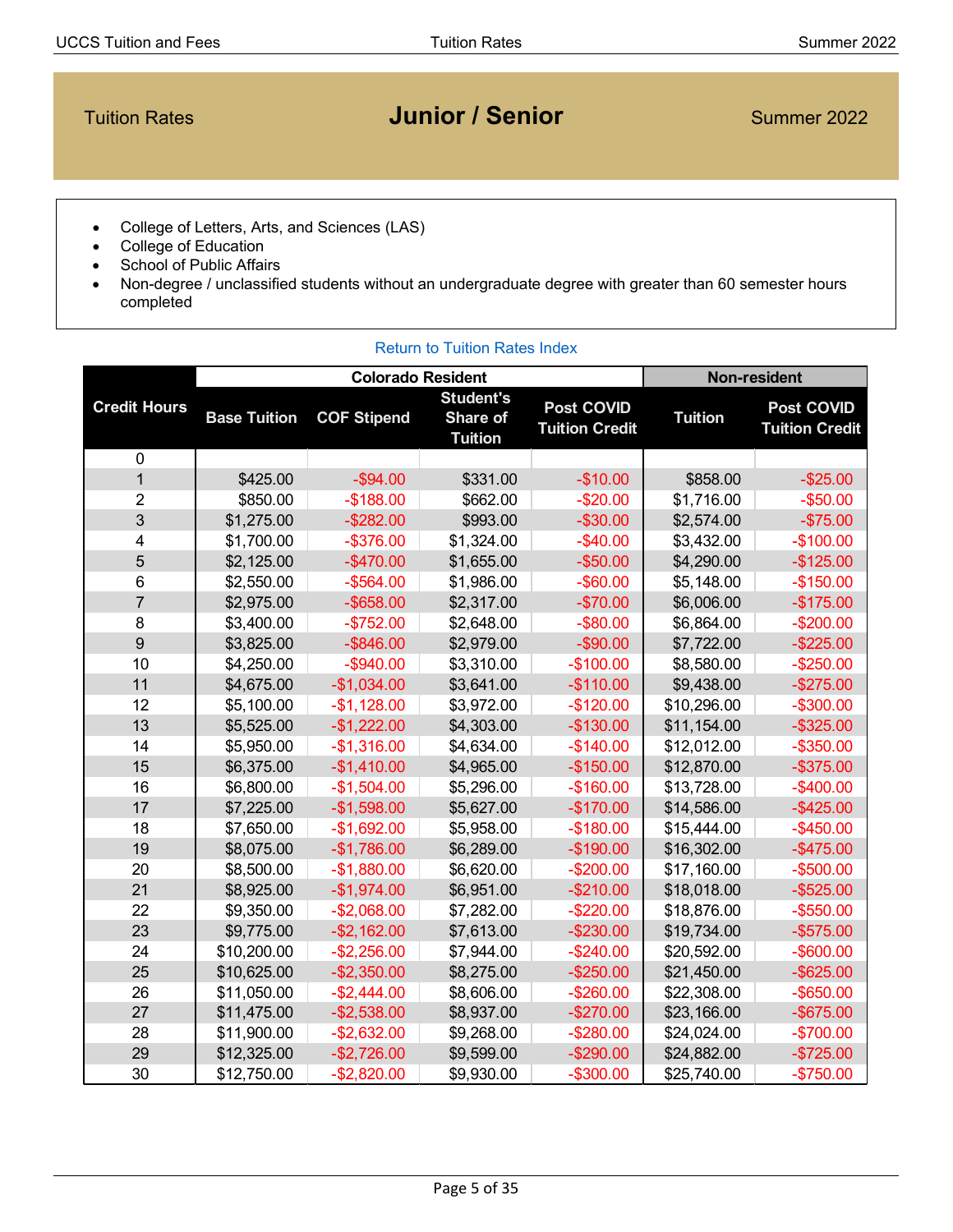## <span id="page-5-0"></span>**Tuition Rates Concrete Concrete Concrete Concrete Concrete Concrete Concrete Concrete Concrete Concrete Concrete Concrete Concrete Concrete Concrete Concrete Concrete Concrete Concrete Concrete Concrete Concrete Concrete** Online Completion Program

- College of Letters, Arts, and Sciences (LAS)
- College of Education
- School of Public Affairs
- Non-degree / unclassified students without an undergraduate degree with greater than 60 semester hours completed

|                     |                     | <b>Colorado Resident</b> |                                                | Non-resident                               |                |                                            |
|---------------------|---------------------|--------------------------|------------------------------------------------|--------------------------------------------|----------------|--------------------------------------------|
| <b>Credit Hours</b> | <b>Base Tuition</b> | <b>COF Stipend</b>       | <b>Student's</b><br>Share of<br><b>Tuition</b> | <b>Post COVID</b><br><b>Tuition Credit</b> | <b>Tuition</b> | <b>Post COVID</b><br><b>Tuition Credit</b> |
| 0                   |                     |                          |                                                |                                            |                |                                            |
| $\overline{1}$      | \$649.83            | $-$ \$94.00              | \$555.83                                       | $-$10.00$                                  | \$560.50       | $-$13.00$                                  |
| $\overline{2}$      | \$1,103.46          | $-$188.00$               | \$915.46                                       | $-$20.00$                                  | \$1,121.00     | $-$26.00$                                  |
| $\overline{3}$      | \$1,557.09          | $-$ \$282.00             | \$1,275.09                                     | $-$ \$30.00                                | \$1,681.50     | $-$ \$39.00                                |
| 4                   | \$2,010.72          | $-$ \$376.00             | \$1,634.72                                     | $-$40.00$                                  | \$2,242.00     | $-$ \$52.00                                |
| 5                   | \$2,464.35          | $-$470.00$               | \$1,994.35                                     | $-$ \$50.00                                | \$2,802.50     | $-$ \$65.00                                |
| 6                   | \$2,917.98          | $-$ \$564.00             | \$2,353.98                                     | $-$ \$60.00                                | \$3,363.00     | $-$78.00$                                  |
| $\overline{7}$      | \$3,373.11          | $-$ \$658.00             | \$2,715.11                                     | $-$70.00$                                  | \$3,923.50     | $-$ \$91.00                                |
| 8                   | \$3,826.74          | $-$752.00$               | \$3,074.74                                     | $-$ \$80.00                                | \$4,484.00     | $-$104.00$                                 |
| 9                   | \$4,280.37          | $-$ \$846.00             | \$3,434.37                                     | $-$ \$90.00                                | \$5,044.50     | $-$117.00$                                 |
| 10                  | \$4,734.00          | $-$ \$940.00             | \$3,794.00                                     | $-$100.00$                                 | \$5,605.00     | $-$130.00$                                 |
| 11                  | \$5,187.63          | $-$1,034.00$             | \$4,153.63                                     | $-$110.00$                                 | \$6,165.50     | $-$143.00$                                 |
| 12                  | \$5,641.26          | $-$1,128.00$             | \$4,513.26                                     | $-$120.00$                                 | \$6,726.00     | $-$156.00$                                 |
| 13                  | \$6,094.89          | $-$1,222.00$             | \$4,872.89                                     | $-$130.00$                                 | \$7,286.50     | $-$169.00$                                 |
| 14                  | \$6,548.52          | $-$1,316.00$             | \$5,232.52                                     | $-$140.00$                                 | \$7,847.00     | $-$182.00$                                 |
| 15                  | \$7,002.15          | $-$1,410.00$             | \$5,592.15                                     | $-$150.00$                                 | \$8,407.50     | $-$195.00$                                 |
| 16                  | \$7,455.78          | $-$1,504.00$             | \$5,951.78                                     | $-$160.00$                                 | \$8,968.00     | $-$208.00$                                 |
| 17                  | \$7,909.41          | $-$1,598.00$             | \$6,311.41                                     | $-$170.00$                                 | \$9,528.50     | $-$ \$221.00                               |
| 18                  | \$8,363.04          | $-$1,692.00$             | \$6,671.04                                     | $-$180.00$                                 | \$10,089.00    | $-$ \$234.00                               |
| 19                  | \$8,816.67          | $-$1,786.00$             | \$7,030.67                                     | $-$190.00$                                 | \$10,649.50    | $-$247.00$                                 |
| 20                  | \$9,270.30          | $-$1,880.00$             | \$7,390.30                                     | $-$200.00$                                 | \$11,210.00    | $-$260.00$                                 |
| 21                  | \$9,723.93          | $-$1,974.00$             | \$7,749.93                                     | $-$210.00$                                 | \$11,770.50    | $-$273.00$                                 |
| 22                  | \$10,177.56         | $-$2,068.00$             | \$8,109.56                                     | $-$ \$220.00                               | \$12,331.00    | $-$286.00$                                 |
| 23                  | \$10,631.19         | $-$ \$2,162.00           | \$8,469.19                                     | $-$230.00$                                 | \$12,891.50    | $-$299.00$                                 |
| 24                  | \$11,084.82         | $-$ \$2,256.00           | \$8,828.82                                     | $-$240.00$                                 | \$13,452.00    | $-$ \$312.00                               |
| 25                  | \$11,538.45         | $-$ \$2,350.00           | \$9,188.45                                     | $-$250.00$                                 | \$14,012.50    | $-$ \$325.00                               |
| 26                  | \$11,992.08         | $-$2,444.00$             | \$9,548.08                                     | $-$260.00$                                 | \$14,573.00    | $-$ \$338.00                               |
| 27                  | \$12,445.71         | $-$2,538.00$             | \$9,907.71                                     | $-$270.00$                                 | \$15,133.50    | $-$ \$351.00                               |
| 28                  | \$12,899.34         | $-$ \$2,632.00           | \$10,267.34                                    | $-$280.00$                                 | \$15,694.00    | $-$ \$364.00                               |
| 29                  | \$13,352.97         | $-$2,726.00$             | \$10,626.97                                    | $-$290.00$                                 | \$16,254.50    | $-$ \$377.00                               |
| 30                  | \$13,806.60         | $-$2,820.00$             | \$10,986.60                                    | $-$ \$300.00                               | \$16,815.00    | $-$ \$390.00                               |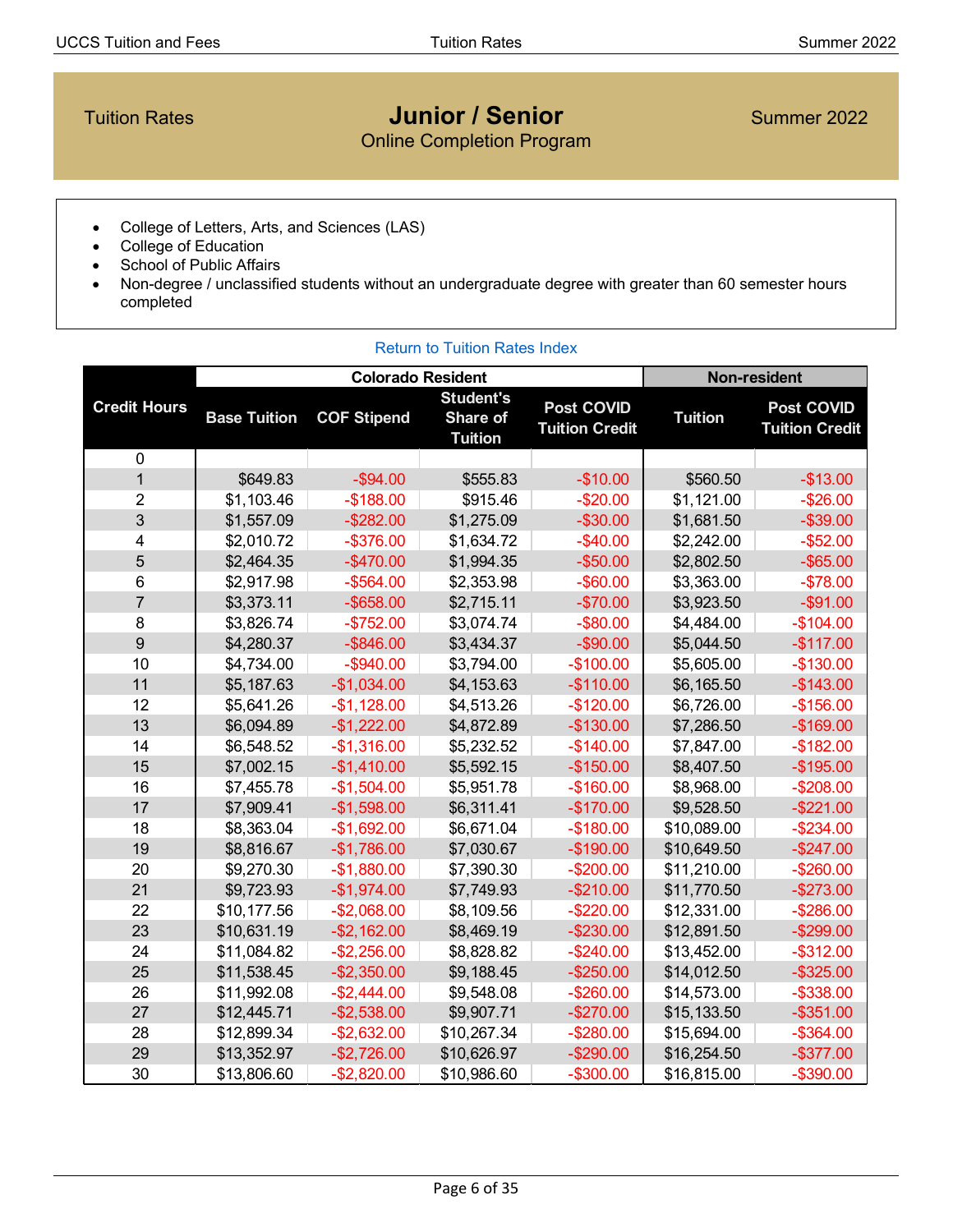# <span id="page-6-0"></span>**Tuition Rates Concrete Concrete Concrete Concrete Concrete Concrete Concrete Concrete Concrete Concrete Concrete Concrete Concrete Concrete Concrete Concrete Concrete Concrete Concrete Concrete Concrete Concrete Concrete**

- College of Business and Administration
- College of Engineering and Applied Science

| <b>Return to Tuition Rates Index</b> |                     |                          |                                                |                                            |                     |                                            |
|--------------------------------------|---------------------|--------------------------|------------------------------------------------|--------------------------------------------|---------------------|--------------------------------------------|
|                                      |                     | <b>Colorado Resident</b> |                                                |                                            | <b>Non-resident</b> |                                            |
| <b>Credit Hours</b>                  | <b>Base Tuition</b> | <b>COF Stipend</b>       | <b>Student's</b><br>Share of<br><b>Tuition</b> | <b>Post COVID</b><br><b>Tuition Credit</b> | <b>Tuition</b>      | <b>Post COVID</b><br><b>Tuition Credit</b> |
| $\mathbf 0$                          |                     |                          |                                                |                                            |                     |                                            |
| $\overline{1}$                       | \$471.00            | $-$94.00$                | \$377.00                                       | $-$11.00$                                  | \$888.00            | $-$26.00$                                  |
| $\overline{2}$                       | \$942.00            | $-$188.00$               | \$754.00                                       | $-$ \$22.00                                | \$1,776.00          | $-$ \$52.00                                |
| 3                                    | \$1,413.00          | $-$ \$282.00             | \$1,131.00                                     | $-$ \$33.00                                | \$2,664.00          | $-$78.00$                                  |
| 4                                    | \$1,884.00          | $-$ \$376.00             | \$1,508.00                                     | $-$ \$44.00                                | \$3,552.00          | $-$104.00$                                 |
| 5                                    | \$2,355.00          | $-$470.00$               | \$1,885.00                                     | $-$ \$55.00                                | \$4,440.00          | $-$130.00$                                 |
| 6                                    | \$2,826.00          | $-$ \$564.00             | \$2,262.00                                     | $-$ \$66.00                                | \$5,328.00          | $-$156.00$                                 |
| $\overline{7}$                       | \$3,297.00          | $-$ \$658.00             | \$2,639.00                                     | $-$77.00$                                  | \$6,216.00          | $-$182.00$                                 |
| 8                                    | \$3,768.00          | $-$752.00$               | \$3,016.00                                     | $-$ \$88.00                                | \$7,104.00          | $-$208.00$                                 |
| 9                                    | \$4,239.00          | $-$ \$846.00             | \$3,393.00                                     | $-$ \$99.00                                | \$7,992.00          | $-$ \$234.00                               |
| 10                                   | \$4,710.00          | $-$ \$940.00             | \$3,770.00                                     | $-$110.00$                                 | \$8,880.00          | $-$260.00$                                 |
| 11                                   | \$5,181.00          | $-$1,034.00$             | \$4,147.00                                     | $-$121.00$                                 | \$9,768.00          | $-$ \$286.00                               |
| 12                                   | \$5,652.00          | $-$1,128.00$             | \$4,524.00                                     | $-$132.00$                                 | \$10,656.00         | $-$ \$312.00                               |
| 13                                   | \$6,123.00          | $-$1,222.00$             | \$4,901.00                                     | $-$143.00$                                 | \$11,544.00         | $-$ \$338.00                               |
| 14                                   | \$6,594.00          | $-$1,316.00$             | \$5,278.00                                     | $-$154.00$                                 | \$12,432.00         | $-$ \$364.00                               |
| 15                                   | \$7,065.00          | $-$1,410.00$             | \$5,655.00                                     | $-$165.00$                                 | \$13,320.00         | $-$ \$390.00                               |
| 16                                   | \$7,536.00          | $-$1,504.00$             | \$6,032.00                                     | $-$176.00$                                 | \$14,208.00         | $-$ \$416.00                               |
| 17                                   | \$8,007.00          | $-$1,598.00$             | \$6,409.00                                     | $-$187.00$                                 | \$15,096.00         | $-$ \$442.00                               |
| 18                                   | \$8,478.00          | $-$1,692.00$             | \$6,786.00                                     | $-$198.00$                                 | \$15,984.00         | $-$ \$468.00                               |
| 19                                   | \$8,949.00          | $-$1,786.00$             | \$7,163.00                                     | $-$209.00$                                 | \$16,872.00         | $-$ \$494.00                               |
| 20                                   | \$9,420.00          | $-$1,880.00$             | \$7,540.00                                     | $-$220.00$                                 | \$17,760.00         | $-$ \$520.00                               |
| 21                                   | \$9,891.00          | $-$1,974.00$             | \$7,917.00                                     | $-$231.00$                                 | \$18,648.00         | $-$ \$546.00                               |
| 22                                   | \$10,362.00         | $-$2,068.00$             | \$8,294.00                                     | $-$242.00$                                 | \$19,536.00         | $-$ \$572.00                               |
| 23                                   | \$10,833.00         | $-$ \$2,162.00           | \$8,671.00                                     | $-$253.00$                                 | \$20,424.00         | $-$ \$598.00                               |
| 24                                   | \$11,304.00         | $-$ \$2,256.00           | \$9,048.00                                     | $-$264.00$                                 | \$21,312.00         | $-$ \$624.00                               |
| 25                                   | \$11,775.00         | $-$ \$2,350.00           | \$9,425.00                                     | $-$275.00$                                 | \$22,200.00         | $-$ \$650.00                               |
| 26                                   | \$12,246.00         | $-$2,444.00$             | \$9,802.00                                     | $-$286.00$                                 | \$23,088.00         | $-$ \$676.00                               |
| 27                                   | \$12,717.00         | $-$2,538.00$             | \$10,179.00                                    | $-$297.00$                                 | \$23,976.00         | $-$702.00$                                 |
| 28                                   | \$13,188.00         | $-$ \$2,632.00           | \$10,556.00                                    | $-$308.00$                                 | \$24,864.00         | $-$728.00$                                 |
| 29                                   | \$13,659.00         | $-$2,726.00$             | \$10,933.00                                    | $-$ \$319.00                               | \$25,752.00         | $-$754.00$                                 |
| 30                                   | \$14,130.00         | $-$2,820.00$             | \$11,310.00                                    | $-$ \$330.00                               | \$26,640.00         | $-$780.00$                                 |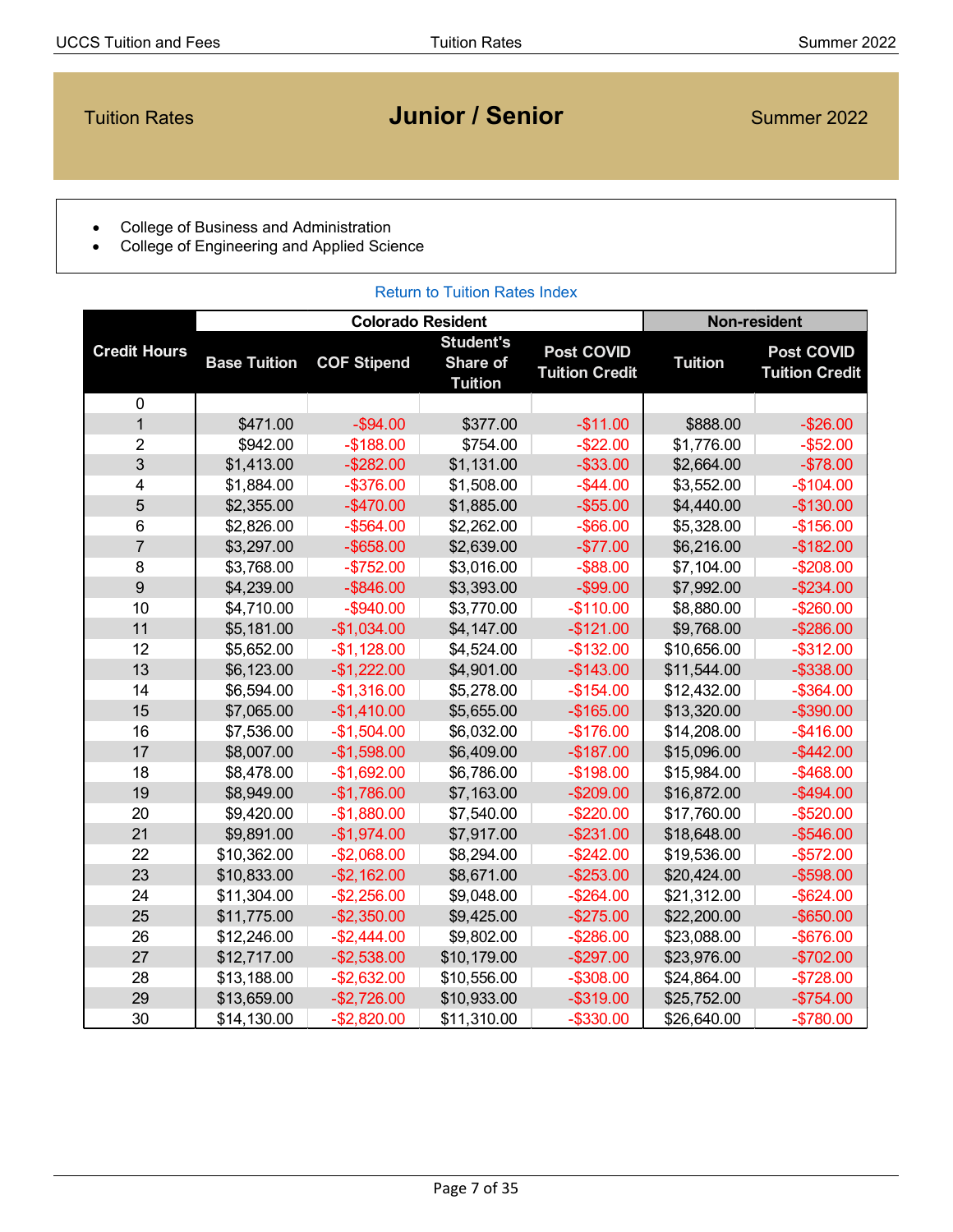## <span id="page-7-0"></span>**Tuition Rates Construction Construction Construction Construction Construction Construction Construction Construction Construction Construction Construction Construction Construction Construction Construction Construction** Online Completion Program

- College of Business and Administration
- College of Engineering and Applied Science

| <b>Return to Tuition Rates Index</b> |                     |                    |                                                |                                            |                |                                            |
|--------------------------------------|---------------------|--------------------|------------------------------------------------|--------------------------------------------|----------------|--------------------------------------------|
|                                      |                     |                    |                                                | <b>Non-resident</b>                        |                |                                            |
| <b>Credit Hours</b>                  | <b>Base Tuition</b> | <b>COF Stipend</b> | <b>Student's</b><br>Share of<br><b>Tuition</b> | <b>Post COVID</b><br><b>Tuition Credit</b> | <b>Tuition</b> | <b>Post COVID</b><br><b>Tuition Credit</b> |
| 0                                    |                     |                    |                                                |                                            |                |                                            |
| $\overline{1}$                       | \$695.83            | $-$94.00$          | \$601.83                                       | $-$11.00$                                  | \$620.30       | $-$14.30$                                  |
| $\overline{2}$                       | \$1,195.46          | $-$188.00$         | \$1,007.46                                     | $-$ \$22.00                                | \$1,240.60     | $-$ \$28.60                                |
| 3                                    | \$1,695.09          | $-$282.00$         | \$1,413.09                                     | $-$ \$33.00                                | \$1,860.90     | $-$ \$42.90                                |
| 4                                    | \$2,194.72          | $-$ \$376.00       | \$1,818.72                                     | $-$ \$44.00                                | \$2,481.20     | $-$ \$57.20                                |
| $\overline{5}$                       | \$2,694.35          | $-$ \$470.00       | \$2,224.35                                     | $-$ \$55.00                                | \$3,101.50     | $-$71.50$                                  |
| 6                                    | \$3,193.98          | $-$ \$564.00       | \$2,629.98                                     | $-$ \$66.00                                | \$3,721.80     | $-$ \$85.80                                |
| $\overline{7}$                       | \$3,695.11          | $-$ \$658.00       | \$3,037.11                                     | $-$77.00$                                  | \$4,342.10     | $-$100.10$                                 |
| 8                                    | \$4,194.74          | $-$752.00$         | \$3,442.74                                     | $-$ \$88.00                                | \$4,962.40     | $-$114.40$                                 |
| 9                                    | \$4,694.37          | $-$ \$846.00       | \$3,848.37                                     | $-$ \$99.00                                | \$5,582.70     | $-$128.70$                                 |
| 10                                   | \$5,194.00          | $-$ \$940.00       | \$4,254.00                                     | $-$110.00$                                 | \$6,203.00     | $-$143.00$                                 |
| 11                                   | \$5,693.63          | $-$1,034.00$       | \$4,659.63                                     | $-$121.00$                                 | \$6,823.30     | $-$157.30$                                 |
| 12                                   | \$6,193.26          | $-$1,128.00$       | \$5,065.26                                     | $-$132.00$                                 | \$7,443.60     | $-$171.60$                                 |
| 13                                   | \$6,692.89          | $-$1,222.00$       | \$5,470.89                                     | $-$143.00$                                 | \$8,063.90     | $-$185.90$                                 |
| 14                                   | \$7,192.52          | $-$1,316.00$       | \$5,876.52                                     | $-$154.00$                                 | \$8,684.20     | $-$200.20$                                 |
| 15                                   | \$7,692.15          | $-$1,410.00$       | \$6,282.15                                     | $-$165.00$                                 | \$9,304.50     | $-$214.50$                                 |
| 16                                   | \$8,191.78          | $-$1,504.00$       | \$6,687.78                                     | $-$176.00$                                 | \$9,924.80     | $-$ \$228.80                               |
| 17                                   | \$8,691.41          | $-$1,598.00$       | \$7,093.41                                     | $-$187.00$                                 | \$10,545.10    | $-$ \$243.10                               |
| 18                                   | \$9,191.04          | $-$1,692.00$       | \$7,499.04                                     | $-$198.00$                                 | \$11,165.40    | $-$ \$257.40                               |
| 19                                   | \$9,690.67          | $-$1,786.00$       | \$7,904.67                                     | $-$209.00$                                 | \$11,785.70    | $-$271.70$                                 |
| 20                                   | \$10,190.30         | $-$1,880.00$       | \$8,310.30                                     | $-$220.00$                                 | \$12,406.00    | $-$ \$286.00                               |
| 21                                   | \$10,689.93         | $-$1,974.00$       | \$8,715.93                                     | $-$ \$231.00                               | \$13,026.30    | $-$ \$300.30                               |
| 22                                   | \$11,189.56         | $-$2,068.00$       | \$9,121.56                                     | $-$242.00$                                 | \$13,646.60    | $-$ \$314.60                               |
| 23                                   | \$11,689.19         | $-$ \$2,162.00     | \$9,527.19                                     | $-$253.00$                                 | \$14,266.90    | $-$ \$328.90                               |
| 24                                   | \$12,188.82         | $-$ \$2,256.00     | \$9,932.82                                     | $-$264.00$                                 | \$14,887.20    | $-$ \$343.20                               |
| 25                                   | \$12,688.45         | $-$ \$2,350.00     | \$10,338.45                                    | $-$275.00$                                 | \$15,507.50    | $-$ \$357.50                               |
| 26                                   | \$13,188.08         | $-$2,444.00$       | \$10,744.08                                    | $-$286.00$                                 | \$16,127.80    | $-$ \$371.80                               |
| 27                                   | \$13,687.71         | $-$2,538.00$       | \$11,149.71                                    | $-$297.00$                                 | \$16,748.10    | $-$ \$386.10                               |
| 28                                   | \$14,187.34         | $-$ \$2,632.00     | \$11,555.34                                    | $-$308.00$                                 | \$17,368.40    | $-$400.40$                                 |
| 29                                   | \$14,686.97         | $-$2,726.00$       | \$11,960.97                                    | $-$ \$319.00                               | \$17,988.70    | $-$414.70$                                 |
| 30                                   | \$15,186.60         | $-$2,820.00$       | \$12,366.60                                    | $-$ \$330.00                               | \$18,609.00    | $-$ \$429.00                               |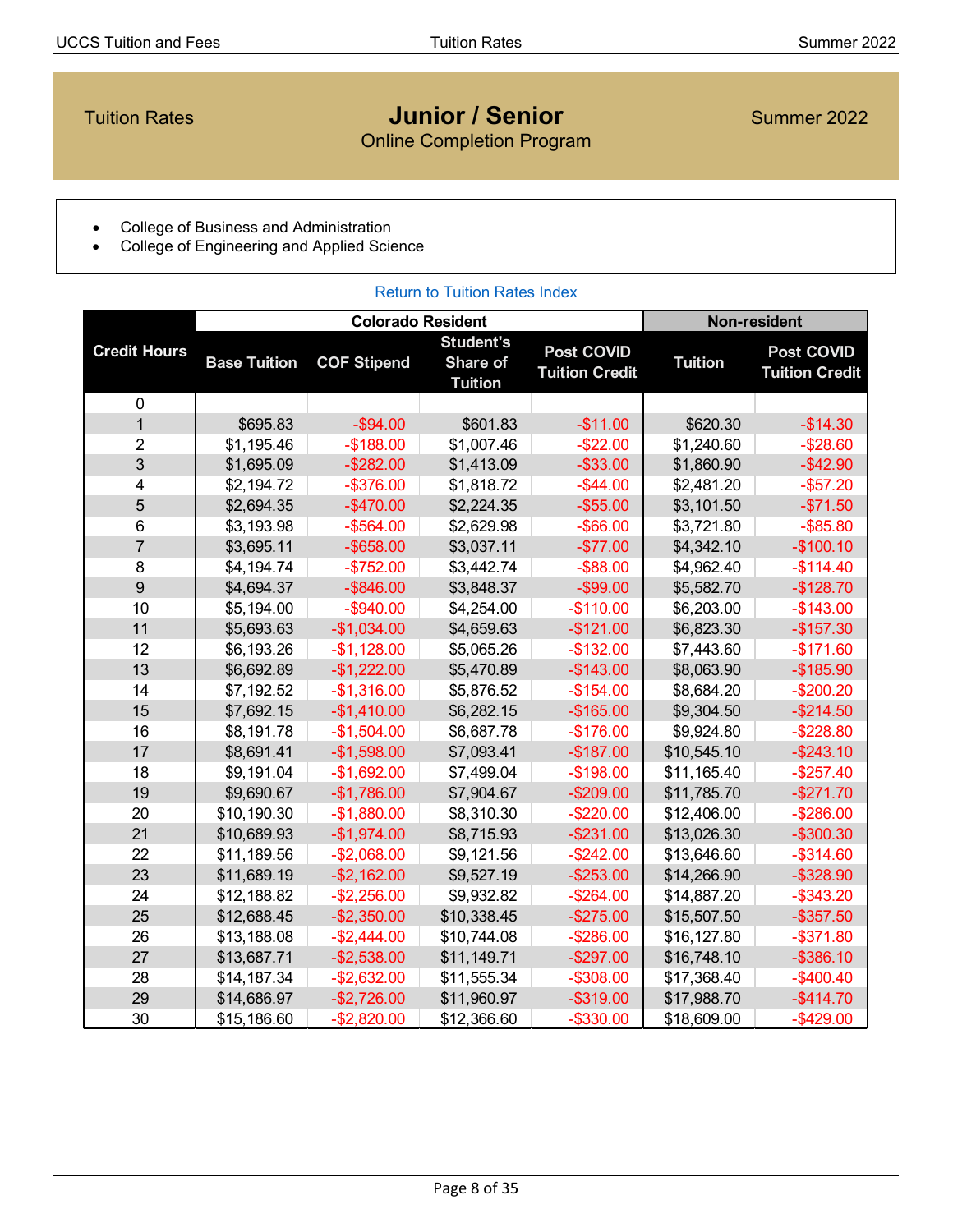# <span id="page-8-0"></span>**Tuition Rates Concernsive Concernsive Concernsive Concernsive Concernsive Concernsive Concernsive Concernsive Concernsive Concernsive Concernsive Concernsive Concernsive Concernsive Concernsive Concernsive Concernsive Con**

### • Beth-el College of Nursing and Health Sciences

| <b>Return to Tuition Rates Index</b> |                     |                    |                                                |                                            |                |                                            |
|--------------------------------------|---------------------|--------------------|------------------------------------------------|--------------------------------------------|----------------|--------------------------------------------|
|                                      |                     |                    |                                                | <b>Non-resident</b>                        |                |                                            |
| <b>Credit Hours</b>                  | <b>Base Tuition</b> | <b>COF Stipend</b> | <b>Student's</b><br>Share of<br><b>Tuition</b> | <b>Post COVID</b><br><b>Tuition Credit</b> | <b>Tuition</b> | <b>Post COVID</b><br><b>Tuition Credit</b> |
| $\pmb{0}$                            |                     |                    |                                                |                                            |                |                                            |
| $\overline{1}$                       | \$505.00            | $-$ \$94.00        | \$411.00                                       | $-$12.00$                                  | \$888.00       | $-$26.00$                                  |
| $\overline{2}$                       | \$1,010.00          | $-$188.00$         | \$822.00                                       | $-$24.00$                                  | \$1,776.00     | $-$ \$52.00                                |
| 3                                    | \$1,515.00          | $-$ \$282.00       | \$1,233.00                                     | $-$ \$36.00                                | \$2,664.00     | $-$78.00$                                  |
| 4                                    | \$2,020.00          | $-$ \$376.00       | \$1,644.00                                     | $-$48.00$                                  | \$3,552.00     | $-$104.00$                                 |
| 5                                    | \$2,525.00          | $-$470.00$         | \$2,055.00                                     | $-$ \$60.00                                | \$4,440.00     | $-$130.00$                                 |
| $\,6$                                | \$3,030.00          | $-$564.00$         | \$2,466.00                                     | $-$72.00$                                  | \$5,328.00     | $-$156.00$                                 |
| $\overline{7}$                       | \$3,535.00          | $-$ \$658.00       | \$2,877.00                                     | $-$ \$84.00                                | \$6,216.00     | $-$182.00$                                 |
| 8                                    | \$4,040.00          | $-$752.00$         | \$3,288.00                                     | $-$ \$96.00                                | \$7,104.00     | $-$208.00$                                 |
| 9                                    | \$4,545.00          | $-$ \$846.00       | \$3,699.00                                     | $-$108.00$                                 | \$7,992.00     | $-$ \$234.00                               |
| 10                                   | \$5,050.00          | $-$ \$940.00       | \$4,110.00                                     | $-$120.00$                                 | \$8,880.00     | $-$260.00$                                 |
| 11                                   | \$5,555.00          | $-$1,034.00$       | \$4,521.00                                     | $-$132.00$                                 | \$9,768.00     | $-$ \$286.00                               |
| 12                                   | \$6,060.00          | $-$1,128.00$       | \$4,932.00                                     | $-$144.00$                                 | \$10,656.00    | $-$ \$312.00                               |
| 13                                   | \$6,565.00          | $-$1,222.00$       | \$5,343.00                                     | $-$156.00$                                 | \$11,544.00    | $-$ \$338.00                               |
| 14                                   | \$7,070.00          | $-$1,316.00$       | \$5,754.00                                     | $-$168.00$                                 | \$12,432.00    | $-$ \$364.00                               |
| 15                                   | \$7,575.00          | $-$1,410.00$       | \$6,165.00                                     | $-$180.00$                                 | \$13,320.00    | $-$ \$390.00                               |
| 16                                   | \$8,080.00          | $-$1,504.00$       | \$6,576.00                                     | $-$192.00$                                 | \$14,208.00    | $-$ \$416.00                               |
| 17                                   | \$8,585.00          | $-$1,598.00$       | \$6,987.00                                     | $-$204.00$                                 | \$15,096.00    | $-$ \$442.00                               |
| 18                                   | \$9,090.00          | $-$1,692.00$       | \$7,398.00                                     | $-$216.00$                                 | \$15,984.00    | $-$ \$468.00                               |
| 19                                   | \$9,595.00          | $-$1,786.00$       | \$7,809.00                                     | $-$ \$228.00                               | \$16,872.00    | $-$ \$494.00                               |
| 20                                   | \$10,100.00         | $-$1,880.00$       | \$8,220.00                                     | $-$240.00$                                 | \$17,760.00    | $-$ \$520.00                               |
| 21                                   | \$10,605.00         | $-$1,974.00$       | \$8,631.00                                     | $-$ \$252.00                               | \$18,648.00    | $-$ \$546.00                               |
| 22                                   | \$11,110.00         | $-$2,068.00$       | \$9,042.00                                     | $-$264.00$                                 | \$19,536.00    | $-$ \$572.00                               |
| 23                                   | \$11,615.00         | $-$ \$2,162.00     | \$9,453.00                                     | $-$276.00$                                 | \$20,424.00    | $-$ \$598.00                               |
| 24                                   | \$12,120.00         | $-$ \$2,256.00     | \$9,864.00                                     | $-$288.00$                                 | \$21,312.00    | $-$ \$624.00                               |
| 25                                   | \$12,625.00         | $-$2,350.00$       | \$10,275.00                                    | $-$300.00$                                 | \$22,200.00    | $-$ \$650.00                               |
| 26                                   | \$13,130.00         | $-$2,444.00$       | \$10,686.00                                    | $-$ \$312.00                               | \$23,088.00    | $-$ \$676.00                               |
| 27                                   | \$13,635.00         | $-$2,538.00$       | \$11,097.00                                    | $-$ \$324.00                               | \$23,976.00    | $-$702.00$                                 |
| 28                                   | \$14,140.00         | $-$ \$2,632.00     | \$11,508.00                                    | $-$ \$336.00                               | \$24,864.00    | $-$728.00$                                 |
| 29                                   | \$14,645.00         | $-$2,726.00$       | \$11,919.00                                    | $-$ \$348.00                               | \$25,752.00    | $-$754.00$                                 |
| 30                                   | \$15,150.00         | $-$2,820.00$       | \$12,330.00                                    | $-$ \$360.00                               | \$26,640.00    | $-$780.00$                                 |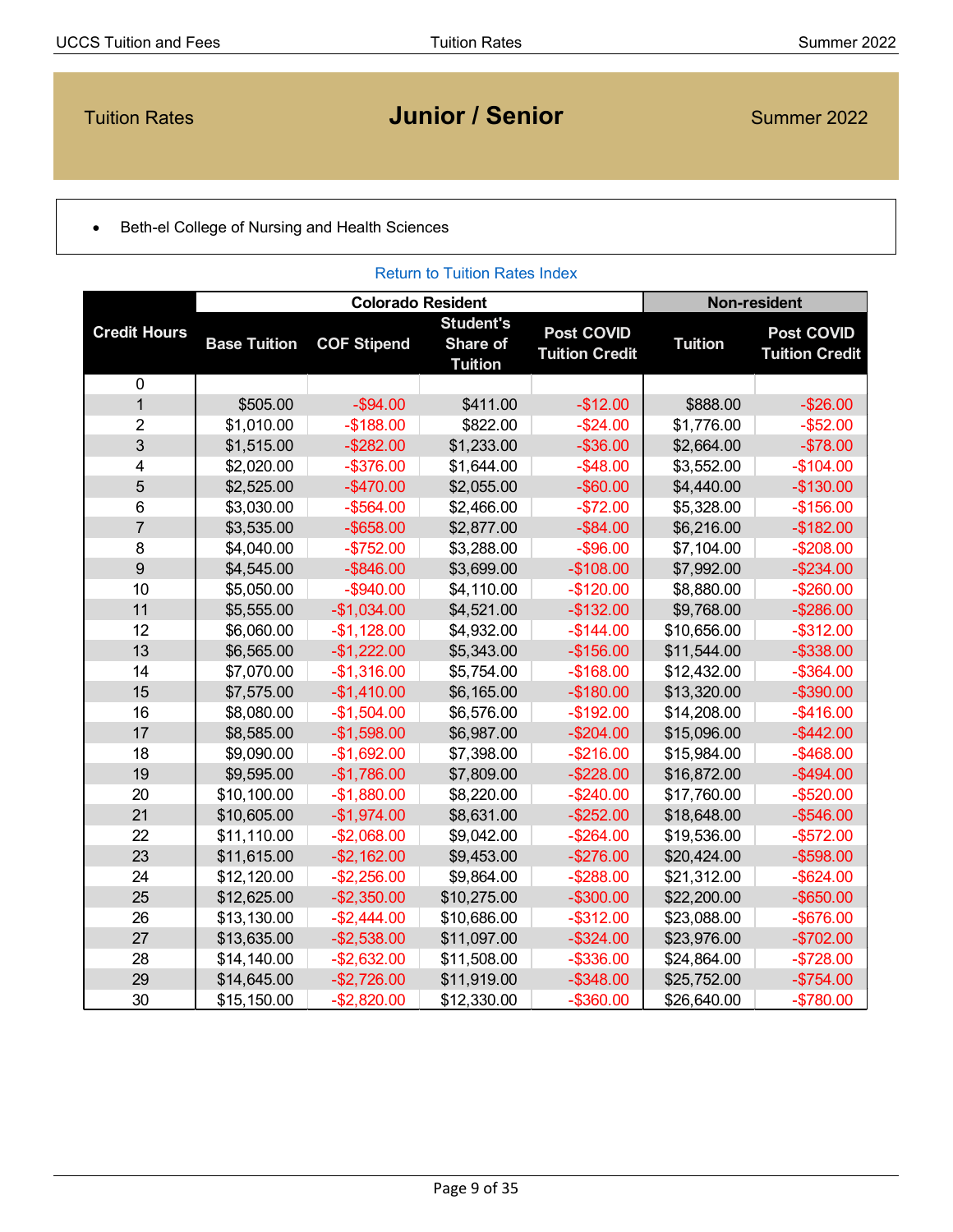## <span id="page-9-0"></span>**Tuition Rates Concrete Concrete Concrete Concrete Concrete Concrete Concrete Concrete Concrete Concrete Concrete Concrete Concrete Concrete Concrete Concrete Concrete Concrete Concrete Concrete Concrete Concrete Concrete** Online Completion Program

• Beth-el College of Nursing and Health Sciences

|                         |                     |                    | <b>Return to Tuition Rates Index</b>           |                                            |                |                                            |
|-------------------------|---------------------|--------------------|------------------------------------------------|--------------------------------------------|----------------|--------------------------------------------|
|                         |                     |                    | <b>Colorado Resident</b>                       |                                            |                | <b>Non-resident</b>                        |
| <b>Credit Hours</b>     | <b>Base Tuition</b> | <b>COF Stipend</b> | <b>Student's</b><br>Share of<br><b>Tuition</b> | <b>Post COVID</b><br><b>Tuition Credit</b> | <b>Tuition</b> | <b>Post COVID</b><br><b>Tuition Credit</b> |
| $\pmb{0}$               |                     |                    |                                                |                                            |                |                                            |
| $\mathbf{1}$            | \$729.83            | $-$ \$94.00        | \$635.83                                       | $-$12.00$                                  | \$639.25       | $-$15.00$                                  |
| $\overline{2}$          | \$1,263.46          | $-$188.00$         | \$1,075.46                                     | $-$24.00$                                  | \$1,278.50     | $-$30.00$                                  |
| 3                       | \$1,797.09          | $-$ \$282.00       | \$1,515.09                                     | $-$ \$36.00                                | \$1,917.75     | $-$ \$45.00                                |
| $\overline{\mathbf{4}}$ | \$2,330.72          | $-$ \$376.00       | \$1,954.72                                     | $-$48.00$                                  | \$2,557.00     | $-$ \$60.00                                |
| 5                       | \$2,864.35          | $-$ \$470.00       | \$2,394.35                                     | $-$ \$60.00                                | \$3,196.25     | $-$75.00$                                  |
| $\,6$                   | \$3,397.98          | $-$ \$564.00       | \$2,833.98                                     | $-$72.00$                                  | \$3,835.50     | $-$ \$90.00                                |
| $\overline{7}$          | \$3,933.11          | $-$ \$658.00       | \$3,275.11                                     | $-$ \$84.00                                | \$4,474.75     | $-$105.00$                                 |
| $\bf 8$                 | \$4,466.74          | $-$752.00$         | \$3,714.74                                     | $-$ \$96.00                                | \$5,114.00     | $-$120.00$                                 |
| 9                       | \$5,000.37          | $-$ \$846.00       | \$4,154.37                                     | $-$108.00$                                 | \$5,753.25     | $-$135.00$                                 |
| 10                      | \$5,534.00          | $-$ \$940.00       | \$4,594.00                                     | $-$120.00$                                 | \$6,392.50     | $-$150.00$                                 |
| 11                      | \$6,067.63          | $-$1,034.00$       | \$5,033.63                                     | $-$132.00$                                 | \$7,031.75     | $-$165.00$                                 |
| 12                      | \$6,601.26          | $-$1,128.00$       | \$5,473.26                                     | $-$144.00$                                 | \$7,671.00     | $-$180.00$                                 |
| 13                      | \$7,134.89          | $-$1,222.00$       | \$5,912.89                                     | $-$156.00$                                 | \$8,310.25     | $-$195.00$                                 |
| 14                      | \$7,668.52          | $-$1,316.00$       | \$6,352.52                                     | $-$168.00$                                 | \$8,949.50     | $-$ \$210.00                               |
| 15                      | \$8,202.15          | $-$1,410.00$       | \$6,792.15                                     | $-$180.00$                                 | \$9,588.75     | $-$ \$225.00                               |
| 16                      | \$8,735.78          | $-$1,504.00$       | \$7,231.78                                     | $-$192.00$                                 | \$10,228.00    | $-$240.00$                                 |
| 17                      | \$9,269.41          | $-$1,598.00$       | \$7,671.41                                     | $-$204.00$                                 | \$10,867.25    | $-$ \$255.00                               |
| 18                      | \$9,803.04          | $-$1,692.00$       | \$8,111.04                                     | $-$ \$216.00                               | \$11,506.50    | $-$270.00$                                 |
| 19                      | \$10,336.67         | $-$1,786.00$       | \$8,550.67                                     | $-$ \$228.00                               | \$12,145.75    | $-$ \$285.00                               |
| 20                      | \$10,870.30         | $-$1,880.00$       | \$8,990.30                                     | $-$240.00$                                 | \$12,785.00    | $-$ \$300.00                               |
| 21                      | \$11,403.93         | $-$1,974.00$       | \$9,429.93                                     | $-$ \$252.00                               | \$13,424.25    | $-$ \$315.00                               |
| 22                      | \$11,937.56         | $-$2,068.00$       | \$9,869.56                                     | $-$264.00$                                 | \$14,063.50    | $-$ \$330.00                               |
| 23                      | \$12,471.19         | $-$ \$2,162.00     | \$10,309.19                                    | $-$276.00$                                 | \$14,702.75    | $-$ \$345.00                               |
| 24                      | \$13,004.82         | $-$2,256.00$       | \$10,748.82                                    | $-$ \$288.00                               | \$15,342.00    | $-$ \$360.00                               |
| 25                      | \$13,538.45         | $-$ \$2,350.00     | \$11,188.45                                    | $-$ \$300.00                               | \$15,981.25    | $-$ \$375.00                               |
| 26                      | \$14,072.08         | $-$2,444.00$       | \$11,628.08                                    | $-$ \$312.00                               | \$16,620.50    | $-$ \$390.00                               |
| 27                      | \$14,605.71         | $-$ \$2,538.00     | \$12,067.71                                    | $-$ \$324.00                               | \$17,259.75    | $-$ \$405.00                               |
| 28                      | \$15,139.34         | $-$2,632.00$       | \$12,507.34                                    | $-$ \$336.00                               | \$17,899.00    | $-$ \$420.00                               |
| 29                      | \$15,672.97         | $-$2,726.00$       | \$12,946.97                                    | $-$ \$348.00                               | \$18,538.25    | $-$ \$435.00                               |
| 30                      | \$16,206.60         | $-$2,820.00$       | \$13,386.60                                    | $-$ \$360.00                               | \$19,177.50    | $-$ \$450.00                               |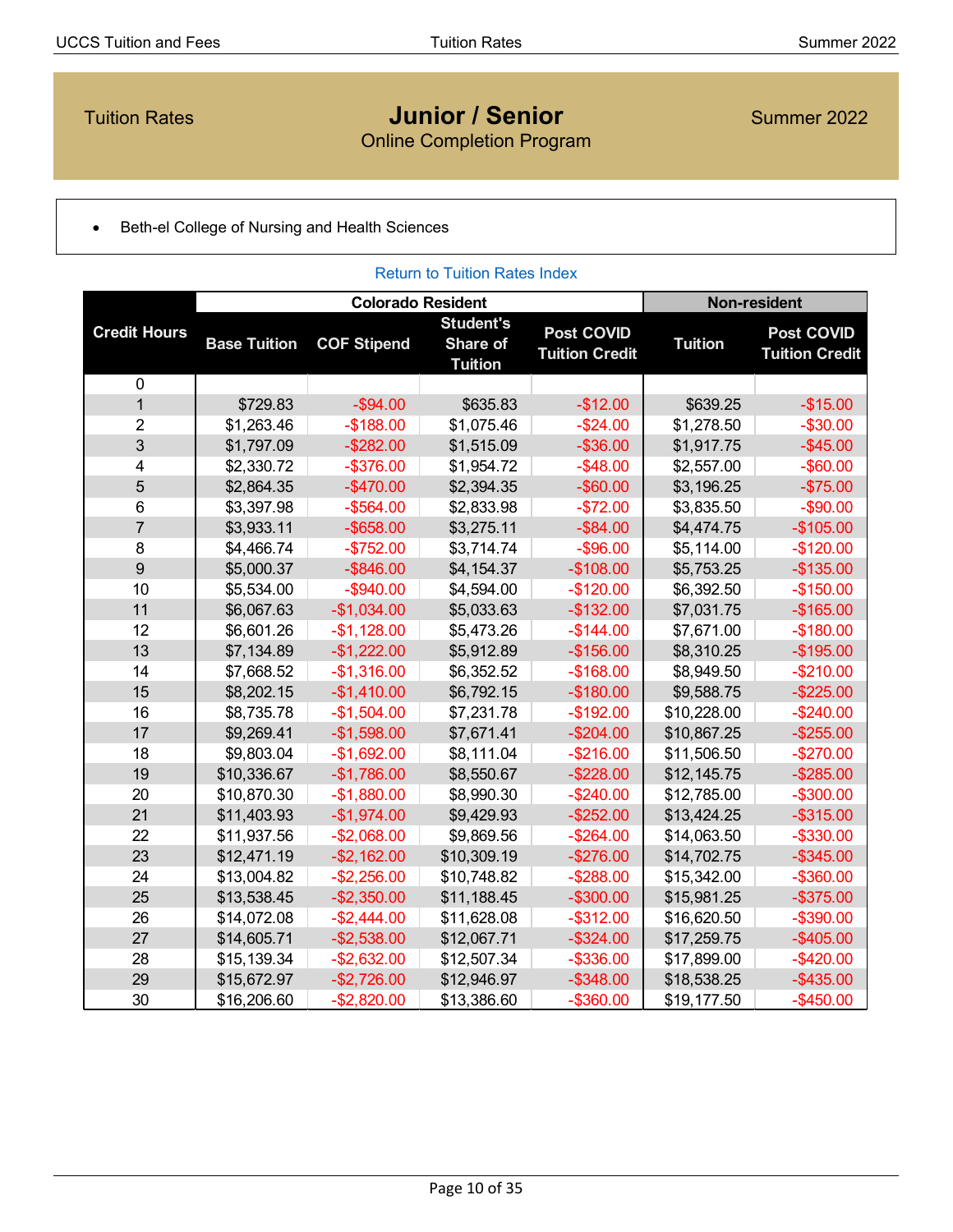<span id="page-10-0"></span>**Tuition Rates Construction Construction Construction Construction Construction Construction Construction Construction Construction Construction Construction Construction Construction Construction Construction Construction** 

- College of Letters, Arts, and Sciences (LAS)
- College of Education
- School of Public Affairs
- Non-degree / unclassified students with an undergraduate degree

| <b>Credit Hours</b>     | <b>Colorado Resident</b> |                       | <b>Non-resident</b> |                       | Non-resident<br><b>Online Program</b> |                       |
|-------------------------|--------------------------|-----------------------|---------------------|-----------------------|---------------------------------------|-----------------------|
|                         | <b>Tuition</b>           | <b>Tuition Credit</b> | <b>Tuition</b>      | <b>Tuition Credit</b> | <b>Tuition</b>                        | <b>Tuition Credit</b> |
| $\mathbf 0$             | 605.20                   | $-16.00$              | 605.20              | $-16.00$              | 605.20                                | $-16.00$              |
| $\overline{1}$          | 776.83                   | $-16.00$              | 1,419.83            | $-35.00$              | 725.60                                | $-20.80$              |
| $\overline{2}$          | 1,357.46                 | $-32.00$              | 2,643.46            | $-70.00$              | 1,451.20                              | $-41.60$              |
| 3                       | 1,938.09                 | $-48.00$              | 3,867.09            | $-105.00$             | 2,176.80                              | $-62.40$              |
| $\overline{\mathbf{4}}$ | 2,518.72                 | $-64.00$              | 5,090.72            | $-140.00$             | 2,902.40                              | $-83.20$              |
| 5                       | 3,099.35                 | $-80.00$              | 6,314.35            | $-175.00$             | 3,628.00                              | $-104.00$             |
| $\,6$                   | 3,679.98                 | $-96.00$              | 7,537.98            | $-210.00$             | 4,353.60                              | $-124.80$             |
| $\overline{7}$          | 4,262.11                 | $-112.00$             | 8,763.11            | $-245.00$             | 5,079.20                              | $-145.60$             |
| 8                       | 4,842.74                 | $-128.00$             | 9,986.74            | $-280.00$             | 5,804.80                              | $-166.40$             |
| $\overline{9}$          | 5,423.37                 | $-144.00$             | 11,210.37           | $-315.00$             | 6,530.40                              | $-187.20$             |
| 10                      | 6,004.00                 | $-160.00$             | 12,434.00           | $-350.00$             | 7,256.00                              | $-208.00$             |
| 11                      | 6,584.63                 | $-176.00$             | 13,657.63           | $-385.00$             | 7,981.60                              | $-228.80$             |
| 12                      | 7,165.26                 | $-192.00$             | 14,881.26           | $-420.00$             | 8,707.20                              | $-249.60$             |
| 13                      | 7,745.89                 | $-208.00$             | 16,104.89           | $-455.00$             | 9,432.80                              | $-270.40$             |
| 14                      | 8,326.52                 | $-224.00$             | 17,328.52           | $-490.00$             | 10,158.40                             | $-291.20$             |
| 15                      | 8,907.15                 | $-240.00$             | 18,552.15           | $-525.00$             | 10,884.00                             | $-312.00$             |
| 16                      | 9,487.78                 | $-256.00$             | 19,775.78           | $-560.00$             | 11,609.60                             | $-332.80$             |
| 17                      | 10,068.41                | $-272.00$             | 20,999.41           | $-595.00$             | 12,335.20                             | $-353.60$             |
| 18                      | 10,649.04                | $-288.00$             | 22,223.04           | $-630.00$             | 13,060.80                             | $-374.40$             |
| 19                      | 11,229.67                | $-304.00$             | 23,446.67           | $-665.00$             | 13,786.40                             | $-395.20$             |
| 20                      | 11,810.30                | $-320.00$             | 24,670.30           | $-700.00$             | 14,512.00                             | $-416.00$             |
| 21                      | 12,390.93                | $-336.00$             | 25,893.93           | $-735.00$             | 15,237.60                             | $-436.80$             |
| 22                      | 12,971.56                | $-352.00$             | 27,117.56           | $-770.00$             | 15,963.20                             | $-457.60$             |
| 23                      | 13,552.19                | $-368.00$             | 28,341.19           | $-805.00$             | 16,688.80                             | $-478.40$             |
| 24                      | 14, 132.82               | $-384.00$             | 29,564.82           | $-840.00$             | 17,414.40                             | $-499.20$             |
| 25                      | 14,713.45                | $-400.00$             | 30,788.45           | $-875.00$             | 18,140.00                             | $-520.00$             |
| 26                      | 15,294.08                | $-416.00$             | 32,012.08           | $-910.00$             | 18,865.60                             | $-540.80$             |
| 27                      | 15,874.71                | $-432.00$             | 33,235.71           | $-945.00$             | 19,591.20                             | $-561.60$             |
| 28                      | 16,455.34                | $-448.00$             | 34,459.34           | $-980.00$             | 20,316.80                             | $-582.40$             |
| 29                      | 17,035.97                | $-464.00$             | 35,682.97           | $-1,015.00$           | 21,042.40                             | $-603.20$             |
| 30                      | 17,616.60                | $-480.00$             | 36,906.60           | $-1,050.00$           | 21,768.00                             | $-624.00$             |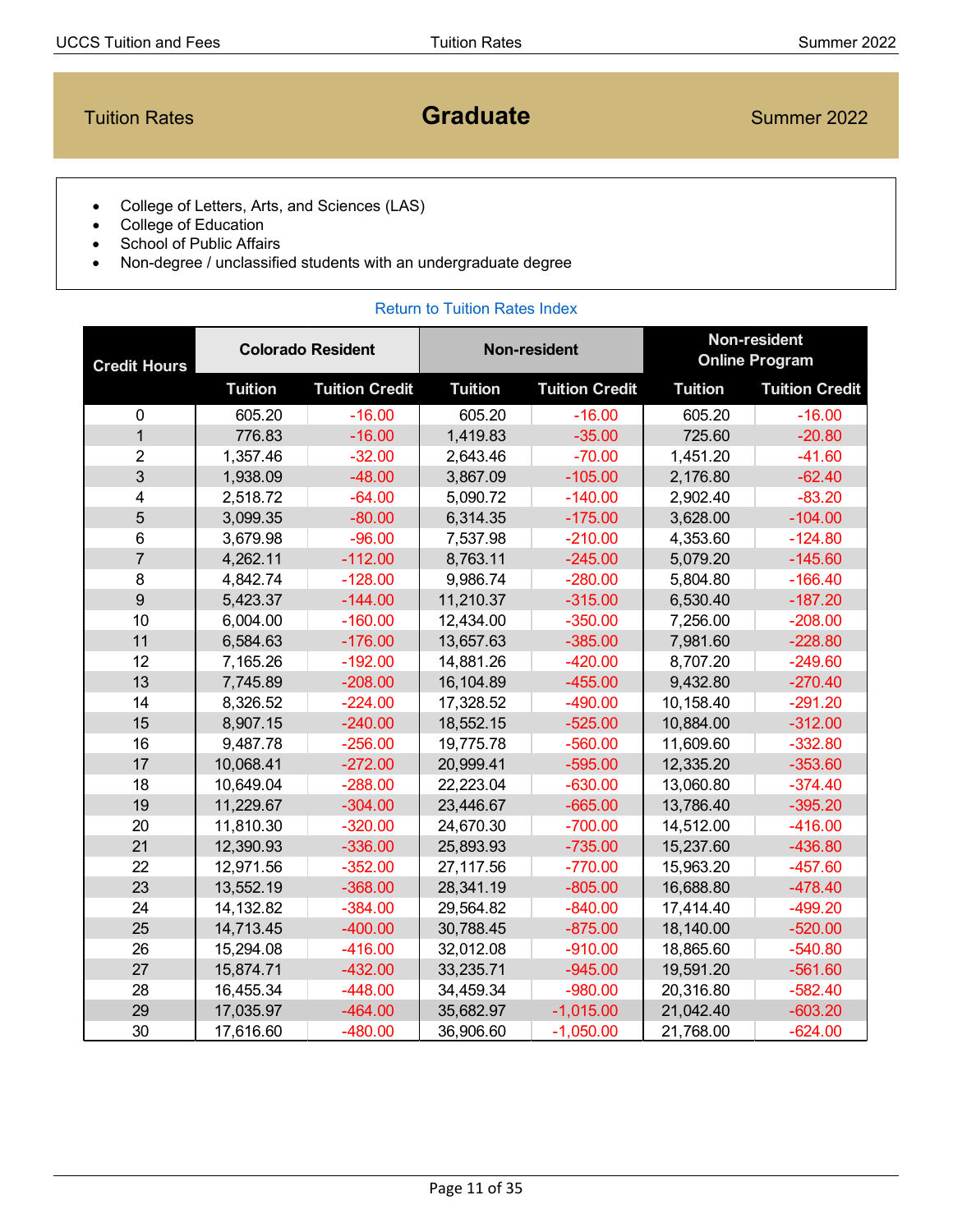# <span id="page-11-0"></span>**Tuition Rates Craduate Graduate** Summer 2022

- College of Engineering and Applied Science
- College of Business and Administration
- Psychology PhD

| <b>Colorado Resident</b><br><b>Credit Hours</b> |                |                       | <b>Non-resident</b> | Non-resident<br><b>Online Program</b> |                |                       |
|-------------------------------------------------|----------------|-----------------------|---------------------|---------------------------------------|----------------|-----------------------|
|                                                 | <b>Tuition</b> | <b>Tuition Credit</b> | <b>Tuition</b>      | <b>Tuition Credit</b>                 | <b>Tuition</b> | <b>Tuition Credit</b> |
| $\mathbf 0$                                     | 747.20         | $-20.00$              | 747.20              | $-20.00$                              | 747.20         | $-20.00$              |
| $\overline{1}$                                  | 918.83         | $-20.00$              | 1,503.83            | $-37.00$                              | 910.20         | $-26.00$              |
| $\overline{2}$                                  | 1,641.46       | $-40.00$              | 2,811.46            | $-74.00$                              | 1,820.40       | $-52.00$              |
| 3                                               | 2,364.09       | $-60.00$              | 4,119.09            | $-111.00$                             | 2,730.60       | $-78.00$              |
| 4                                               | 3,086.72       | $-80.00$              | 5,426.72            | $-148.00$                             | 3,640.80       | $-104.00$             |
| 5                                               | 3,809.35       | $-100.00$             | 6,734.35            | $-185.00$                             | 4,551.00       | $-130.00$             |
| 6                                               | 4,531.98       | $-120.00$             | 8,041.98            | $-222.00$                             | 5,461.20       | $-156.00$             |
| $\overline{7}$                                  | 5,256.11       | $-140.00$             | 9,351.11            | $-259.00$                             | 6,371.40       | $-182.00$             |
| 8                                               | 5,978.74       | $-160.00$             | 10,658.74           | $-296.00$                             | 7,281.60       | $-208.00$             |
| 9                                               | 6,701.37       | $-180.00$             | 11,966.37           | $-333.00$                             | 8,191.80       | $-234.00$             |
| 10                                              | 7,424.00       | $-200.00$             | 13,274.00           | $-370.00$                             | 9,102.00       | $-260.00$             |
| 11                                              | 8,146.63       | $-220.00$             | 14,581.63           | $-407.00$                             | 10,012.20      | $-286.00$             |
| 12                                              | 8,869.26       | $-240.00$             | 15,889.26           | $-444.00$                             | 10,922.40      | $-312.00$             |
| 13                                              | 9,591.89       | $-260.00$             | 17,196.89           | $-481.00$                             | 11,832.60      | $-338.00$             |
| 14                                              | 10,314.52      | $-280.00$             | 18,504.52           | $-518.00$                             | 12,742.80      | $-364.00$             |
| 15                                              | 11,037.15      | $-300.00$             | 19,812.15           | $-555.00$                             | 13,653.00      | $-390.00$             |
| 16                                              | 11,759.78      | $-320.00$             | 21,119.78           | $-592.00$                             | 14,563.20      | $-416.00$             |
| 17                                              | 12,482.41      | $-340.00$             | 22,427.41           | $-629.00$                             | 15,473.40      | $-442.00$             |
| 18                                              | 13,205.04      | $-360.00$             | 23,735.04           | $-666.00$                             | 16,383.60      | $-468.00$             |
| 19                                              | 13,927.67      | $-380.00$             | 25,042.67           | $-703.00$                             | 17,293.80      | $-494.00$             |
| 20                                              | 14,650.30      | $-400.00$             | 26,350.30           | $-740.00$                             | 18,204.00      | $-520.00$             |
| 21                                              | 15,372.93      | $-420.00$             | 27,657.93           | $-777.00$                             | 19,114.20      | $-546.00$             |
| 22                                              | 16,095.56      | $-440.00$             | 28,965.56           | $-814.00$                             | 20,024.40      | $-572.00$             |
| 23                                              | 16,818.19      | $-460.00$             | 30,273.19           | $-851.00$                             | 20,934.60      | $-598.00$             |
| 24                                              | 17,540.82      | $-480.00$             | 31,580.82           | $-888.00$                             | 21,844.80      | $-624.00$             |
| 25                                              | 18,263.45      | $-500.00$             | 32,888.45           | $-925.00$                             | 22,755.00      | $-650.00$             |
| 26                                              | 18,986.08      | $-520.00$             | 34,196.08           | $-962.00$                             | 23,665.20      | $-676.00$             |
| 27                                              | 19,708.71      | $-540.00$             | 35,503.71           | $-999.00$                             | 24,575.40      | $-702.00$             |
| 28                                              | 20,431.34      | $-560.00$             | 36,811.34           | $-1,036.00$                           | 25,485.60      | $-728.00$             |
| 29                                              | 21,153.97      | $-580.00$             | 38,118.97           | $-1,073.00$                           | 26,395.80      | $-754.00$             |
| 30                                              | 21,876.60      | $-600.00$             | 39,426.60           | $-1,110.00$                           | 27,306.00      | $-780.00$             |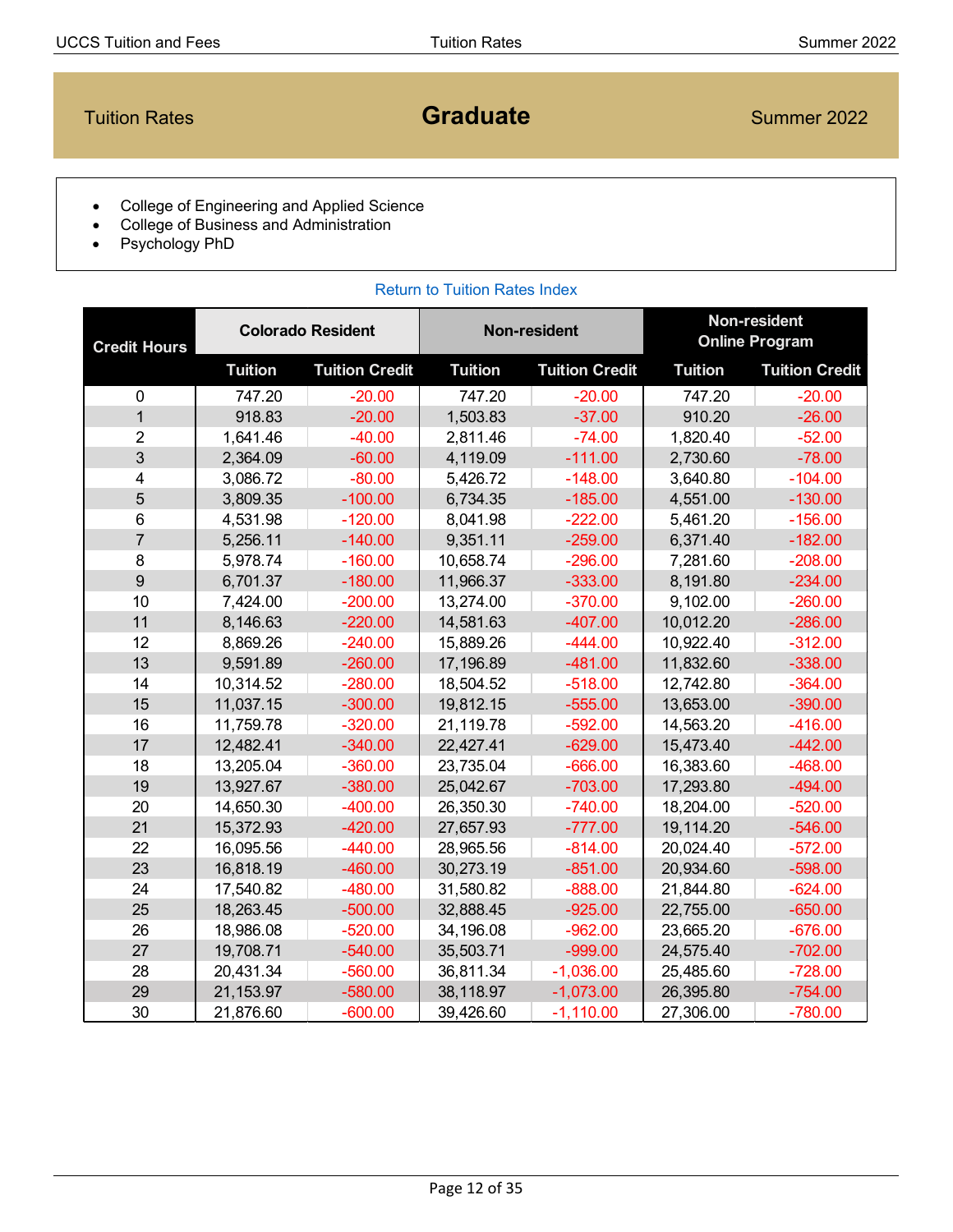<span id="page-12-0"></span>**Tuition Rates Construction Construction Construction Construction Construction Construction Construction Construction Construction Construction Construction Construction Construction Construction Construction Construction** 

[Return to Tuition Rates Index](#page-1-0)

### • Beth-El College of Nursing and Health Sciences

| <b>Credit Hours</b> | <b>Colorado Resident</b> |                       | <b>Non-resident</b> |                       | Non-resident<br><b>Online Program</b> |                       |
|---------------------|--------------------------|-----------------------|---------------------|-----------------------|---------------------------------------|-----------------------|
|                     | <b>Tuition</b>           | <b>Tuition Credit</b> | <b>Tuition</b>      | <b>Tuition Credit</b> | <b>Tuition</b>                        | <b>Tuition Credit</b> |
| $\mathbf 0$         | 719.20                   | $-19.00$              | 719.20              | $-19.00$              | 719.20                                | $-19.00$              |
| $\mathbf{1}$        | 890.83                   | $-19.00$              | 1,454.83            | $-36.00$              | 840.50                                | $-23.75$              |
| $\overline{2}$      | 1,585.46                 | $-38.00$              | 2,713.46            | $-72.00$              | 1,681.00                              | $-47.50$              |
| 3                   | 2,280.09                 | $-57.00$              | 3,972.09            | $-108.00$             | 2,521.50                              | $-71.25$              |
| 4                   | 2,974.72                 | $-76.00$              | 5,230.72            | $-144.00$             | 3,362.00                              | $-95.00$              |
| 5                   | 3,669.35                 | $-95.00$              | 6,489.35            | $-180.00$             | 4,202.50                              | $-118.75$             |
| 6                   | 4,363.98                 | $-114.00$             | 7,747.98            | $-216.00$             | 5,043.00                              | $-142.50$             |
| $\overline{7}$      | 5,060.11                 | $-133.00$             | 9,008.11            | $-252.00$             | 5,883.50                              | $-166.25$             |
| 8                   | 5,754.74                 | $-152.00$             | 10,266.74           | $-288.00$             | 6,724.00                              | $-190.00$             |
| 9                   | 6,449.37                 | $-171.00$             | 11,525.37           | $-324.00$             | 7,564.50                              | $-213.75$             |
| 10                  | 7,144.00                 | $-190.00$             | 12,784.00           | $-360.00$             | 8,405.00                              | $-237.50$             |
| 11                  | 7,838.63                 | $-209.00$             | 14,042.63           | $-396.00$             | 9,245.50                              | $-261.25$             |
| 12                  | 8,533.26                 | $-228.00$             | 15,301.26           | $-432.00$             | 10,086.00                             | $-285.00$             |
| 13                  | 9,227.89                 | $-247.00$             | 16,559.89           | $-468.00$             | 10,926.50                             | $-308.75$             |
| 14                  | 9,922.52                 | $-266.00$             | 17,818.52           | $-504.00$             | 11,767.00                             | $-332.50$             |
| 15                  | 10,617.15                | $-285.00$             | 19,077.15           | $-540.00$             | 12,607.50                             | $-356.25$             |
| 16                  | 11,311.78                | $-304.00$             | 20,335.78           | $-576.00$             | 13,448.00                             | $-380.00$             |
| 17                  | 12,006.41                | $-323.00$             | 21,594.41           | $-612.00$             | 14,288.50                             | $-403.75$             |
| 18                  | 12,701.04                | $-342.00$             | 22,853.04           | $-648.00$             | 15,129.00                             | $-427.50$             |
| 19                  | 13,395.67                | $-361.00$             | 24,111.67           | $-684.00$             | 15,969.50                             | $-451.25$             |
| 20                  | 14,090.30                | $-380.00$             | 25,370.30           | $-720.00$             | 16,810.00                             | $-475.00$             |
| 21                  | 14,784.93                | $-399.00$             | 26,628.93           | $-756.00$             | 17,650.50                             | $-498.75$             |
| 22                  | 15,479.56                | $-418.00$             | 27,887.56           | $-792.00$             | 18,491.00                             | $-522.50$             |
| 23                  | 16, 174. 19              | $-437.00$             | 29,146.19           | $-828.00$             | 19,331.50                             | $-546.25$             |
| 24                  | 16,868.82                | $-456.00$             | 30,404.82           | $-864.00$             | 20,172.00                             | $-570.00$             |
| 25                  | 17,563.45                | $-475.00$             | 31,663.45           | $-900.00$             | 21,012.50                             | $-593.75$             |
| 26                  | 18,258.08                | $-494.00$             | 32,922.08           | $-936.00$             | 21,853.00                             | $-617.50$             |
| 27                  | 18,952.71                | $-513.00$             | 34, 180. 71         | $-972.00$             | 22,693.50                             | $-641.25$             |
| 28                  | 19,647.34                | $-532.00$             | 35,439.34           | $-1,008.00$           | 23,534.00                             | $-665.00$             |
| 29                  | 20,341.97                | $-551.00$             | 36,697.97           | $-1,044.00$           | 24,374.50                             | $-688.75$             |
| 30                  | 21,036.60                | $-570.00$             | 37,956.60           | $-1,080.00$           | 25,215.00                             | $-712.50$             |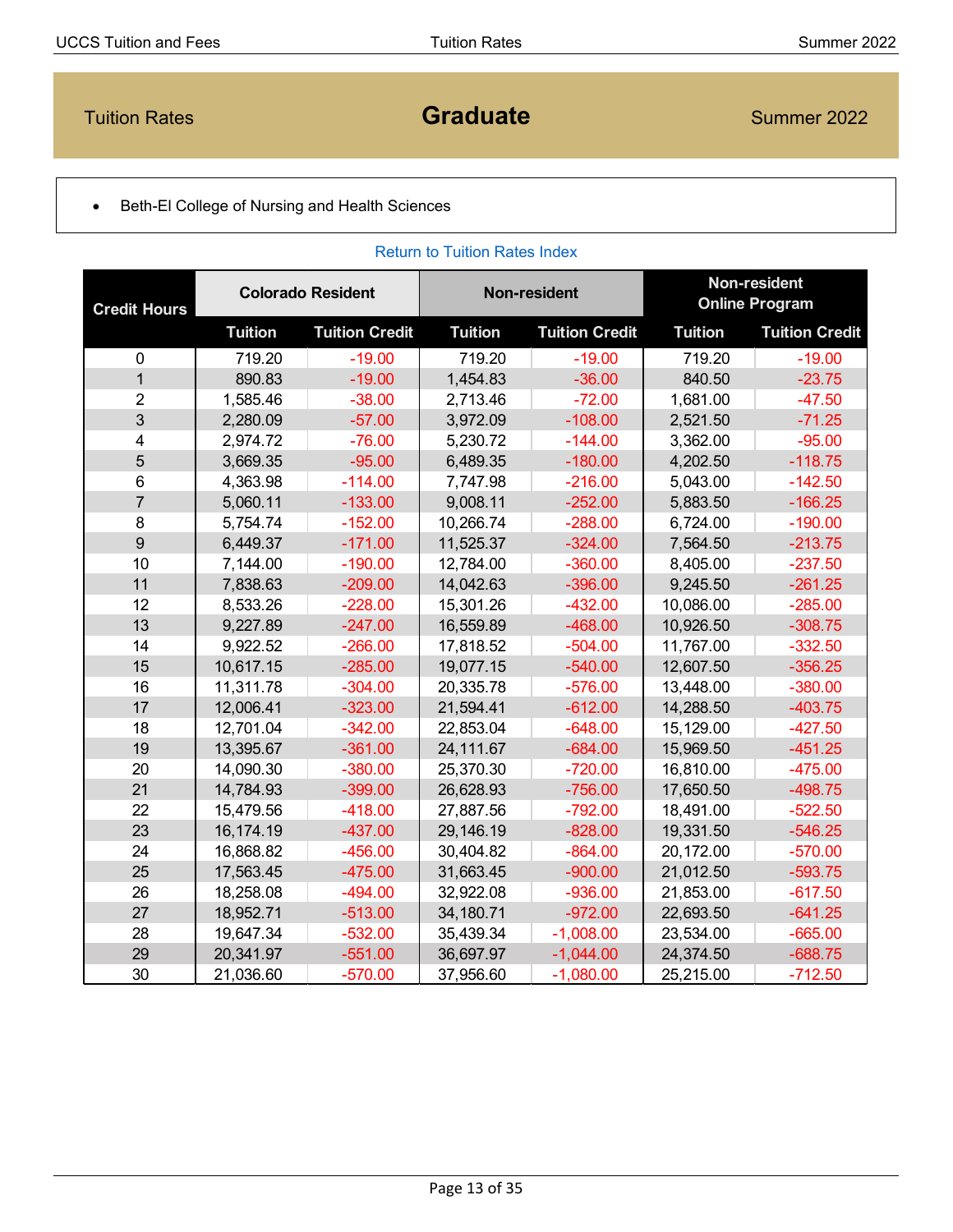# <span id="page-13-0"></span>**Tuition Rates Construction Construction Construction Construction Construction Construction Construction Construction Construction Construction Construction Construction Construction Construction Construction Construction**

[Return to Tuition Rates Index](#page-1-0)

### • Executive Doctor of Business Administration

| <b>Credit Hours</b> | Colorado<br><b>Resident</b> | Non-resident |
|---------------------|-----------------------------|--------------|
| 0                   | 955.20                      | 955.20       |
| $\overline{1}$      | 1,126.83                    | 1,503.83     |
| $\overline{2}$      | 2,057.46                    | 2,811.46     |
| 3                   | 2,988.09                    | 4,119.09     |
| 4                   | 3,918.72                    | 5,426.72     |
| 5                   | 4,849.35                    | 6,734.35     |
| 6                   | 5,779.98                    | 8,041.98     |
| $\overline{7}$      | 6,712.11                    | 9,351.11     |
| 8                   | 7,642.74                    | 10,658.74    |
| 9                   | 8,573.37                    | 11,966.37    |
| 10                  | 9,504.00                    | 13,274.00    |
| 11                  | 10,434.63                   | 14,581.63    |
| 12                  | 11,365.26                   | 15,889.26    |
| 13                  | 12,295.89                   | 17,196.89    |
| 14                  | 13,226.52                   | 18,504.52    |
| 15                  | 14, 157. 15                 | 19,812.15    |
| 16                  | 15,087.78                   | 21,119.78    |
| 17                  | 16,018.41                   | 22,427.41    |
| 18                  | 16,949.04                   | 23,735.04    |
| 19                  | 17,879.67                   | 25,042.67    |
| 20                  | 18,810.30                   | 26,350.30    |
| 21                  | 19,740.93                   | 27,657.93    |
| 22                  | 20,671.56                   | 28,965.56    |
| 23                  | 21,602.19                   | 30,273.19    |
| 24                  | 22,532.82                   | 31,580.82    |
| 25                  | 23,463.45                   | 32,888.45    |
| 26                  | 24,394.08                   | 34,196.08    |
| 27                  | 25,324.71                   | 35,503.71    |
| 28                  | 26,255.34                   | 36,811.34    |
| 29                  | 27,185.97                   | 38,118.97    |
| 30                  | 28,116.60                   | 39,426.60    |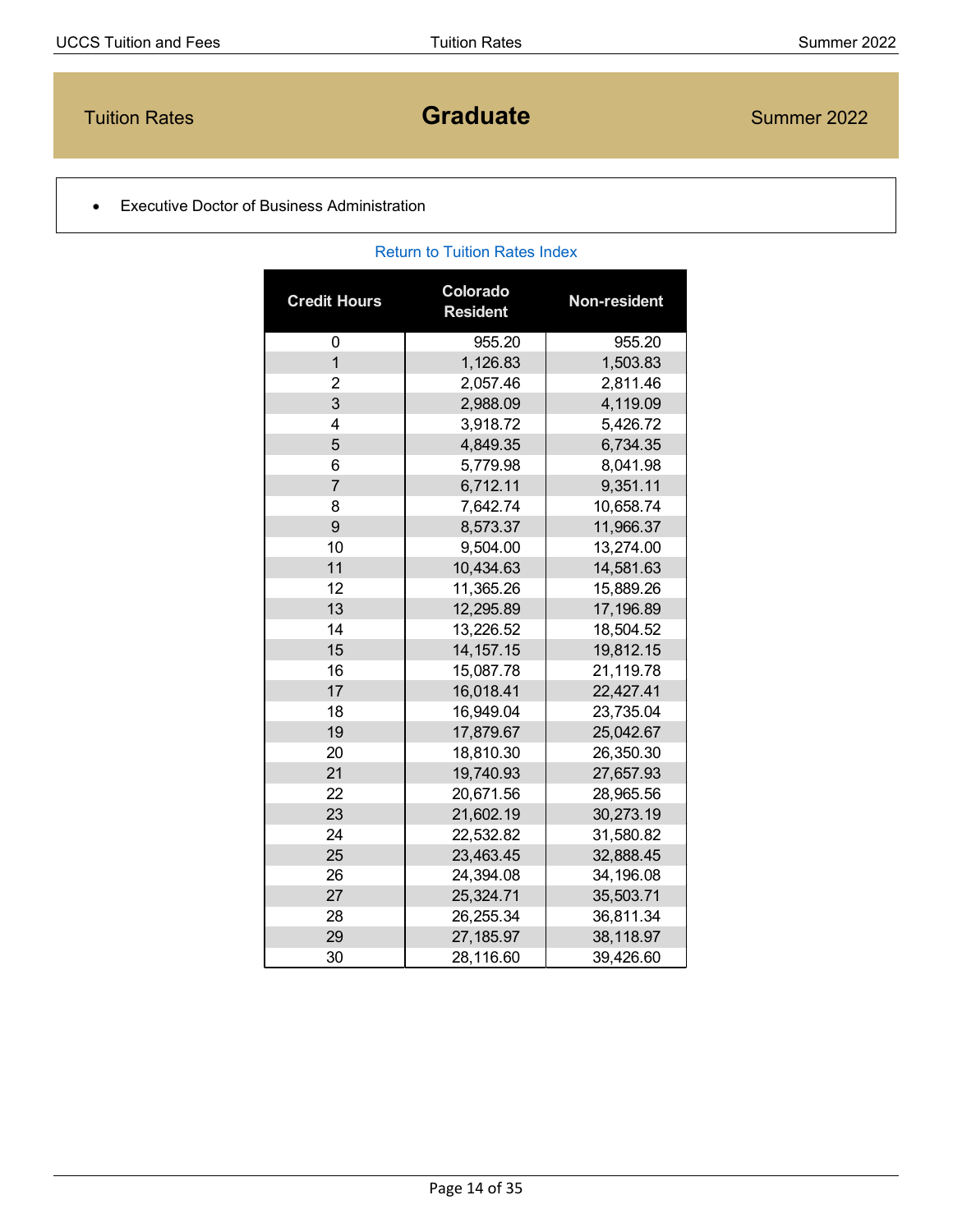# <span id="page-14-0"></span>General Fees
Summer 2022

[ [Home](#page-0-0) ] [ [Tuition](#page-1-0) Rates Index ] [ General Fees ] [ Course and [Program](#page-15-0) Fees ] [ Tuition & Fees [Descriptions](#page-21-0) ]

**Overview** 

This section lists all the general fees assessed to UCCS students. The matriculation and student ID fees are one-time only for all students. The orientation fee is one-time only for undergraduates. All other fees are assessed each semester, are mandatory, and apply to undergraduates (except those in the online completion program). For detailed descriptions of these fees, go to the Tuition & Fees [Descriptions](#page-21-0) section.

| Fees                                           |                   |                                           |
|------------------------------------------------|-------------------|-------------------------------------------|
| <b>Matriculation Fee</b>                       | \$25.00           | one-time                                  |
| <b>Student ID Card Fee</b>                     | \$15.00           | one-time                                  |
| <b>Orientation Fee</b>                         | \$100.00          | one-time                                  |
| <b>Safety and Transportation Fee</b>           | \$51.20           |                                           |
| <b>Learning Technology Fee</b>                 | \$6.00            | per credit hour                           |
| <b>Student Event / Performance Fee</b>         | \$2.50<br>\$4.00  | $\leq 6$ credit hours<br>> 6 credit hours |
| <b>Wellness Center Fee</b>                     | \$30.00           |                                           |
| <b>Student Information System</b>              | \$2.00            | per credit hour                           |
| <b>University Center Bond Fee</b>              | \$16.50<br>\$9.50 | base plus<br>per credit hour              |
| <b>Campus Recreation Center Bond Fee</b>       | \$80.00           |                                           |
| <b>Student Activities Fee</b>                  | \$7.00            |                                           |
| <b>Student Recreation Fee</b>                  | \$1.00            | per credit hour                           |
| <b>Athletics Fee</b>                           | \$9.60            | per credit hour                           |
| <b>Family Development Center Operating Fee</b> | \$1.50            |                                           |
| <b>Family Development Center Bond Fee</b>      | \$5.00            |                                           |
| <b>Green Action Fund Fee</b>                   | \$2.50            |                                           |
| <b>Media Fee</b>                               | \$0.53            | per credit hour                           |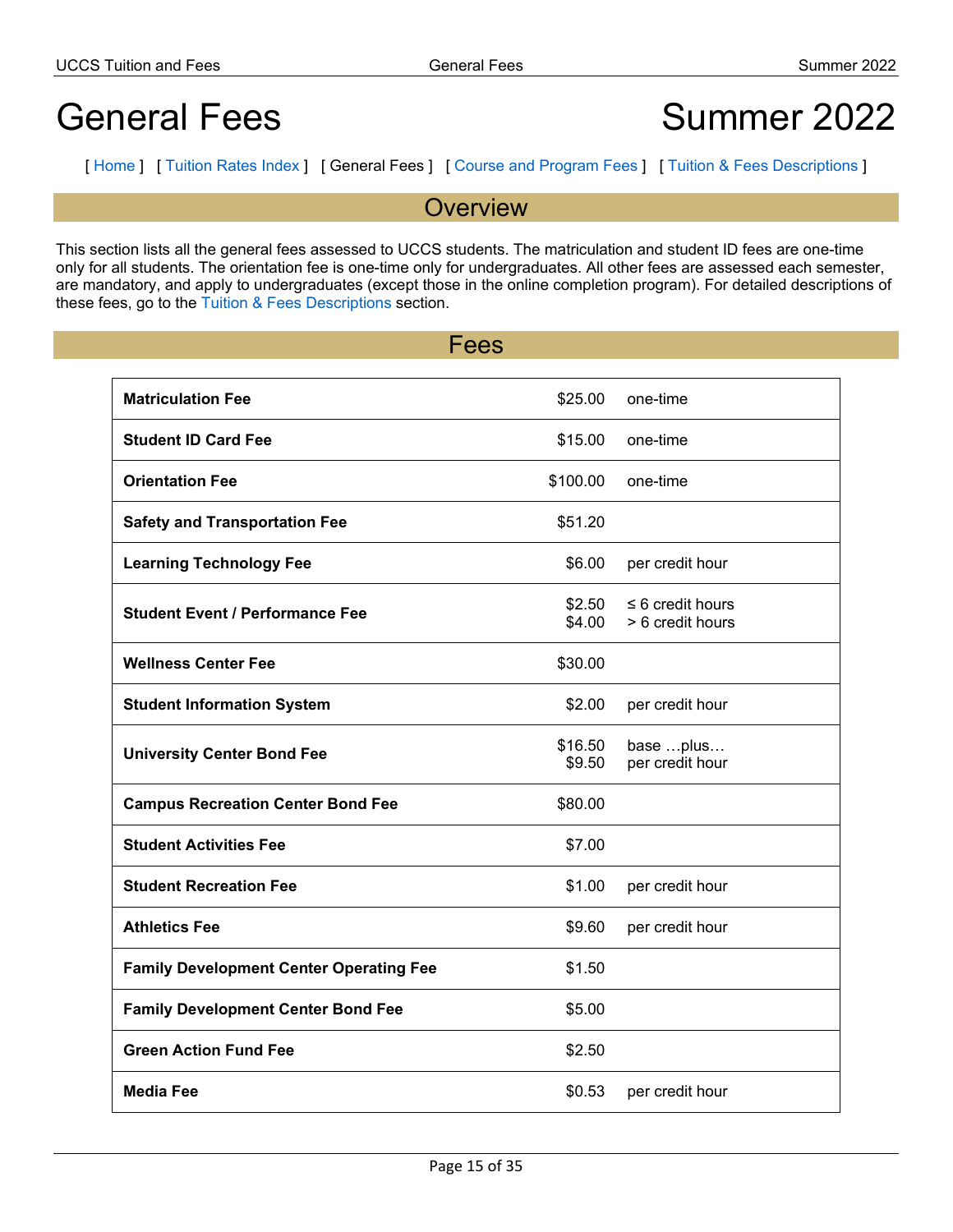# <span id="page-15-0"></span>Course and Program Fees Summer 2022

[ [Home](#page-0-0) ] [ [Tuition](#page-1-0) Rates Index ] [ [General](#page-14-0) Fees ] [ Course and Program Fees ] [ Tuition and Fees [Descriptions](#page-21-0) ]

### **Overview**

This section lists all the course and program fees assessed to UCCS students enrolled in specific courses and programs. The fees are grouped by the college where the courses and programs are offered. For detailed descriptions of these fees, go to the Tuition & Fees [Descriptions](#page-21-0) section.

# College of Business

| Includes all online business courses: ACCT, BSGO, BLAW, BUAD, BUAN, CYSM, ENTP, FNCE, HCAD, HRMG, INFS,<br>INTB, MGMT, MKTG, OPTM, PGMT, QUAN, SPTM, STRT. |
|------------------------------------------------------------------------------------------------------------------------------------------------------------|
| Cybersecurity Management, Information Systems, and Quantitative Methods  \$15 / hr                                                                         |
| Includes all business courses except those with the CYSM, INFS, and QUAN prefixes.                                                                         |
|                                                                                                                                                            |
|                                                                                                                                                            |
| Includes all business courses except those with the CYSM, INFS, and QUAN prefixes.                                                                         |
| <b>PGM / PGA</b> – Started the PGM program Summer 2017 or earlier                                                                                          |
|                                                                                                                                                            |
|                                                                                                                                                            |
|                                                                                                                                                            |
|                                                                                                                                                            |
| PGM / PGA - Started the PGM program Fall 2017 through Summer 2018                                                                                          |
|                                                                                                                                                            |
|                                                                                                                                                            |
|                                                                                                                                                            |
|                                                                                                                                                            |
|                                                                                                                                                            |
|                                                                                                                                                            |
|                                                                                                                                                            |
|                                                                                                                                                            |
|                                                                                                                                                            |
|                                                                                                                                                            |
|                                                                                                                                                            |
| PGM / PGA - Started the PGM program Fall 2018 or later                                                                                                     |
|                                                                                                                                                            |
|                                                                                                                                                            |
|                                                                                                                                                            |
|                                                                                                                                                            |
|                                                                                                                                                            |
|                                                                                                                                                            |
|                                                                                                                                                            |
|                                                                                                                                                            |
| Charged each fall and spring semester while in the PGA Golf Management program.                                                                            |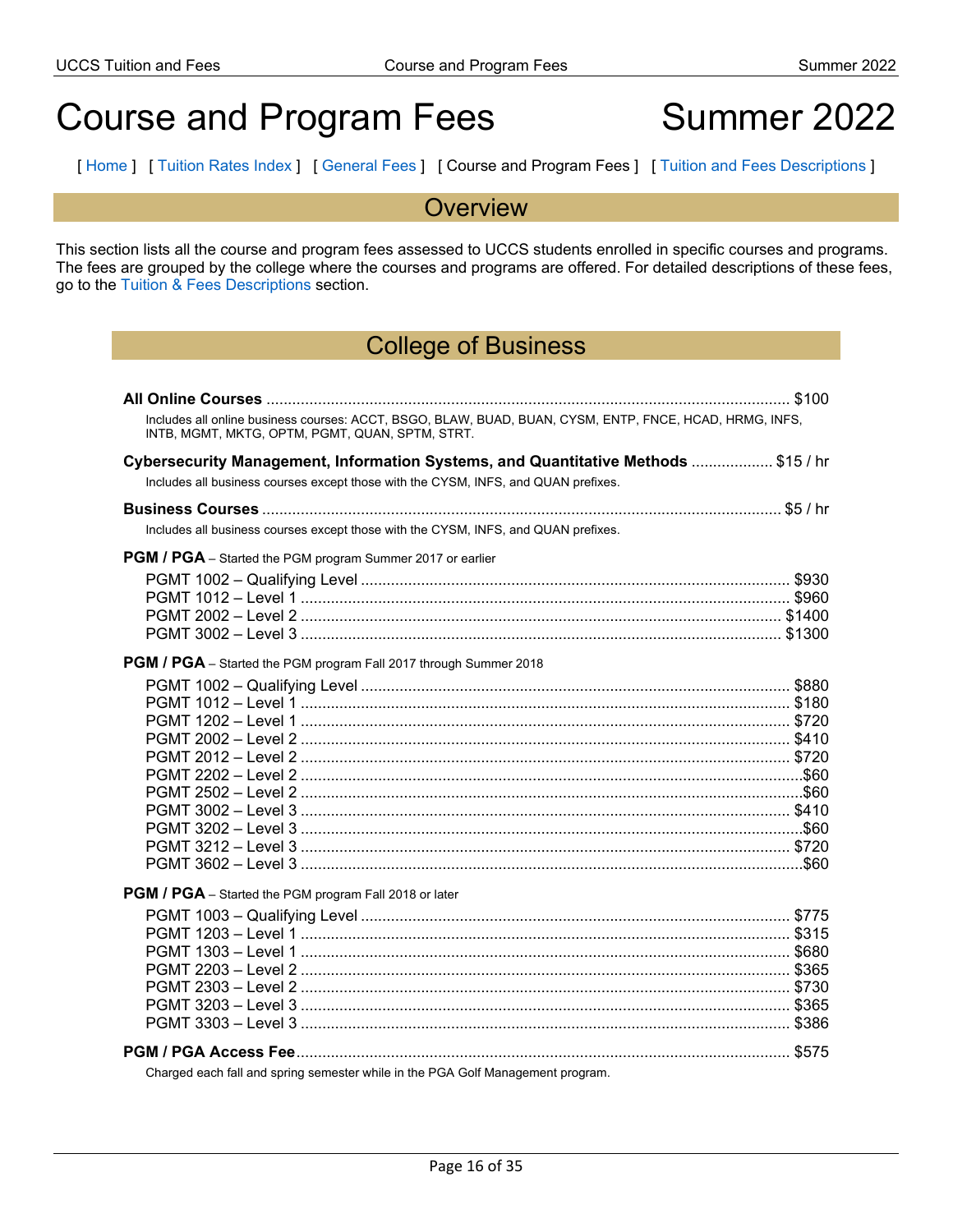# College of Business

| Charged annually while in the PGA Golf Management Program.                             |  |
|----------------------------------------------------------------------------------------|--|
|                                                                                        |  |
| Charged each fall and spring semester while enrolled in the Sports Management program. |  |

# College of Education

| Includes all online education courses: AMTC, AOCC, COUN, CURR, EDUC, IECE, IELM, LEAD, SPED, TED, UTED,<br>UTLS.       |
|------------------------------------------------------------------------------------------------------------------------|
|                                                                                                                        |
| Includes UTED 2010, 3020, 4710, 4720, 4730.                                                                            |
|                                                                                                                        |
| Includes UTLS 3030, 3040, 3480.                                                                                        |
|                                                                                                                        |
| Includes all LEAD courses.                                                                                             |
|                                                                                                                        |
| Includes all AOCC, COUN courses.                                                                                       |
|                                                                                                                        |
| Includes all CURR, EDUC, IECE, IELM, SPED, and TED courses.                                                            |
| Curriculum – CURR                                                                                                      |
|                                                                                                                        |
|                                                                                                                        |
| Charged if you're in the Education Air Force Cohort program.                                                           |
|                                                                                                                        |
| Includes all candidate-for-degree education graduate courses with a catalog number of 9990: COUN, CURR, LEAD,<br>SPED. |

# College of Engineering and Applied Science (EAS)

| Includes all online EAS courses: CS, DASE, ECE, EMGT, ENE, ENGR, GDD, INOV, MAE, SPCE, SYSE.               |  |
|------------------------------------------------------------------------------------------------------------|--|
|                                                                                                            |  |
| Includes all EAS courses except ECE and MAE and those numbered 7xxx or 8xxx, with a max of \$180 per term. |  |
|                                                                                                            |  |
| Includes all EAS ECE and MAE courses except those numbered 7xxx or 8xxx, with a max of \$360 per term.     |  |
|                                                                                                            |  |
| Includes all candidate-for-degree EAS graduate courses with a catalog number of 9990: CS, ECE, MAE.        |  |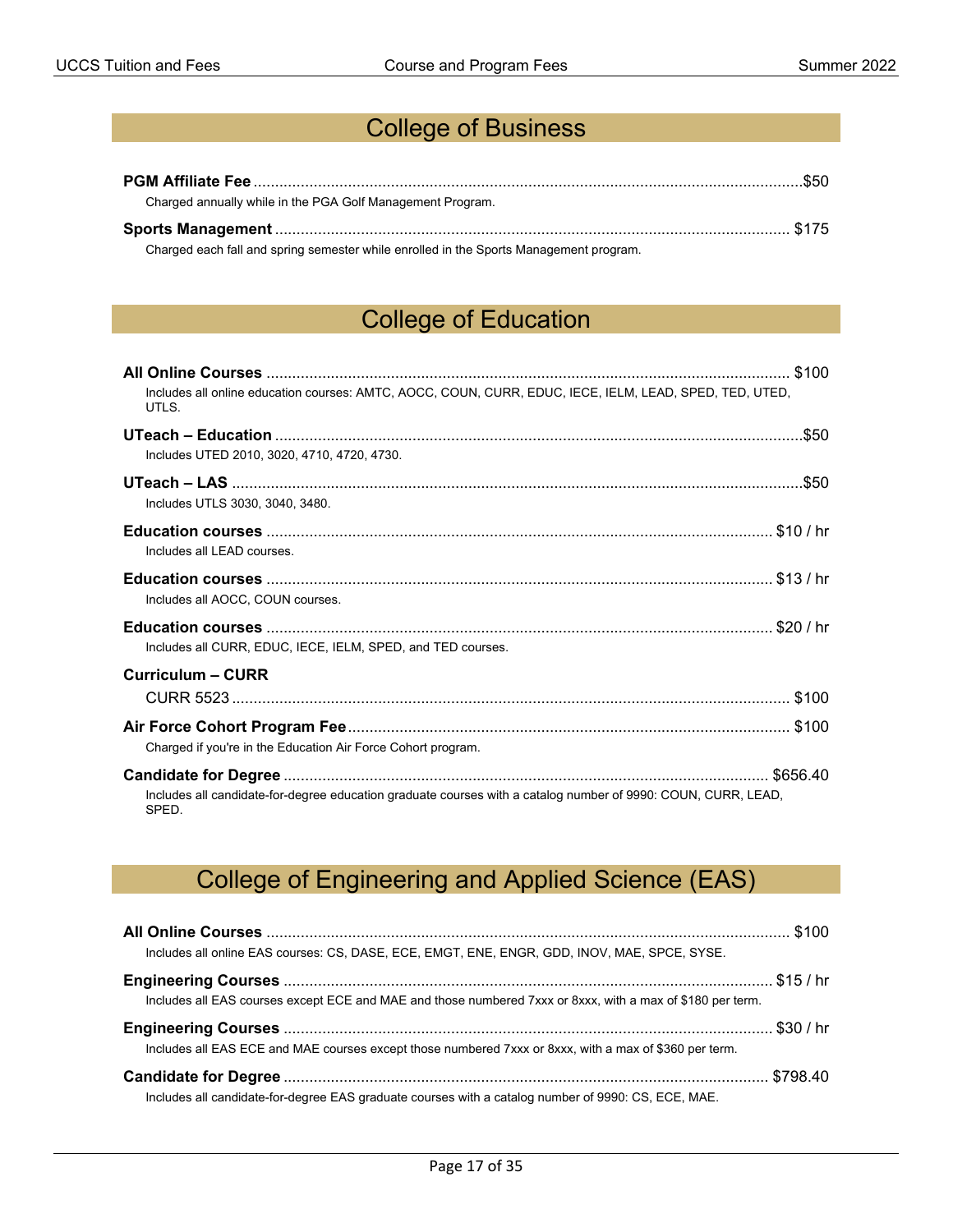# College of Letters, Arts, and Sciences (LAS)

| Includes all online LAS courses: AFAS, AH, ANTH, ARBC, ASL, BIOL, CHEM, CHIN, COMM, DNCE, ECON, ENGL,<br>ENSC, FCS, FILM, FR, GEOL, GER, GES, GPS, GRK, GRNT, HIST, HNRS, HUM, INDS, ITAL, JPNS, LAT, MATH,<br>MS, MSGP, MUS, PES, PHIL, PHYS, PORT, PSC, PSY, RUSS, SL, SOC, SPAN, TCID, THTR, UTLS, VA, VAPA,<br>WEST. |
|--------------------------------------------------------------------------------------------------------------------------------------------------------------------------------------------------------------------------------------------------------------------------------------------------------------------------|
| <b>Anthropology - ANTH</b>                                                                                                                                                                                                                                                                                               |
|                                                                                                                                                                                                                                                                                                                          |
| Includes all courses with the AH prefix except independent study and internship courses.                                                                                                                                                                                                                                 |
|                                                                                                                                                                                                                                                                                                                          |
| Includes all courses with the BIOL prefix.                                                                                                                                                                                                                                                                               |
| Includes CHEM 1002, 1102, 1112, 1122, 1201, 1211, 1221, 1333, 1402, 1412, 1513, 2904, 3002, 3102, 3112, 3203,<br>3213, 4002, 4012, 4102, 4112, 4222, 4232, 4312, 4502, 4904, 5222, 5232, 5502, 5904.                                                                                                                     |
| <b>Communication - COMM</b>                                                                                                                                                                                                                                                                                              |
|                                                                                                                                                                                                                                                                                                                          |
| Includes all courses with the DNCE prefix except independent study and internship courses.                                                                                                                                                                                                                               |
|                                                                                                                                                                                                                                                                                                                          |
| Includes ECON 1000, 1010, 1050, 2020.                                                                                                                                                                                                                                                                                    |
| English - ENGL / Tech Comm & Info Design - TCID / Portfolio - PORT                                                                                                                                                                                                                                                       |
|                                                                                                                                                                                                                                                                                                                          |
| Includes ENGL 1305, 1308, 1310.                                                                                                                                                                                                                                                                                          |
| Includes ENGL 1300, 1410.                                                                                                                                                                                                                                                                                                |
| Includes ENGL 3170 and TCID 2080, 2090, 3080, 3120, 3130, 3140, 3160, 3750, 3850, 3860, 3865, 4080.                                                                                                                                                                                                                      |
|                                                                                                                                                                                                                                                                                                                          |
|                                                                                                                                                                                                                                                                                                                          |
| Includes all courses with the FILM prefix except independent study and internship courses.                                                                                                                                                                                                                               |
| Includes FCS 3890, 5890.                                                                                                                                                                                                                                                                                                 |
| Geology - GEOL                                                                                                                                                                                                                                                                                                           |
|                                                                                                                                                                                                                                                                                                                          |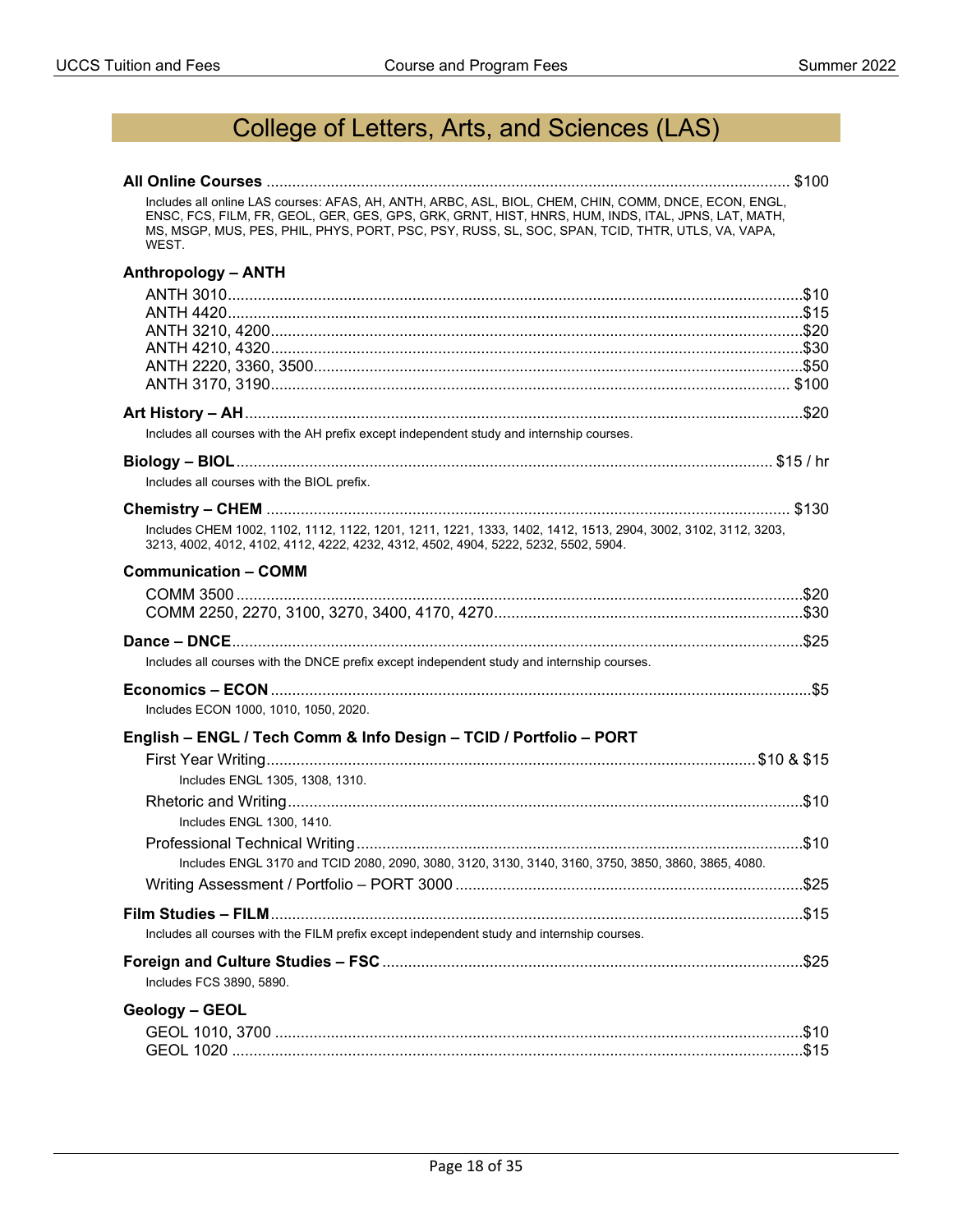# College of Letters, Arts, and Sciences (LAS)

### **Geography and Environmental Studies – GES**

| Includes ASL 3590 and all language courses numbered 1xxx or 2xxx with these prefixes: ARBC, ASL, CHIN, FCS, FR,<br>GER, GRK, ITAL, JPNS, LAT, RUSS, SPAN. |
|-----------------------------------------------------------------------------------------------------------------------------------------------------------|
|                                                                                                                                                           |
| Includes all MATH courses except those numbered 7xxx or 8xxx, with a max of \$120 per term.                                                               |
| Includes all courses with the MSGP prefix except independent study and internship courses.                                                                |
|                                                                                                                                                           |
| Includes all courses with the MUS prefix except independent study and internship courses.                                                                 |
| Includes PHIL 1300.                                                                                                                                       |
| Physics and Energy Science - ENSC, PES, PHYS                                                                                                              |
|                                                                                                                                                           |
| <b>Psychology Program Fee</b>                                                                                                                             |
|                                                                                                                                                           |
|                                                                                                                                                           |
| Includes all courses with the THTR prefixes except independent study and internship courses.                                                              |
| Includes UTLS 3030, 3040, 3480.                                                                                                                           |
|                                                                                                                                                           |
| Includes all courses with the VA prefix except independent study and internship courses.                                                                  |
| Includes VA 2110, 2150, 3110, 3160, 4410.                                                                                                                 |
|                                                                                                                                                           |
| Includes all courses with the VAPA prefix except independent study and internship courses.                                                                |
| Charged if enrolled in any AH, DNCE, FILM, MSGP, MUS, THTR, VA, or VAPA courses.                                                                          |
|                                                                                                                                                           |
| Includes all candidate-for-degree LAS graduate courses with a catalog number of 9990: ANTH, BIOL, CHEM, COMM,<br>GEOL, GES, MATH, PHYS, PSY, SOC.         |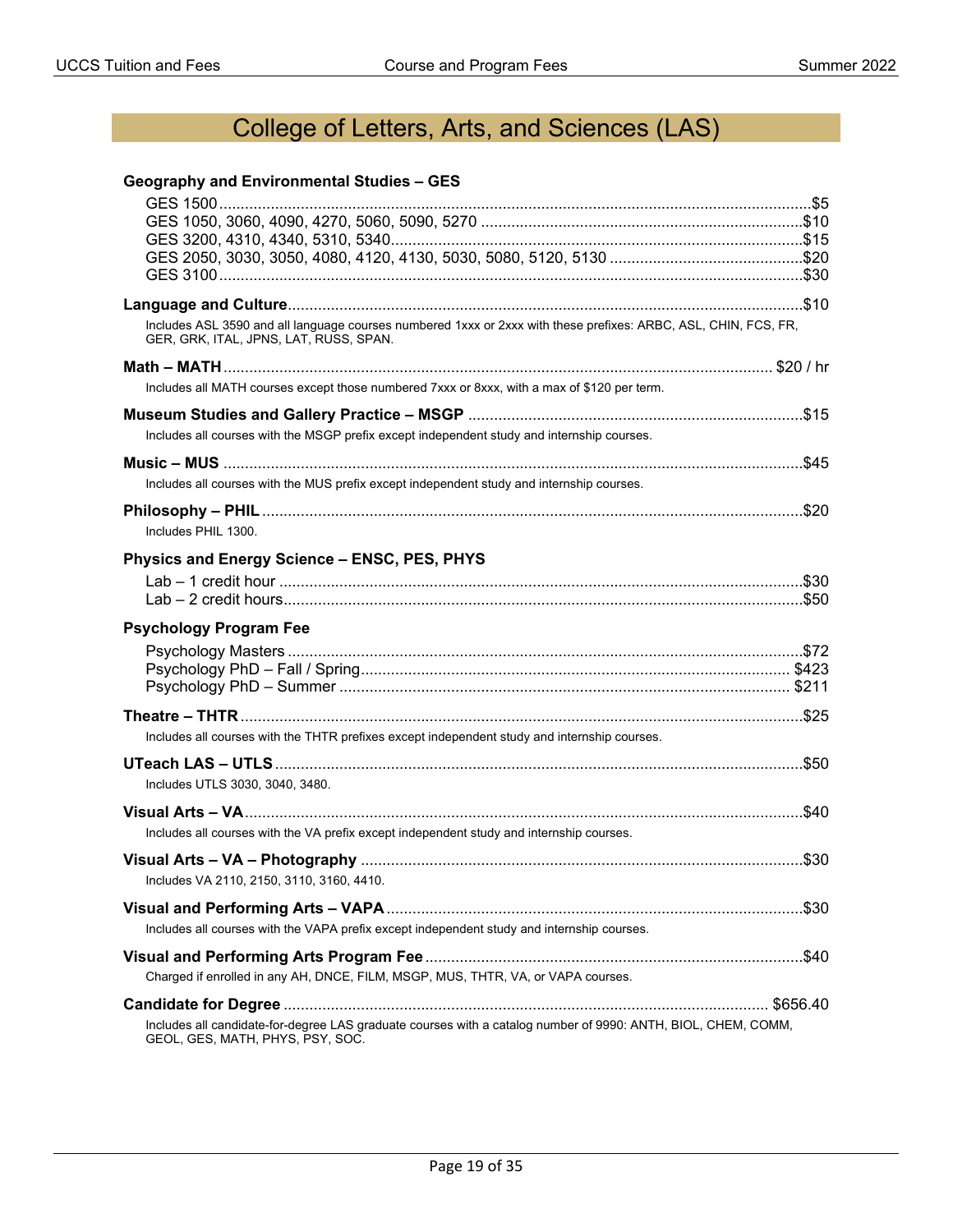# College of Nursing and Health Sciences

| Includes all online athletic training, health sciences, human physiology and nutrition, and nursing courses: ATRN, HSCI,<br>HPNU, NURS. |  |
|-----------------------------------------------------------------------------------------------------------------------------------------|--|
| Includes all ATRN courses.                                                                                                              |  |
| Includes all HPNU courses.                                                                                                              |  |
| Includes all HSCI courses                                                                                                               |  |
| Only includes undergraduate NURS courses.                                                                                               |  |
| Only includes NURS 2050, NURS 3210, and NURS 4200.                                                                                      |  |
| Includes all candidate-for-degree health sciences and nursing graduate courses with a catalog number of 9990: HSCI,<br>NURS.            |  |

# School of Public Affairs (SPA)

| Includes all online SPA courses: CJ, PAD, SWRK. This fee is non-refundable after census date.  |  |
|------------------------------------------------------------------------------------------------|--|
|                                                                                                |  |
| Includes all candidate-for-degree SPA graduate courses with a catalog number of 9990: CJ, PAD. |  |
|                                                                                                |  |
| Includes SWRK 4111, 4112, 5111, 5112, 6111, 6112.                                              |  |

# **Miscellaneous**

| <b>National Student Exchange (NSE) Program Fee</b>                                                                                                                                          |  |
|---------------------------------------------------------------------------------------------------------------------------------------------------------------------------------------------|--|
|                                                                                                                                                                                             |  |
|                                                                                                                                                                                             |  |
| Required for all students in the NSE program.                                                                                                                                               |  |
| <b>International Student Service Charge</b>                                                                                                                                                 |  |
|                                                                                                                                                                                             |  |
|                                                                                                                                                                                             |  |
| Required for all international students.                                                                                                                                                    |  |
|                                                                                                                                                                                             |  |
| This charge is assessed to students in the ISSO (Inclusive Services for ID Students) program who are receiving<br>enhanced skills training services that will lead to career opportunities. |  |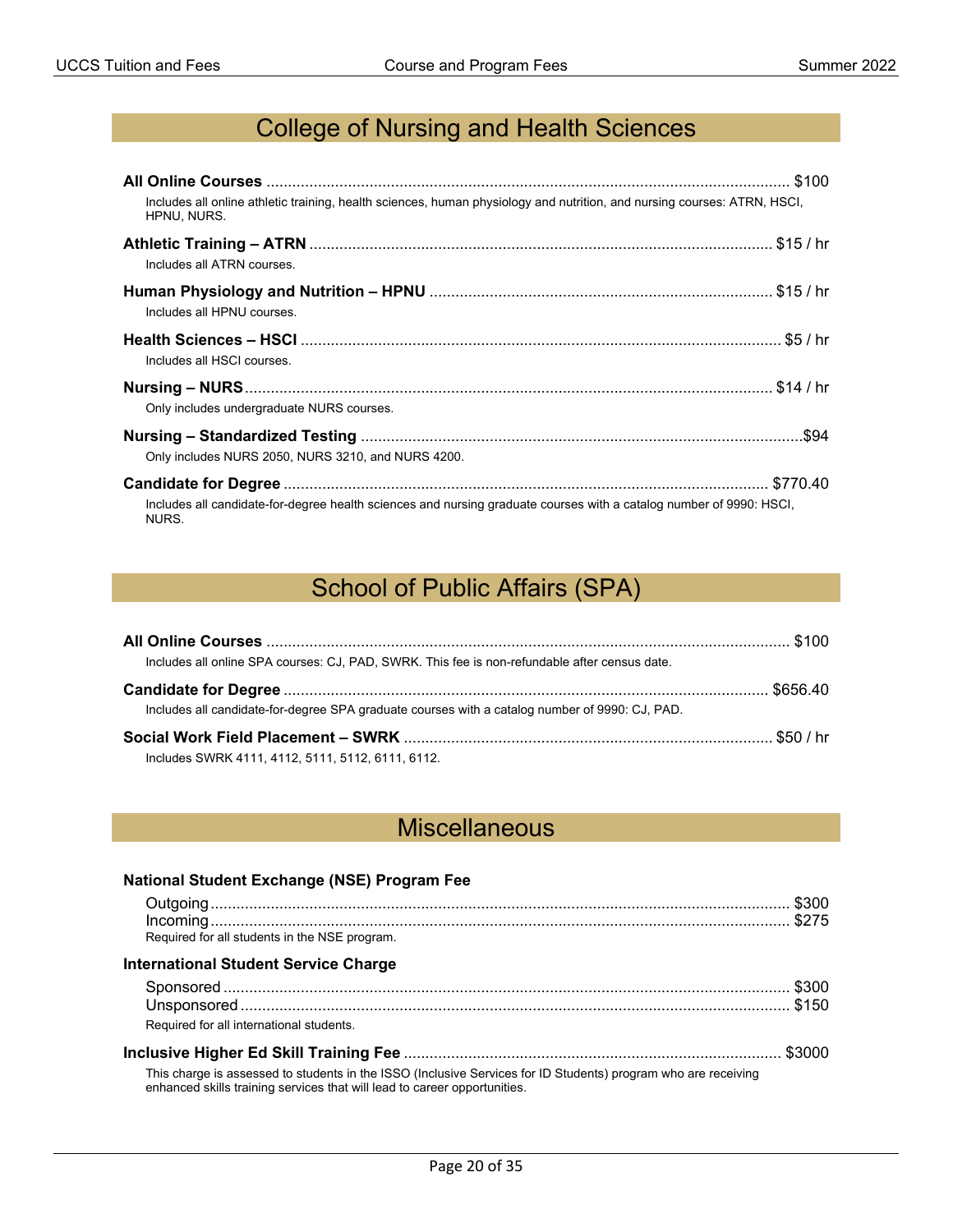# **Miscellaneous**

**Inclusive Services Charge**............................................................................................................ \$3500

Charged each semester to students in ISSO (Inclusive Services for ID Students) programs.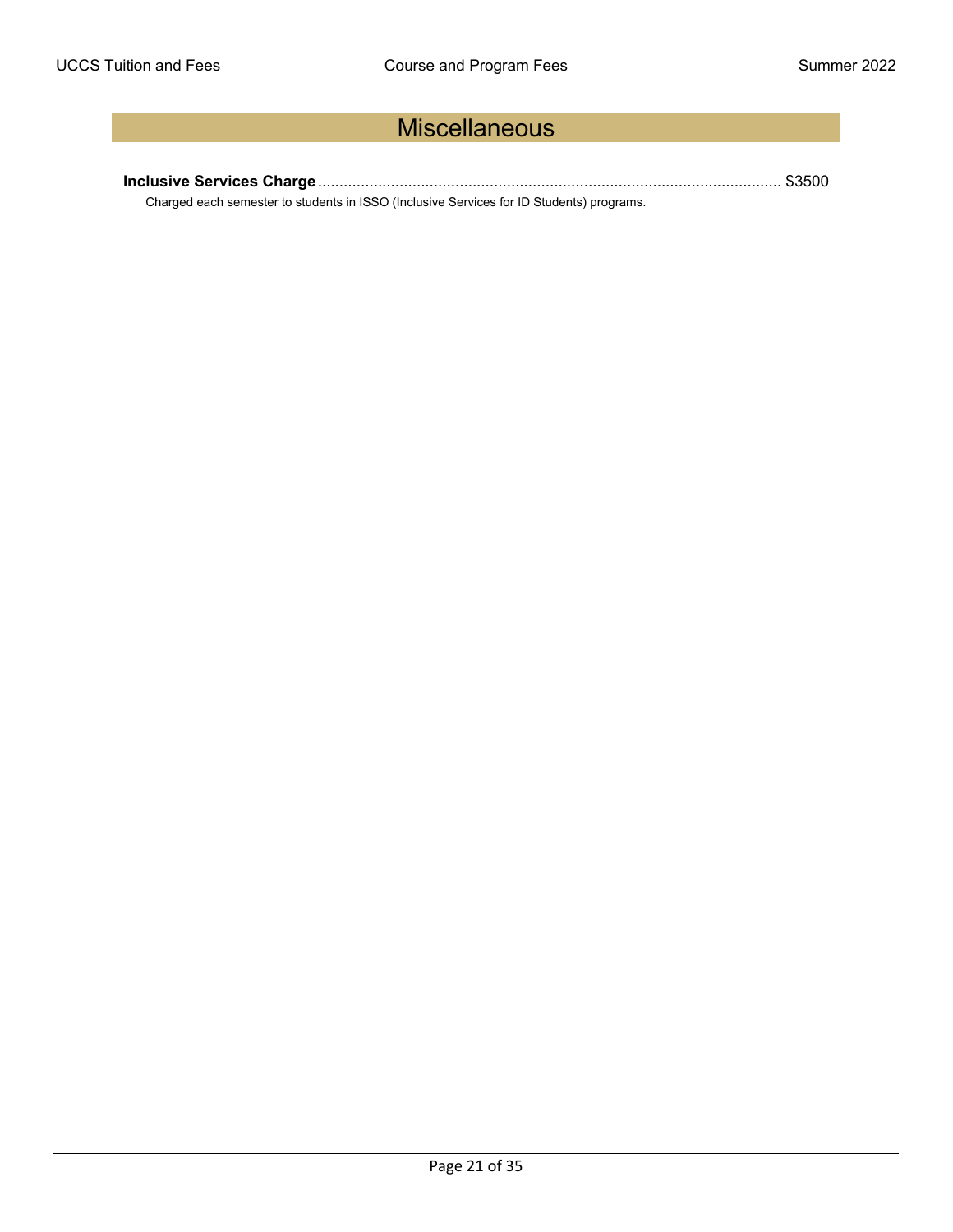# <span id="page-21-0"></span>Tuition & Fees Descriptions Summer 2022

[ [Home](#page-0-0) ] [ [Tuition](#page-1-0) Rates Index ] [ [General](#page-14-0) Fees ] [ Course and [Program](#page-15-0) Fees ] [ Tuition & Fees Descriptions ] [A](#page-21-1) [B](#page-22-0) [C](#page-22-1) [D](#page-23-0) [E](#page-24-0) [F](#page-24-1) [G](#page-25-0) [H](#page-25-1) [I](#page-26-0) [J](#page-26-1) [K](#page-26-2) [L](#page-27-0) [M](#page-27-1) [N](#page-28-0) [O](#page-28-1) [P](#page-29-0) [Q](#page-30-0) [R](#page-30-1) [S](#page-31-0) [T](#page-32-0) [U](#page-32-1) [V](#page-33-0) [W](#page-33-1) [X](#page-33-2) [Y](#page-33-3) [Z](#page-34-0)

### **Overview**

<span id="page-21-1"></span>Shown below is an alphabetical listing with the detailed descriptions of the tuition and fees that are charged to students.

### $\overline{A}$  – Tuition & Fees Descriptions

[Return to Index](#page-21-0)

### **Air Force Cohort Fee** - Program Fee - **\$100**

This fee is charged to students in the Education Air Force Cohort program. It is used to purchase course assessment tools.

#### **Air Officer Commanding Cohort Course Fee** - Program Fee - **\$10 per credit hour**

This fee is assessed for enrollment in all education courses with the AOCC prefix. It is used for administrating programs, practicum, internship supervision, lab supervision, national accreditation requirements, training for site and university supervisors, and specialized materials and technology.

#### **Anthropology Course Fee** - Program Fee - **\$10 - \$100**

This fee is assessed for enrollment in specific Anthropology (ANTH) courses. It is used for consumable supplies, specific program expenditures, anthropology lab supplies, and equipment for field practicums.

#### **Art History Course Fee** - Program Fee - **\$20**

All Art History (AH) courses are assessed this fee with the exception of independent study and internship courses. This fee is used for consumable materials in the classroom, guest lectures, visiting artists, technical equipment purchases and maintenance, software and licenses, field trips, museum and gallery entry fees for students, and other teaching materials.

#### **Athletics Fee** - General Fee - **\$9.37 per credit hour**

This fee is mandatory for all undergraduate students and provides support for eight women's and six men's intercollegiate sports programs.

#### **Athletics Training Course Fee** - Program Fee - **\$15 per credit hour**

This fee is mandatory for all undergraduate students and provides support for eight women's and six men's intercollegiate sports programs.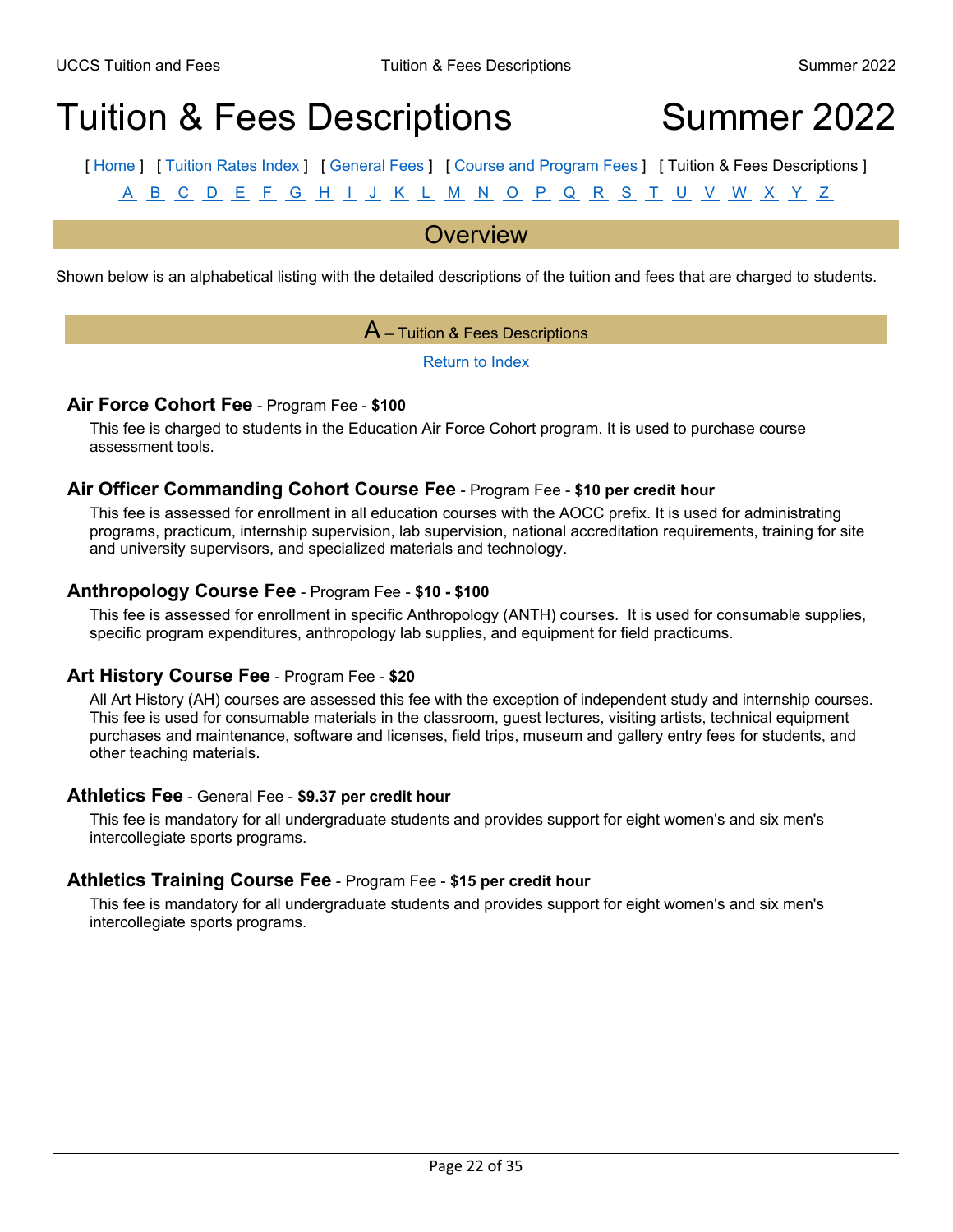#### $\mathsf B$  – Tuition & Fees Descriptions

[Return to Index](#page-21-0)

#### <span id="page-22-0"></span>**Biology Course Fee** - Program Fee - **\$15 per credit hour**

This fee is charged for enrollment in all Biology (BIOL) courses. It is used for purchases, leases, repairs, fees and service agreements of equipment, contract services, cadavers, organisms, reagents, supplies, consumables, computer software/hardware/peripherals, teaching assistants/tutors, guest speakers, field trips, and class/student research projects, and travel costs associated with educational experiences.

#### **Business Course Fee** - Program Fee - **\$5 per credit hour - max \$120**

This fee is charged for all Business courses except those with the CYSM (Cybersecurity Management), INFS (Information Systems), and QUAN (Quantitative Methods) prefixes. It is used to provide software, hardware, tutoring, support of lab, site licenses, classroom equipment, misc. (paper, printer cartridges, etc.), and student workers for labs.

### $\mathbf C$  – Tuition & Fees Descriptions

#### [Return to Index](#page-21-0)

#### <span id="page-22-1"></span>**Campus Recreation Center Bond Fee** - General Fee - **\$160 (fall/spring) / \$80 (summer)**

This fee is mandatory for all undergraduate students and provides for the repayment of bonded indebtedness on building as well as support for operations and programs.

#### **Candidate for Degree Fee** - Tuition - **\$638, \$776, \$749 (fall/spring) - \$588, \$726, \$699 (summer)**

This tuition fee is charged for enrollment in all candidate-for-degree courses with a catalog number of 9990. It is used to allow graduates who are no longer taking for-credit courses (usually working on their defenses or dissertations) to continue to access limited university resources.

#### **Certified Receipt Fee** - Service Charge - **\$5**

Semester certified receipts are free for semester receipts from Fall 2010 to the present. This fee is charged for semesters prior to Fall 2010.

#### **Chemistry Lab Fee** - Program Fee - **\$130**

This fee is charged for enrollment in all Chemistry (CHEM) classes with lab components. It is used for consumable class materials, breakage, lab equipment and chemicals.

#### **Communication Course Fee** - Program Fee - **\$20, \$30**

This fee is charged for enrollment in specific Communication (COMM) courses. It is used for DVD/film library, equipment, maintenance and repair (cameras, lighting, microphones), consumable class materials (blank media for students), and studio rental.

#### **Counseling Course Fee** - Program Fee - **\$10 per credit hour**

This fee is assessed for enrollment in all education courses with the COUN prefix. It is used for administrating programs, practicum, internship supervision, lab supervision, national accreditation requirements, training for site and university supervisors, and specialized materials and technology.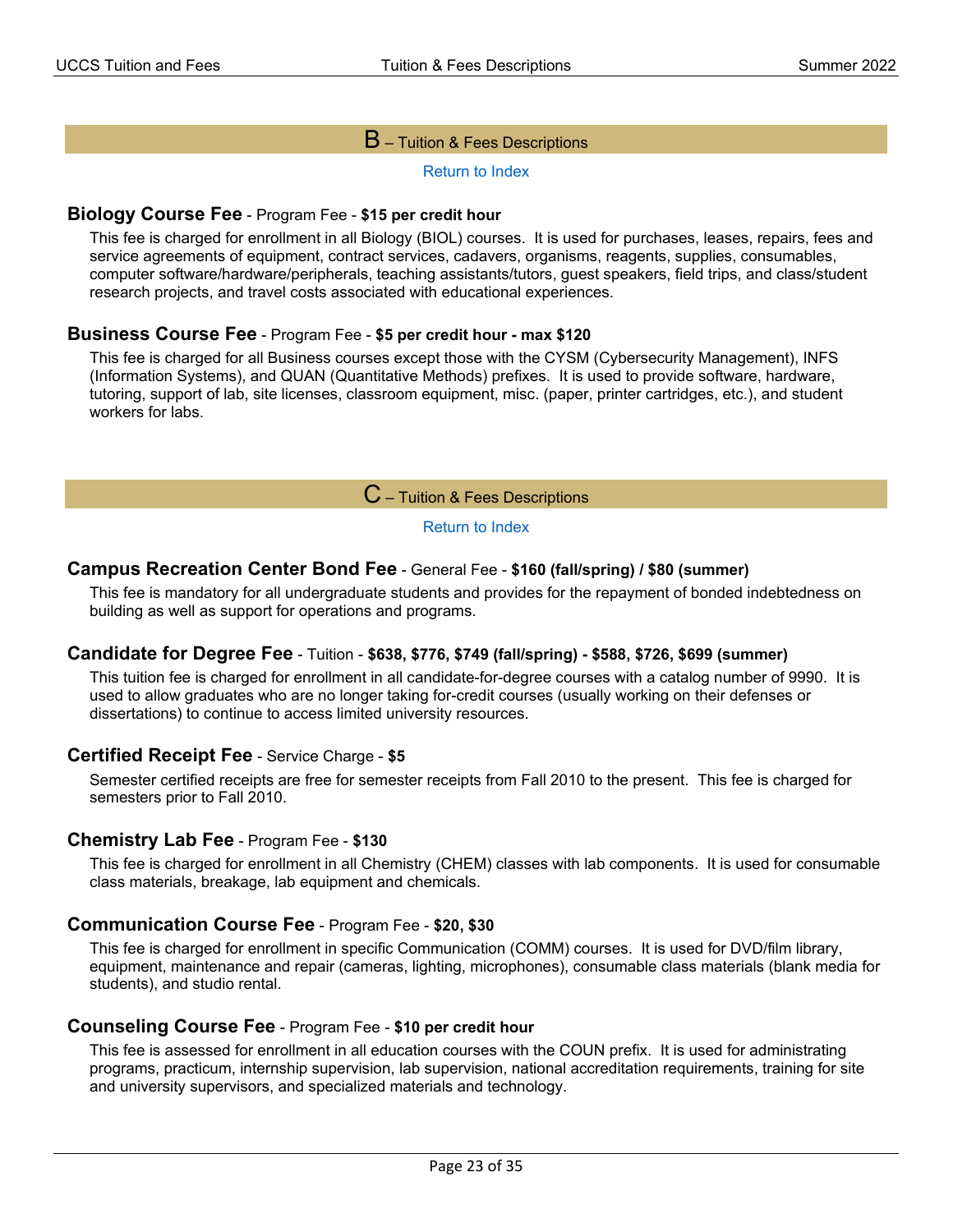### ${\mathbf C}$  – Tuition & Fees Descriptions

[Return to Index](#page-21-0)

#### **Credit Card Service Fee** - Service Charge - **2.75%**

Payments made by credit card will be assessed this service fee at 2.75% of the amount paid.

#### **Curriculum Course Fee** - Program Fee - **\$20 per credit hour**

This fee is assessed for enrollment in all education courses with the CURR prefix. It is used for student teaching supervision, supervision of practicum, national assessment of student teaching performance, training for university supervisors, and specialized materials and equipment.

#### **Cybersecurity Management Course Fee** - Program Fee - **\$15 per credit hour - max \$180**

<span id="page-23-0"></span>This fee is charged for all Business courses with the CYSM (Cybersecurity Management) prefix. It is used to provide software, hardware, tutoring, support of lab, site licenses, classroom equipment, misc. (paper, printer cartridges, etc.), and student workers for labs.

#### $D$  – Tuition & Fees Descriptions

[Return to Index](#page-21-0)

#### **Dance Course Fee** - Program Fee - **\$25**

All Dance (DNCE) courses are assessed this fee with the exception of independent study and internship courses. This fee is used for consumable materials in the classroom, guest lectures, visiting artists, student admission to performances as part of a class, technical equipment rental, purchases, and maintenance, other teaching materials, and funding for student assistants in technical areas, academic and studio monitoring.

#### **Day One Access (E-Textbook)** - Service Fee - **variable fee amount**

Day One e-Textbook Access is the UCCS Bookstore's new digital course material service that enables the bookstore to offer students instant access to online course materials, like textbooks and class websites, at the lowest price possible. The bookstore has implemented this program to save students as much money as possible. So what does this mean to you, the student? It means you immediately have access to your digital course materials on the first day of class. To gain access to your content you'll log into your Canvas course and click the course materials link.

Your tuition account is charged the exclusive low price for the course materials. If you decide you do not want to purchase the materials, you can opt-out of the Day One access program by going to the Red Shelf link in your course, clicking the View Course Materials button, scrolling to the bottom of the page to click the grey opt-out button and following the prompts. If you opt-out by the add/drop deadline you will receive a refund to your student account. Please contact the bookstore at 719-255-3846 or sgreene2@uccs.edu with any questions about refunds.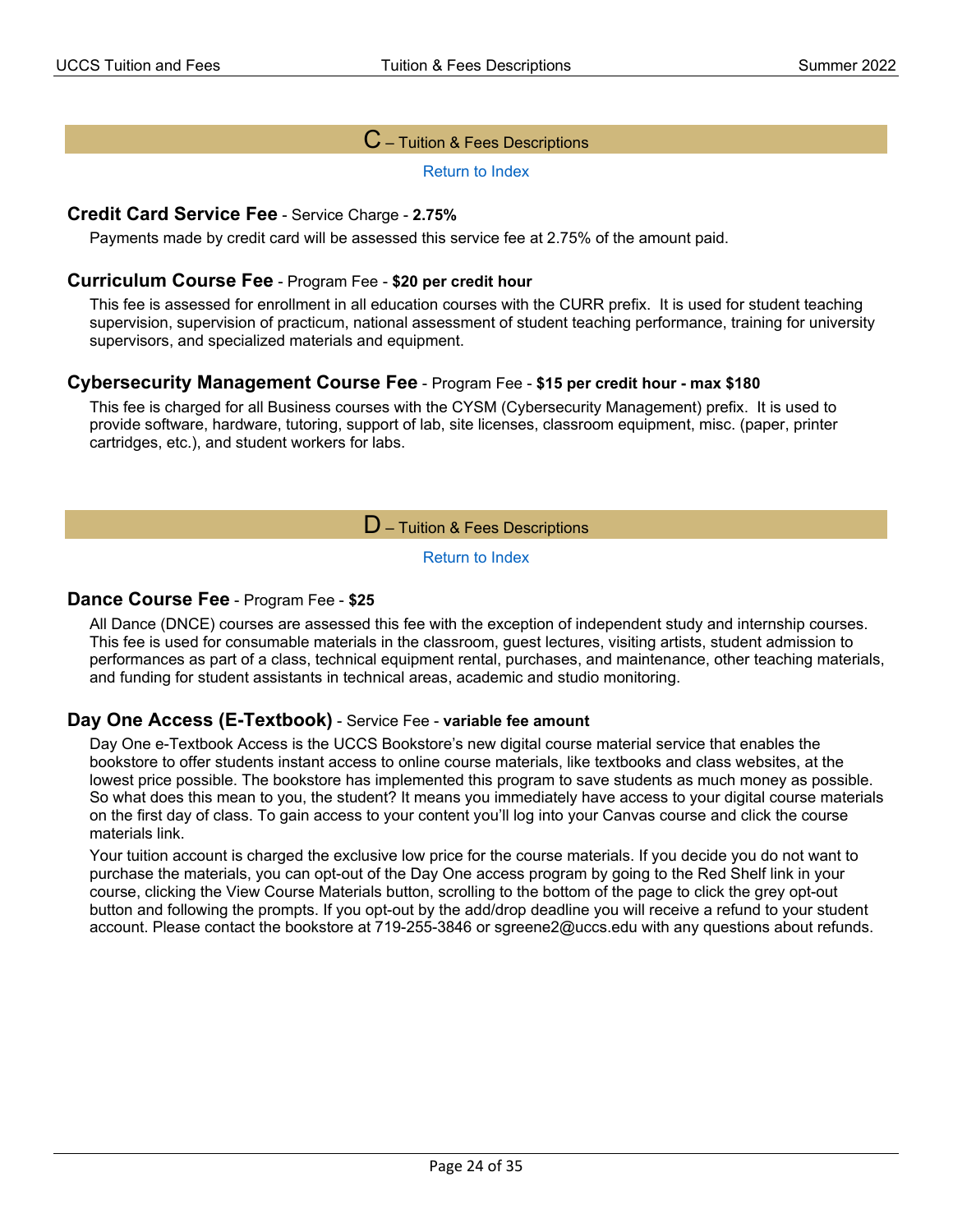### $E$  – Tuition & Fees Descriptions

[Return to Index](#page-21-0)

#### <span id="page-24-0"></span>**Economics Course Fee** - Program Fee – **\$5**

This fee is charged for enrollment is specific Economics (ECON) courses. It is used for costs associated with supplemental instruction, equipment and supply costs for tutors.

#### **Education Course Fee** - Program Fee - **\$20 per credit hour**

This fee is assessed for enrollment in all education courses with the EDUC prefix.

#### **Engineering Course Fee** - Program Fee - **\$15 per credit hour - max \$180, \$30 per credit hour - max \$360**

This fee is assessed for enrollment in all engineering courses except those with catalog numbers 7000-8999. It is used to assist the Engineering and Applied Science College in providing exceptionally high-quality instruction by supporting all instructional labs and smart classrooms, college IT network and servers, supplemental instruction, and career placement services.

#### **English First Year Writing Fees** - Program Fee - **\$10 & \$15**

These fees are charged for enrollment in specific first-year english (ENGL) courses. They are used to support First Year Writing Program assessment costs and technology costs.

#### **English Professional Technical Writing Fee** - Program Fee – **\$10**

This fee is charged for enrollment in specific english (ENGL) and technical communication & informational design (TCID) courses. It is used to maintain/sustain the technology need for writing courses.

#### **English Rhetoric and Writing Fee** - Program Fee – **\$10**

This fee is charged for enrollment in specific english (ENGL) courses. It is used to maintain/sustain the technology need for writing courses.

#### **English Writing Assessment / Portfolio Fee** - Program Fee – **\$25**

<span id="page-24-1"></span>This fee is charges for enrollment in specific portfolio (PORT) courses. It is used for hiring and training faculty portfolio assessors from across the curriculum to score portfolios, and for administrative costs of staffing the Portfolio Helpdesk with student employees.

 $F$  – Tuition & Fees Descriptions

#### [Return to Index](#page-21-0)

#### **Family Development Center Bond Fee** - General Fee - **\$10 (fall/spring) / \$5 (summer)**

This fee is mandatory for all undergraduate students and provides repayment of bonded indebtedness on building as well as support for childcare operations.

#### **Family Development Center Operating Fee** - General Fee - **\$3 (fall/spring) / 1.50 (summer)**

This fee is mandatory for all undergraduate students and provides support for programs and services.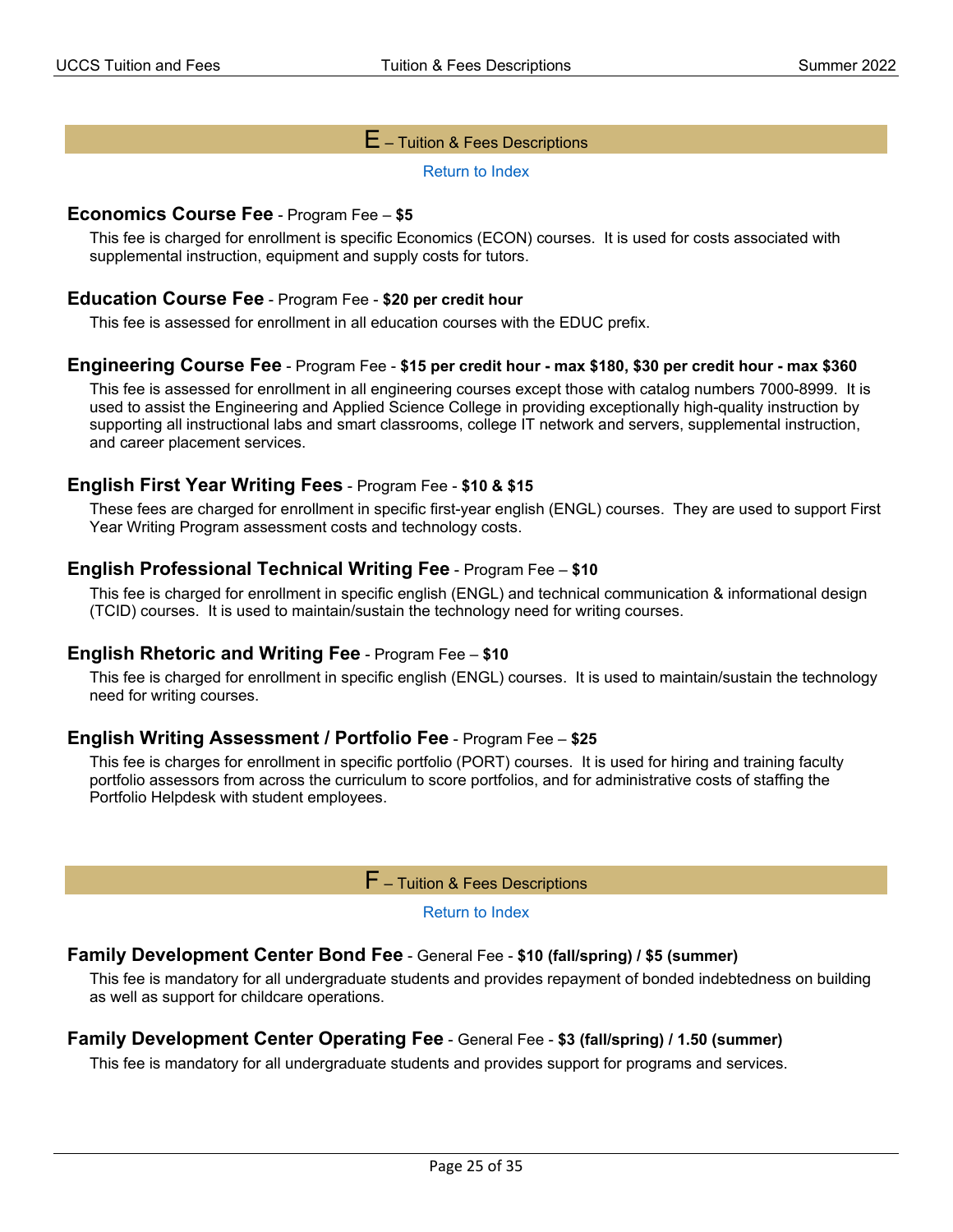#### $\mathsf F$  – Tuition & Fees Descriptions

[Return to Index](#page-21-0)

#### **Film Studies Course Fee** - Program Fee - **\$15**

All Film Studies (FILM) courses are assessed this fee with the exception of independent study and internship courses. This fee is used to support the acquisition of CDs and DVDs for instruction, consumable class materials, guest lecturers and visiting artists, technical equipment rental, purchases, and maintenance, student admission to film screening as part of a course, and use of student assistants for academic monitoring.

### **Foreign and Cultural Studies (FCS) Course Fee** - Program Fee - **\$25**

<span id="page-25-0"></span>This fee is charged for enrollment in specific FCS courses. It is used for consumable class materials, equipment and maintenance, videos and DVDs, software and site licenses, and software upgrades.

G – Tuition & Fees Descriptions

[Return to Index](#page-21-0)

#### **Geology Course Fee** - Program Fee - **\$10, \$15**

This fee is charged for enrollment in specific Geology (GEOL) courses. It is used for lab supplies for testing field samples.

#### **Geography Course Fee** - Program Fee - **\$5, \$10, \$15, \$20, \$30**

This fee is charged for enrollment in specific Geography (GES) courses. It is used for consumable class materials and equipment for the lab.

#### **Green Action Fund Fee** - General Fee - **\$5 (fall/spring) / \$2.50 (summer)**

<span id="page-25-1"></span>This fee is mandatory for all students and is used by the university to support the installation of energy producing solar panels, a clean and renewable energy source on campus buildings.

 $H$  – Tuition & Fees Descriptions

[Return to Index](#page-21-0)

#### **Health Sciences Course Fee** - Program Fee - **\$5 per credit hour**

This fee is assessed for enrollment in all health science courses with the HSCI prefix. It is used to purchase specialized health equipment and supplies, simulation lab support, and video equipment.

#### **Human Physiology and Nutrition** - Program Fee - **\$15 per credit hour**

This fee is assessed for enrollment in all health science courses with the HPNU prefix. It is used to outfit and maintain the additional instructional space in the Hybl Center for Sports Medicine and Performance.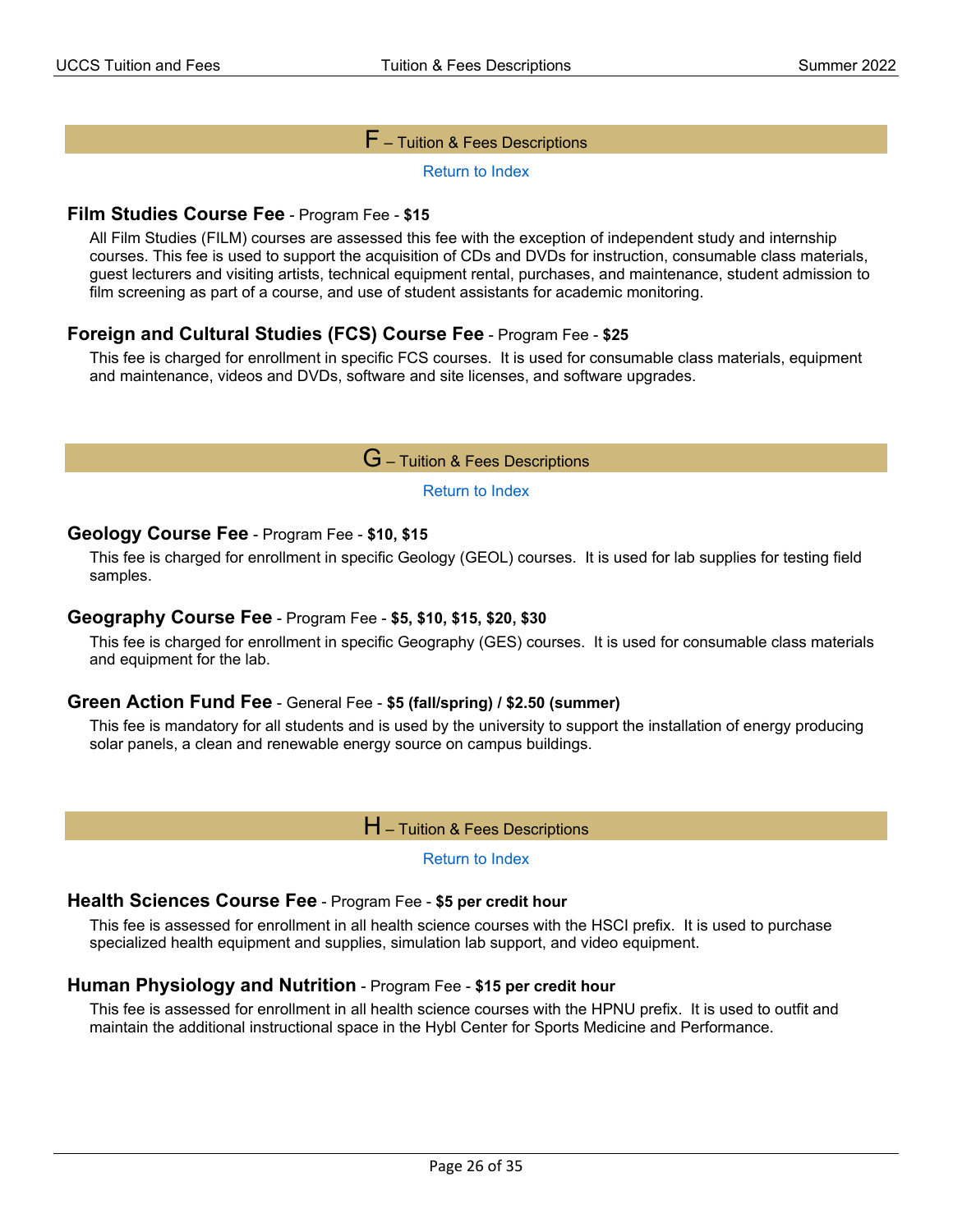#### I – Tuition & Fees Descriptions

[Return to Index](#page-21-0)

#### <span id="page-26-0"></span>**Inclusive Early Childhood Education Course Fee** - Program Fee - **\$20 per credit hour**

This fee is assessed for enrollment in all education courses with the IECE prefix. It is used for required national exam, site supervisors, other program costs, and supervisory costs.

#### **Inclusive Elementary Education Course Fee** - Program Fee - **\$20 per credit hour**

This fee is assessed for enrollment in all education courses with the IELM prefix.

#### **Inclusive Higher Ed Skills Training Fee** - Service Charge - **\$3000**

This charge is assessed to students in the ISSO (Inclusive Services for ID Students) program who are receiving enhanced skills training services that will lead to career opportunities. This fee is used to pay for staff and services of the Office of Inclusive Services to support students who are receiving enhanced career services.

#### **Inclusive Services Charge** - Service Charge - **\$3500**

This charge is assessed to students in ISSO (Inclusive Services for ID Students) programs. It is used to pay for staff and services in the Office of Inclusive Services so that students with intellectual disabilities can access class and social activities and work on academic and career goals.

#### **Information Systems Course Fee** - Program Fee - **\$15 per credit hour - max \$180**

This fee is charged for all Business courses with the INFS (Information Systems) prefix. It is used to provide software, hardware, tutoring, support of lab, site licenses, classroom equipment, misc. (paper, printer cartridges, etc.), and student workers for labs.

#### **International Student Service Charge** - Service Charge - **\$150 (unsponsored) / \$300 (sponsored)**

<span id="page-26-2"></span><span id="page-26-1"></span>This fee is charged to all international students. The charge for service will be used to support operational and salary lines for at least one full-time international student advisor who will provide advising and student programming for international students, as well as ensure ongoing institutional compliance with federal laws and regulations governing this special population. This charge for service is necessary to ensure that the international student population is adequately supported, retained, and that UCCS is compliant with state and federal regulations related to this subject.

J – Tuition & Fees Descriptions

[Return to Index](#page-21-0)

 $K$  – Tuition & Fees Descriptions

[Return to Index](#page-21-0)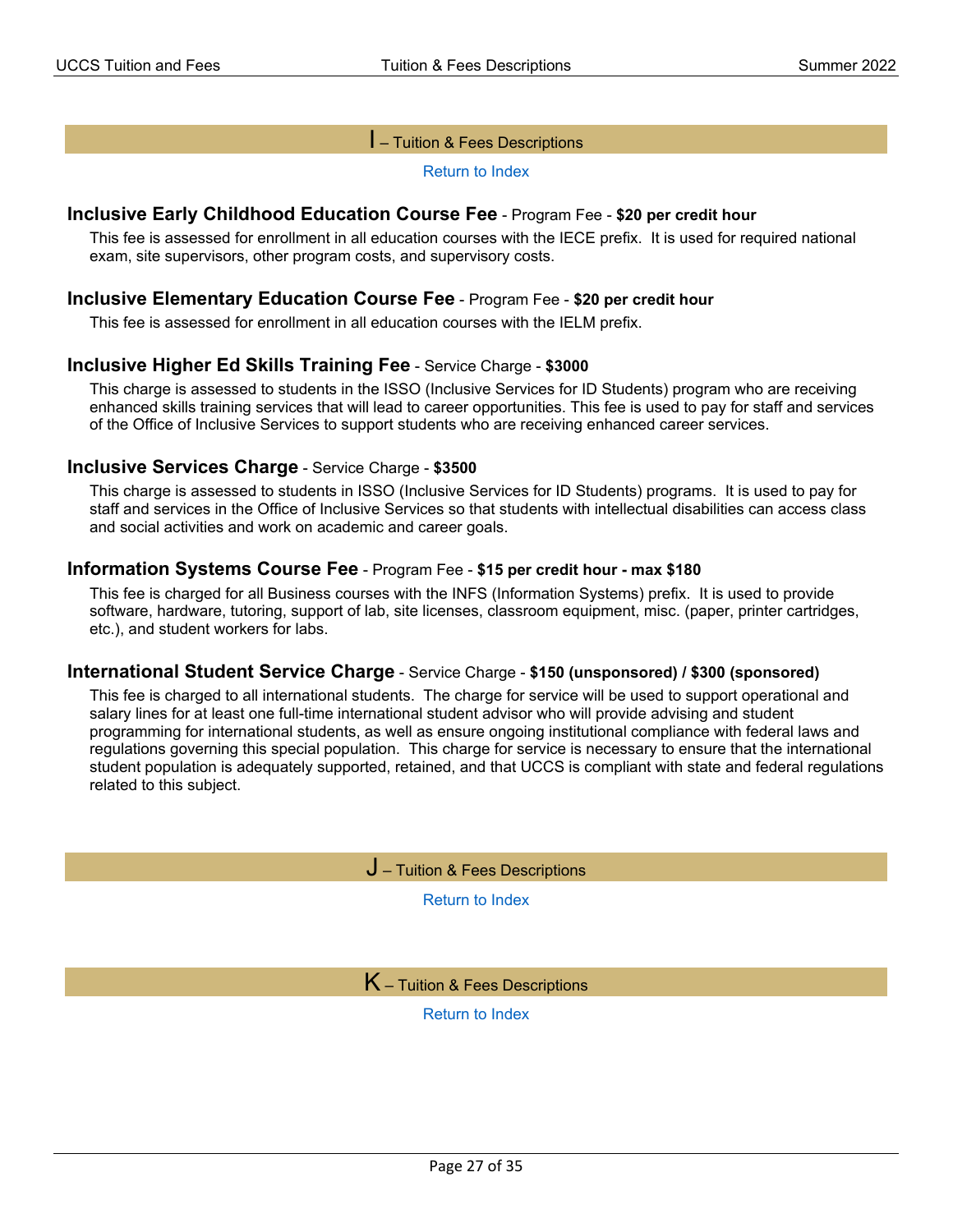#### L – Tuition & Fees Descriptions

[Return to Index](#page-21-0)

#### <span id="page-27-0"></span>**Languages Course Fee** - Program Fee - **\$10**

This fee is charged for enrollment in specific languages courses: ARBC, ASL, CHIN, FR, GER, GRK, ITAL, JPNS, LAT, RUSS, SPAN. It is used for consumable class materials, equipment and maintenance, videos and DVDs, software and site licenses, and software upgrades.

#### **Late Fees** - Service Charge - **up to \$50 plus 1%**

Late fees are assessed when payments for current-due balances are not received by the due-date deadlines. These fees include a prorated late fine of up to \$50 plus a 1% service charge (12% APR) on the unpaid balance.

#### **Late Registration Fee** – Service Charge - **\$50**

This fee is assessed when the initial enrollment of main campus classes is done after the census date for the term.

#### **Leadership Course Fee** - Program Fee - **\$10 per credit hour**

This fee is assessed for enrollment in all education courses with the LEAD prefix. It is used for practicum, internship supervision, graduation portfolio review panel, specialized research software, and research seminars (travel, small honorarium).

#### **Learning Technology Fee** - General Fee - **\$6 per credit hour**

All undergraduate students are charged this mandatory fee. It provides for the purchase of new computer equipment and software accessible to all students, the maintenance and upgrade of telecommunication equipment used in all current and future learning centers, and the development of a broad set of informational communication offerings accessible to all students.

#### M – Tuition & Fees Descriptions

#### [Return to Index](#page-21-0)

#### <span id="page-27-1"></span>**Math Course Fee** - Program Fee - **\$20 per credit hour - max \$120**

This fee is charged for enrollment in all Math classes except those numbered 7000-8999. It is used for instructional resources in learning lab, and technology support and development.

#### **Matriculation Fee** - General Fee - **\$25**

This is a one-time fee, non-refundable, and mandatory for all new students, including transfer students. The onetime charge covers the establishment of a permanent record at UCCS. The fee is assessed during registration at the time of initial enrollment.

#### **Media Fee** - General Fee - **\$0.53 per credit hour**

All undergraduate students are charged this mandatory fee. It is used to help fund the student-run news-paper and radio, plus future media organizations on campus.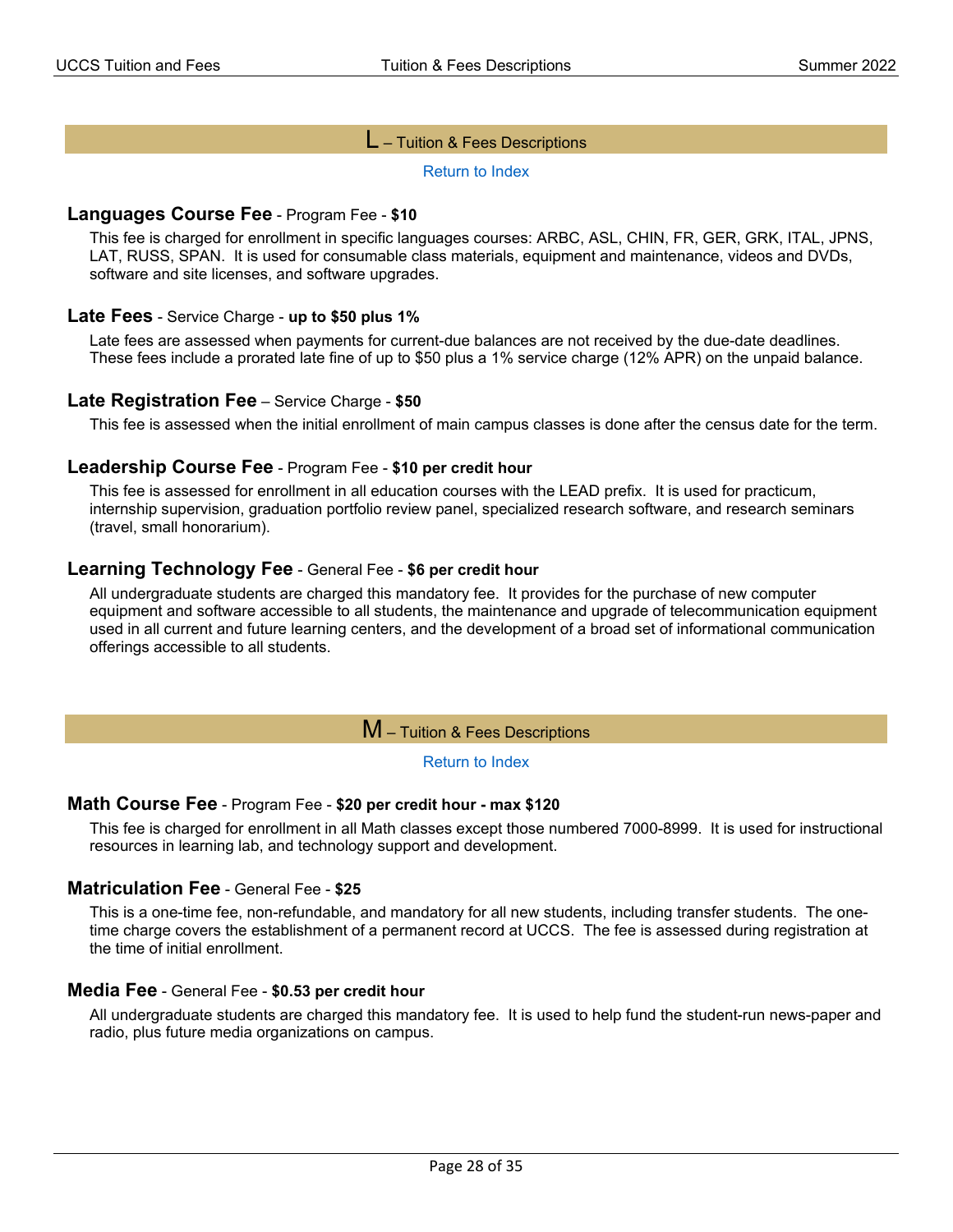#### M – Tuition & Fees Descriptions

[Return to Index](#page-21-0)

#### **Museum Studies and Gallery Practice Course Fee** - Program Fee - **\$15**

All Museum Studies and Gallery Practice (MSGP) courses are assessed this fee with the exception of independent study and internship courses. This fee is used for consumable class materials, guest lecturers and visiting artists, technical equipment rental, purchases, and maintenance, field trips, museum and gallery entrance fees for students, the acquisition of CDs and DVDs for instruction, and books for student research.

#### **Music Course Fee** - Program Fee - **\$45**

All Music (MUS) courses are assessed this fee with the exception of independent study and internship courses. This fee is used to support the acquisition of CDs and DVDs for instruction, consumable class materials, guest lecturers and visiting artists, technical equipment rental, purchases, and maintenance, student admission to performances as part of a course, and use of student assistants for academic monitoring. In addition, this fee is used to fund piano accompaniment for many music courses and student work including several ensembles (of both majors and student body), private lessons (for both majors and minors), end of semester performances, and juries for all private lesson students, junior and senior recitals.

 $N$  – Tuition & Fees Descriptions

#### [Return to Index](#page-21-0)

#### <span id="page-28-0"></span>**National Student Exchange (NSE) Fee** - Service Fee - **\$300 (outgoing) / \$275 (incoming)**

This fee is assessed to all outgoing and incoming students in the NSE program. It is used for social and cultural activities, and for general support for exchange students.

#### **Nursing Course Fee** - Program Fee - **\$14 per credit hour**

This fee is assessed for enrollment in all undergraduate nursing courses with the NURS prefix. It is used to purchase specialized health equipment and supplies, simulation lab support, and video equipment.

#### **Nursing - Standardized Test Fee** - Program Fee - **\$94**

<span id="page-28-1"></span>This fee is assessed for enrollment in NURS 2050, NURS 3210, and NURS 4200 to cover the cost of the standardized test.

O – Tuition & Fees Descriptions

[Return to Index](#page-21-0)

#### **Online Course Fee** - Program Fee - \$**100**

This fee is assessed for enrollment in all online courses. It is used for online software licenses and technology support, specialized online teaching equipment and materials, and associated instructional costs of delivery.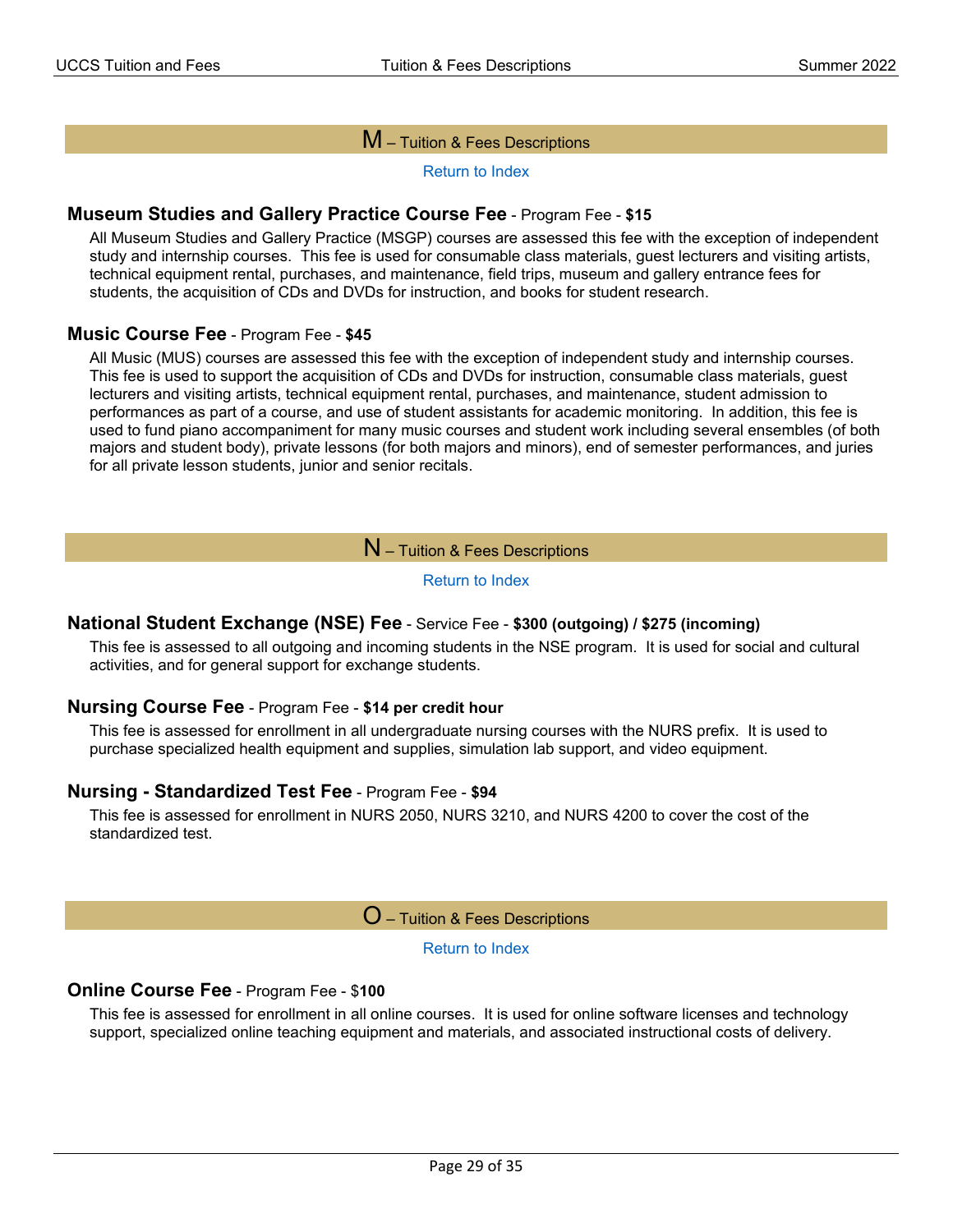#### $O$  – Tuition & Fees Descriptions

[Return to Index](#page-21-0)

#### **Orientation Fee** - General Fee - \$**100**

<span id="page-29-0"></span>It is necessary for the orientation program to charge a fee on student accounts in order to provide program staffing and materials. The orientation program does not charge this fee for profit. This fee is assessed once the student attends orientation (or online orientation is initiated) and is enrolled in at least one class.

### P – Tuition & Fees Descriptions

[Return to Index](#page-21-0)

#### **Parking Fine** - Fine - **\$20, \$30, or more**

This fine is assessed for various motor vehicle offenses in UCCS parking areas and grounds. Visit the [Parking and](http://www.uccs.edu/pts/)  [Transportation Services](http://www.uccs.edu/pts/) website for more details. This fee helps provide for the construction, improvement, and maintenance of parking facilities at UCCS.

#### **Parking Permit** - Service Charge - **Various**

This fee is assessed for parking permits that are purchased to allow students to park in UCCS parking areas and grounds. Visit the [Parking and Transportation Services](http://www.uccs.edu/pts/) website for more details. This fee helps provide for the construction, improvement, and maintenance of parking facilities at UCCS.

#### **Paw Prints Charge** - Service Charge - **\$2 or more**

This charge is assessed for students who use the Paw Prints page-printing services. The charge is used to help pay for print support contracts, print toner, and printer paper. For more details about this service and charge, visit the [Paw Prints](http://www.uccs.edu/oit/services/printing/pawprints) website.

#### **Payment Plan Fee** - Service Charge - **\$40**

This fee must be paid at the time of enrollment in the auto-deduction payment plan.

#### **PGM / PGA** - Program Fee - **some fees reduced for Fall 2020** - **\$60 - \$1400 - Levels: Qualifying, 1, 2, 3**

This fee is charged to students enrolled in various PGMT level courses. It is used for acquiring PGA membership for students, paying PGA costs for students, and paying direct costs of the PGA/PGM training program.

#### **PGM / PGA Program Fee** - Program Fee - **\$575**

This fee is charged each fall and spring semester to students that are in the PGM program. It is used for acquiring PGA membership for students, paying PGA costs for students, and paying direct costs of the PGA/PGM training program.

#### **PGM / PGA Affiliate Fee** - Program Fee - **reduced for Fall 2020 to \$25** - **\$50**

This fee is charged annually to students that are in the PGM program.

#### **Philosophy Course Fee** - Program Fee - **\$20**

This fee is charged for enrollment in specific Philosophy courses. It is used for consumable supplies and specific program expenditures.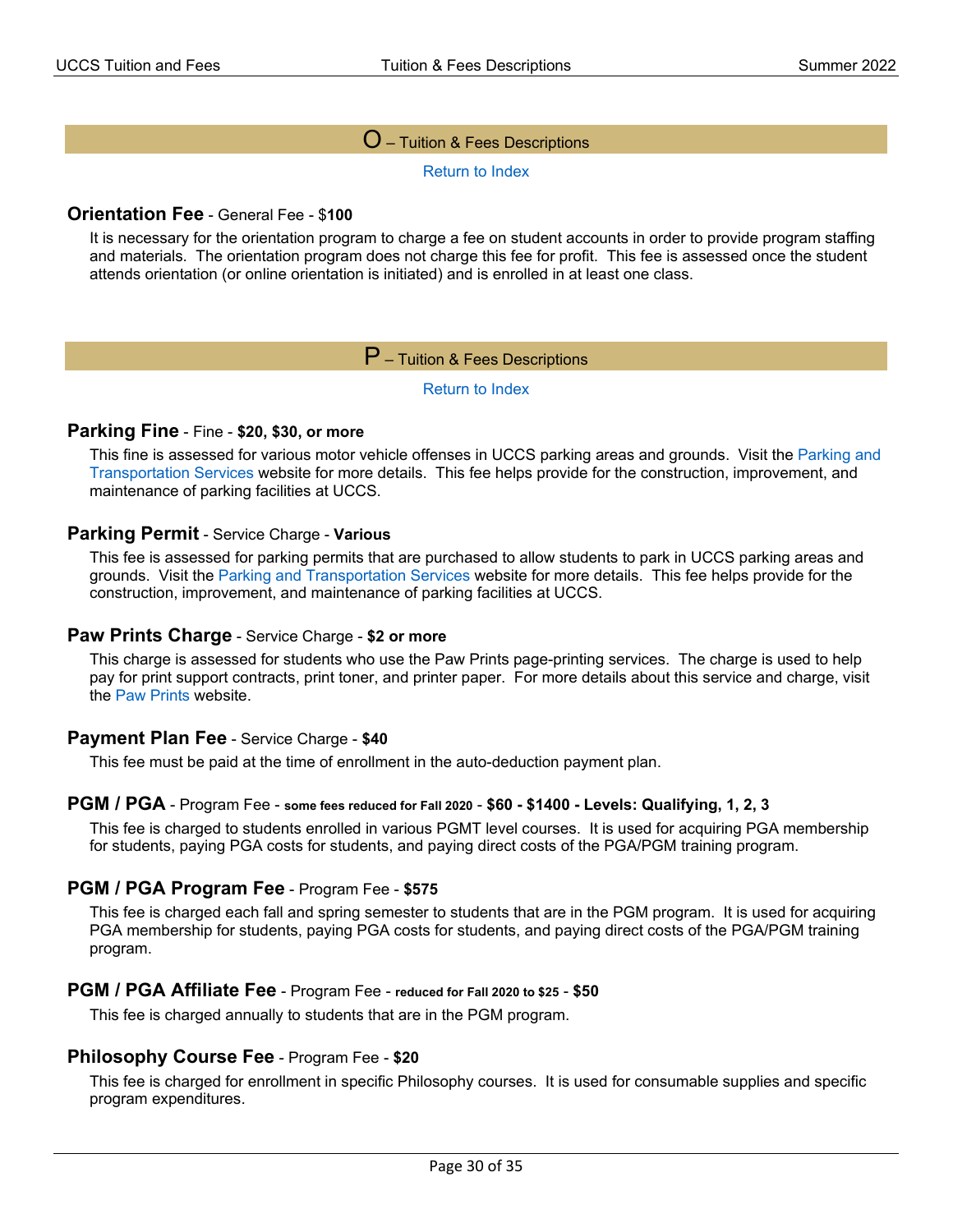### $\mathsf P$  – Tuition & Fees Descriptions

[Return to Index](#page-21-0)

#### **Physics and Energy Science Lab Fee** - Program Fee - **\$10 plus \$20 per credit hour**

This fee is charged for enrollment in all lab courses with the ENSC, PES, and PHYS prefixes. It is used for consumable class materials, lab equipment, and breakage.

#### **Psychology Masters Program Fee** - Program Fee - **\$72**

This fee is charged each semester you are in a Psychology Masters program. It is used to purchase consumable materials, assessments, statistical software licenses, computer purchase and maintenance for equipment in MA student offices, other IT equipment/supplies for training, MA class and administrative costs associated with providing clinical training at the Aging Center.

#### **Psychology PhD Program Fee** - Program Fee - **\$423 (fall/spring) / \$211 (summer)**

This fee is charged each semester you are in a Psychology PhD program. It is used to purchase consumable materials, assessments, statistical software licenses, computer purchase and maintenance for equipment in PhD student offices, other IT equipment/supplies for training, PhD class and administrative costs associated with providing clinical training at the Aging Center including, risk management/insurance costs, professional membership for Aging Center director, travel for director to annual clinical training conference, providing phone and computer equipment for Aging Center operations and student trainees; IT support required by HIPPA regulations, and support for student training functions at the Aging Center.

#### $\mathbf Q$  – Tuition & Fees Descriptions

#### [Return to Index](#page-21-0)

#### <span id="page-30-0"></span>**Quantitative Methods Course Fee** - Program Fee - **\$15 per credit hour - max \$180**

<span id="page-30-1"></span>This fee is charged for all Business courses with the QUAN (Quantitative Methods) prefix. It is used to provide software, hardware, tutoring, support of lab, site licenses, classroom equipment, misc. (paper, printer cartridges, etc.), and student workers for labs.

 $\mathsf R$  – Tuition & Fees Descriptions

#### [Return to Index](#page-21-0)

#### **Returned Check Fee** - Service Charge - **\$30**

This fee is assessed for each returned check. Additionally, the payment from the returned check will be reversed and the account may be subject to service charges, late fines, collection fees, financial stops, and require further payments in the form of certified funds, cash, or debit/credit cards. NOTE: Stop-payments on checks and chargebacks / disputes on credit cards will also result in this fee being assessed.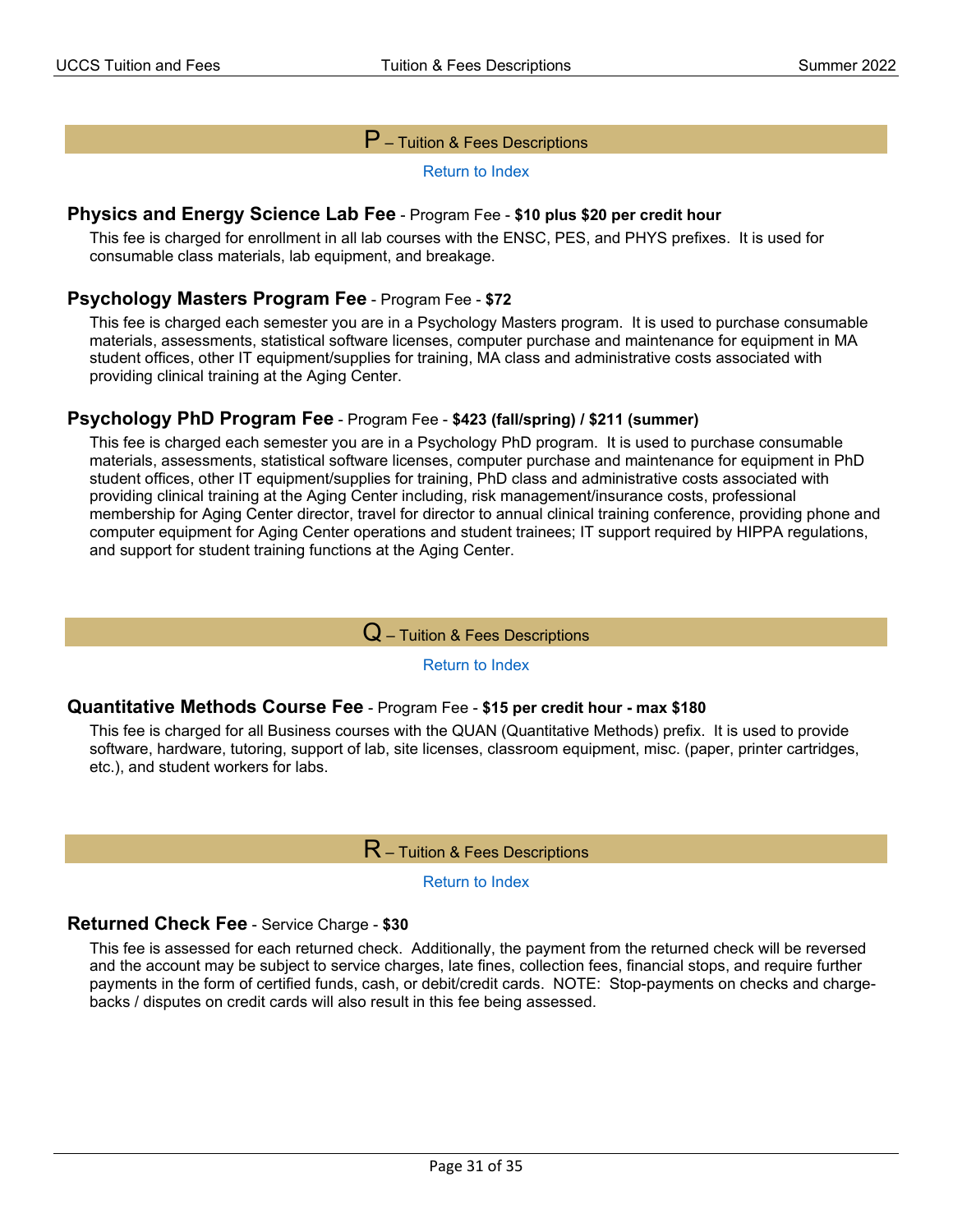### $\mathbf S$  – Tuition & Fees Descriptions

#### [Return to Index](#page-21-0)

#### <span id="page-31-0"></span>**Safety and Transportation Fee** - General Fee - **\$100 (fall/spring) / \$50 (summer)**

All undergraduate students are automatically charged the mandatory Safety and Transportation Fee. This is not a parking fee and is not used for parking facilities. The fee is used to provide enhanced police and shuttle services from far parking lots to the campus.

#### **Social Work Field Placement Fee** - Program Fee - **\$50 per credit hour**

This fee is assessed for enrollment in courses with the SWRK prefix and these catalog numbers - 4111, 4112, 5111, 5112, 6111, 6112.

#### **Special Education Course Fee** - Program Fee - **\$20 per credit hour**

This fee is assessed for enrollment in all education courses with the SPED prefix. It is used for practicum, internship supervision, student teaching supervision, national assessment of student work, training for university supervisors, and specialized materials and technology.

#### **Short Term Loan Late Fee** - Service Charge - **\$10**

This late fee/fine is assessed for late payment of Book / Emergency Loans.

#### **Sport Management Fee** - Program Fee - **\$175**

This fee is charged each fall and spring semester while enrolled in the Sport Management program. The program fee is to cover expenses associated with the direct costs of the management of the Sport Management Program to include student development, internship management including a portion of the assistant director's/internship coordinator's salary, student recruitment, student retention, student engagement, and other Sport Management program expenditures that directly benefit students.

#### **Student Activities Fee** - General Fee - **\$14 (fall/spring) / \$7 (summer)**

This fee is mandatory for all undergraduate students and provides support for student organizations, student newspaper, student government operations, and other student activities.

#### **Student Event / Performance Fee** - General Fee - **\$2.50 (part-time) / \$4.00 (full-time)**

This fee is mandatory for all undergraduate students and provides free access for all UCCS students to all Theatreworks performances and events in the Bon Vivant Theater in University Hall.

#### **Student ID Card Fee** - General Fee - **\$15**

All new students will be billed automatically for an ID card and should have the ID card made during their first semester at UCCS. Transfer students from other CU campuses, or students who need a replacement ID card must pay the fee at the time the card is made. All students, faculty, and staff are required to have a UCCS ID card For photo IDs or questions concerning photos, please contact the [University Center Information Desk.](http://www.uccs.edu/uc/)

#### **Student Information System Fee** - General Fee - **\$2 per credit hour**

This fee is mandatory for all students and is used by the university to provide better service to students using technology for maintaining student records, course scheduling, data management, transcripts, financial aid, student accounts, registration, academic advising, etc.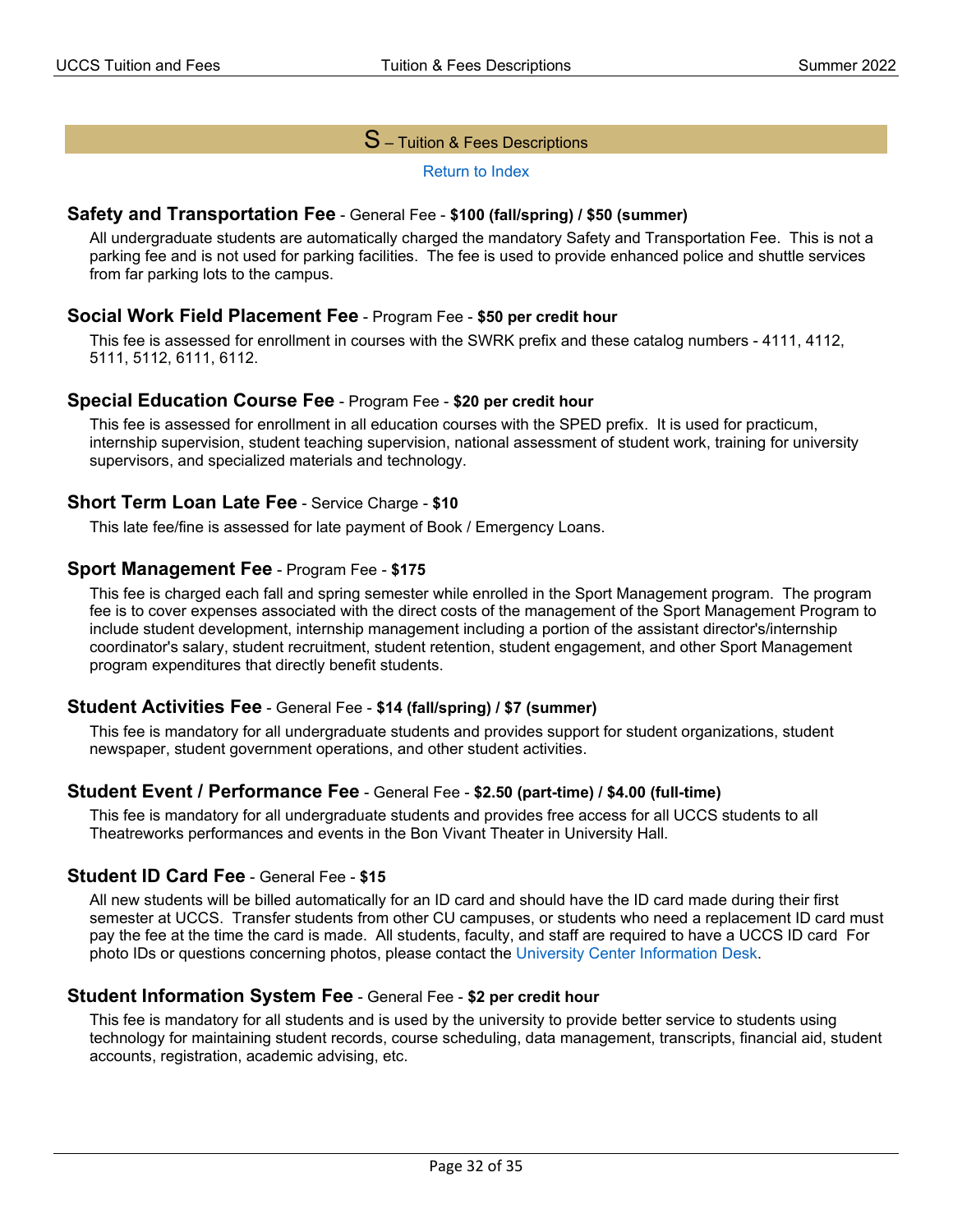### $S$  – Tuition & Fees Descriptions

[Return to Index](#page-21-0)

#### **Student Recreation Fee** - General Fee - **\$1 per credit hour**

<span id="page-32-0"></span>This fee is mandatory for all undergraduate students and provides support for recreation programs, activities, and campus fitness center.

#### ${\sf T}$  – Tuition & Fees Descriptions

#### [Return to Index](#page-21-0)

#### **Teacher Education Course Fee** - Program Fee - **\$20 per credit hour**

This fee is assessed for enrollment in all education courses with the TED prefix. It is used for student teaching supervision, supervision of practicum, national assessment of student teaching performance, training for university supervisors, and specialized materials and equipment.

#### **Theatre Course Fee** - Program Fee - **\$25**

All Theatre (THTR) courses are assessed this fee with the exception of independent study and internship courses. This fee is used to support the acquisition of CDs and DVDs for instruction, consumable class materials, guest lecturers and visiting artists, technical equipment rental, purchases and maintenance, student admission to performances as part of a course, and use of student assistants for academic monitoring.

U – Tuition & Fees Descriptions

[Return to Index](#page-21-0)

#### <span id="page-32-1"></span>**UCCS Teach Course Fee** - Program Fee - **\$50**

This fee is assessed for enrollment in select education courses with the UTED and UTLS prefixes. It is used to cover costs for: supplies and materials for instructional field experience; education teacher performance assessment exam.

#### **University Center Bond Fee** - General Fee - **\$33 (fall/spring) / \$16.50 (summer) base plus \$9.50 per credit hour**

These fees are mandatory for all undergraduate students and provide repayment of bonded indebtedness on building as well as support for entertainment, cultural, and educational programs, and the Center's operation.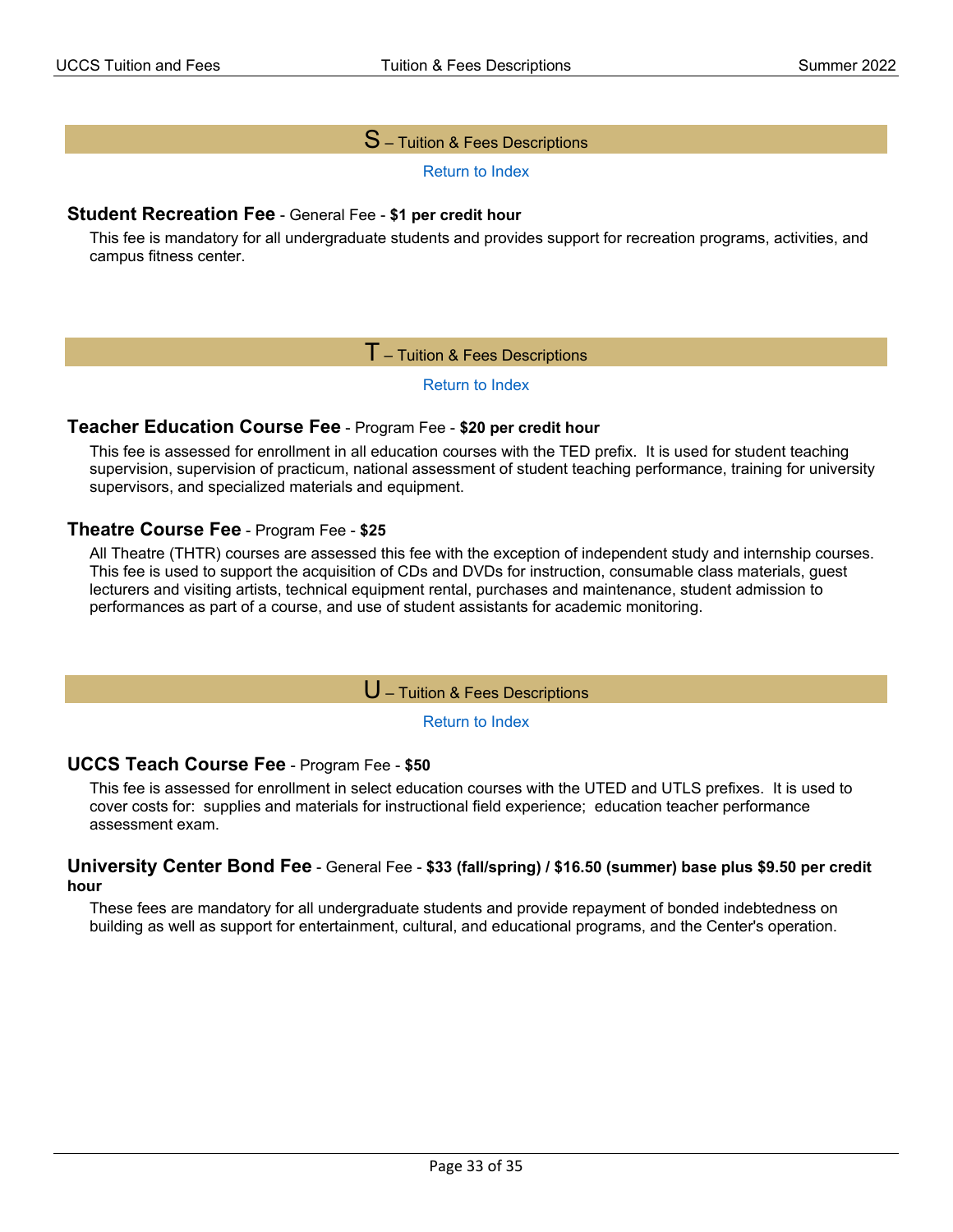#### $\mathsf{V}$  – Tuition & Fees Descriptions

[Return to Index](#page-21-0)

#### <span id="page-33-0"></span>**Visual Arts Course Fee** - Program Fee - **\$40**

All Visual Arts (A) courses are assessed this fee with the exception of independent study and internship courses. This fee is used for consumable materials in the classroom, guest lectures, visiting artists, technical equipment purchases and maintenance, furniture such as easels, software and licenses for digital art programs, field trips, museum and gallery entry fees for students, and acquisition of DVDs and CDs.

### **Visual Arts Course Fee - Photography** - Program Fee - **\$30**

This fee is charged for enrollment in specific Photography courses. It is used for the purchase of ink for digital printers, mitigating the need to ask for students to purchase ink on their own.

#### **Visual and Performing Arts Course Fee** - Program Fee - **\$30**

All Visual and Performing Arts (VAPA) courses are assessed this fee with the exception of independent study and internship courses. This fee is used for consumable class materials, guest lecturers and visiting artists, field trips, museum and gallery entrance fees for students, the acquisition of CDs and DVDs for instruction, and books for student research.

### **Visual and Performing Arts Program Fee** - Program Fee - **\$40**

<span id="page-33-1"></span>This fee is charged for enrollment in any of the various Visual and Performing Art courses: AH, DNCE, FILM, MSGP, MUS, THTR, VA, VAPA. It is used for programmatic needs that benefit all the VAPA units.

W – Tuition & Fees Descriptions

[Return to Index](#page-21-0)

#### **Wellness Center Fee** - General Fee - **\$60 (fall/spring) / \$30 (summer)**

<span id="page-33-3"></span><span id="page-33-2"></span>This fee is mandatory for all undergraduate students. It provides access to all the services and programs of the UCCS Wellness Center.

 $\mathsf{X}\,$  – Tuition & Fees Descriptions

[Return to Index](#page-21-0)

 $\mathsf{Y}$  – Tuition & Fees Descriptions

[Return to Index](#page-21-0)